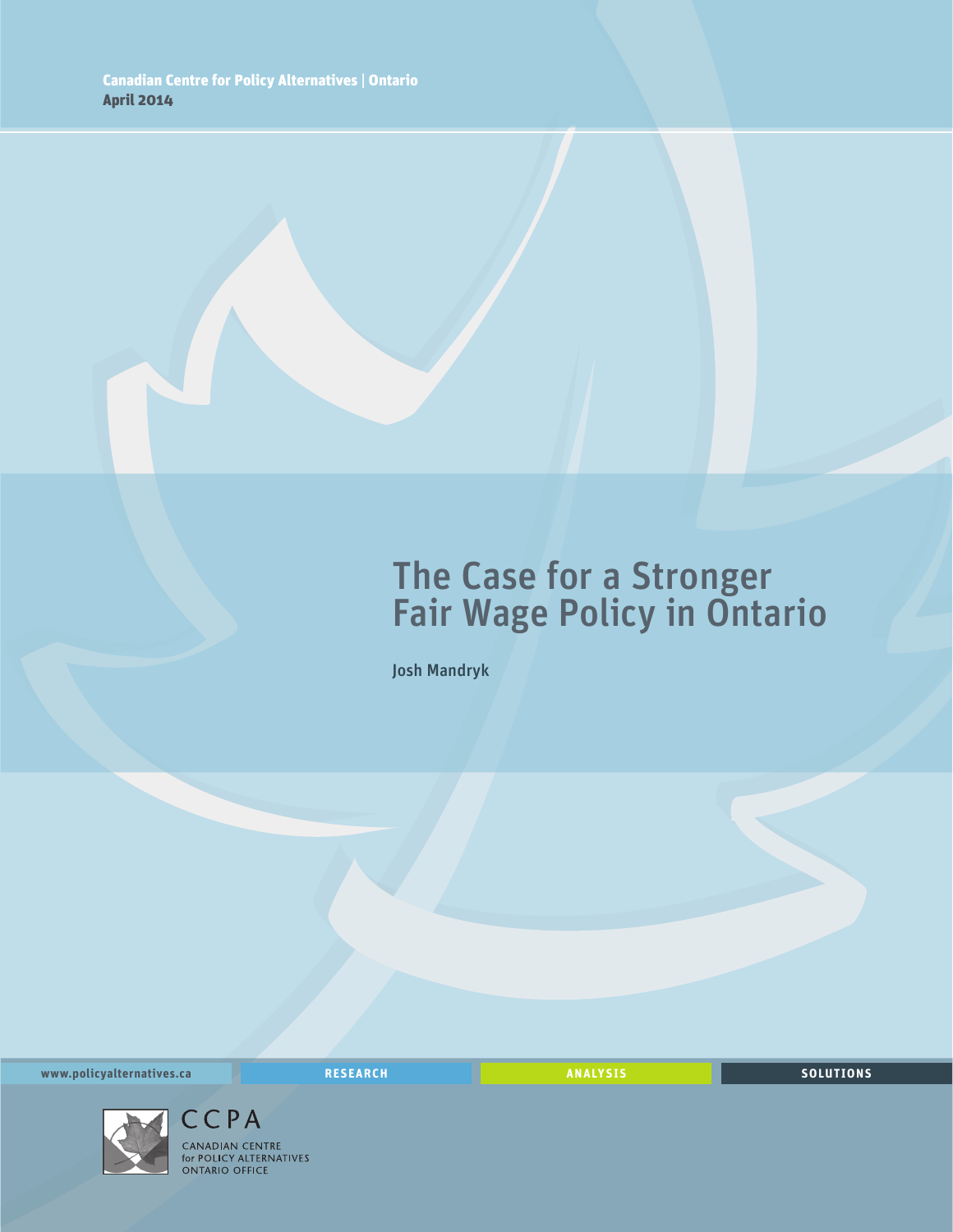

CCPA CANADIAN CENTRE **EXEMPLIER CERVINE**<br>for POLICY ALTERNATIVES **CENTRE CANADIEN** de POLITIQUES ALTERNATIVES

#### **ISBN 978-1-77125-120-4**

This report is available free of charge at www. policyalternatives.ca. Printed copies may be ordered through the CCPA National Office for \$10.

#### **Please make a donation...**

**Help us to continue to offer our publications free online.**

The CCPA Ontario office is based in Toronto. We specialize in provincial and municipal issues. We deliver original, independent, peer-reviewed, nonpartisan research that equips progressives with the arguments they need to press for social change.

The opinions and recommendations in this report, and any errors, are those of the authors, and do not necessarily reflect the views of the publishers or funders of this report.



#### **About the author**

Josh Mandryk is a JD Candidate at the University of Toronto Faculty of Law. After Convocation this June, Josh will be articling at the labour and civil litigation law firm Sack Goldblatt Mitchell LLP beginning in August.

Josh has written frequent commentary for The-Star.com on labour law and policy issues ranging from fair wage policies and the Ontario College of Trades, to Bill C-377 and unpaid internships. Most recently, Josh and Professor Brian Langille co-authored a critique of the Ontario PC 'right to work' proposal which was published in Volume 17:2 of the Canadian Labour and Employment Law Journal.

#### **Acknowledgements**

The author would like to thank Professor Brian Langille for his guidance and mentorship, the University of Toronto Faculty of Law for supporting this work through the Directed Research Program, John O'Grady, Professor Morley Gunderson and Professor Richard Chaykowski for their willingness to answer questions about their own previous research on fair wage policies, and the CCPA's Armine Yalnizyan and Trish Hennessy for their thoughtful review and commentary which made this work possible.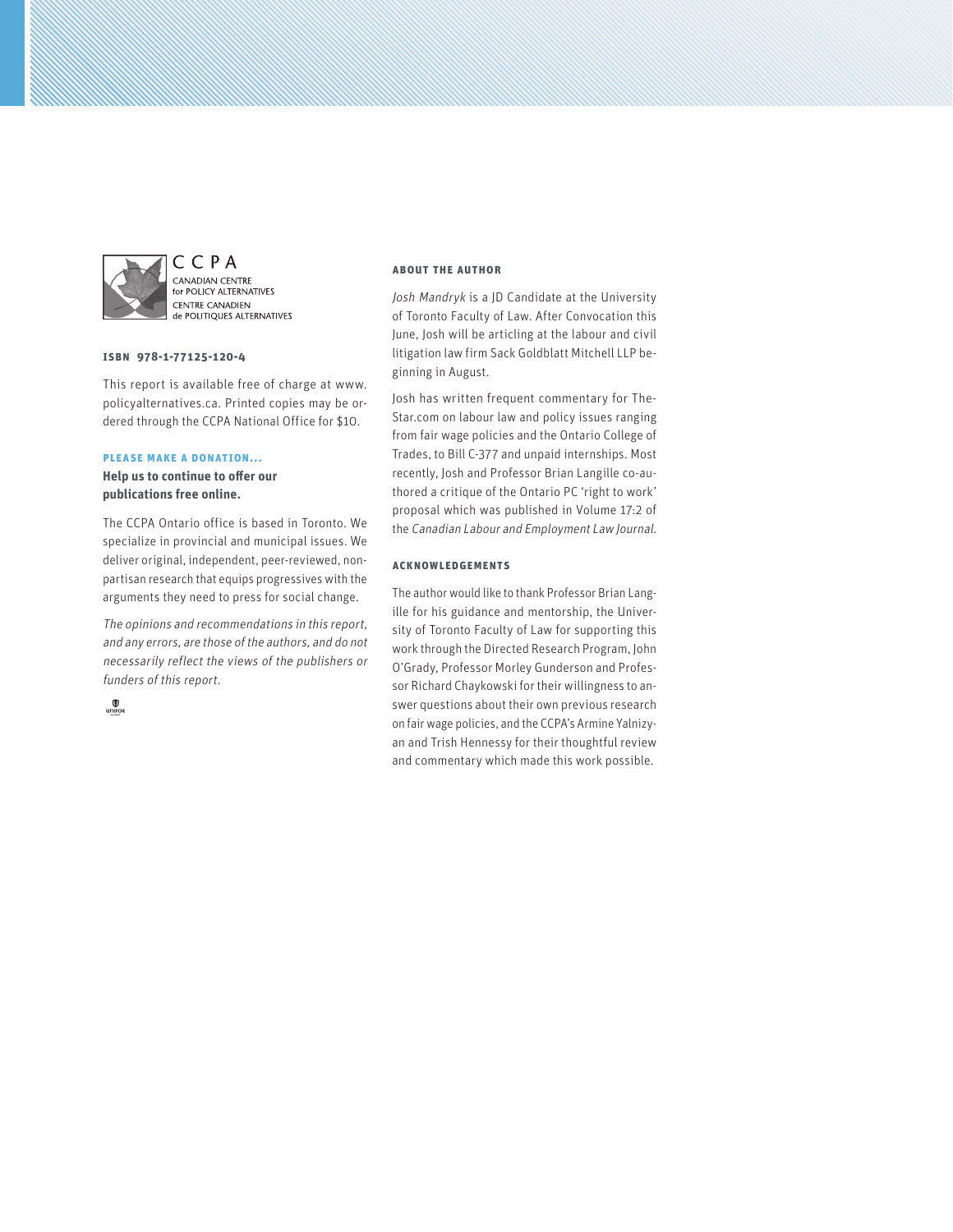- 5 **Executive Summary**
- 7 **Introduction**
- 8 **What are Fair Wage Policies?**
- 9 **A Review of Fair Wage Policies in Canada**  Municipal Fair Wage Policies Federal Fair Wage Policy British Columbia's Skills Development and Fair Wage Act Ontario's Fair Wage Policy
- 18 **Why a Modern Fair Wage Policy is Harmonious with Broader Policy Objectives**  Tackling the Underground Economy Strengthening Ontario's Apprenticeship System Improving Ontario's Health and Safety Outcomes Promoting Positive Competition in a High-Skills, High-Wage Construction Workforce
- 26 **Evaluating the Cost Impact of Fair Wage Policies**

#### 29 **The Potential Benefits of a Modern Fair Wage Policy in Ontario**

Impact on Wages and Benefits Apprenticeships and Skills Training Impact on Health and Safety Outcomes Impact on the Underground Economy

- 37 **Conclusion**
- 39 **Notes**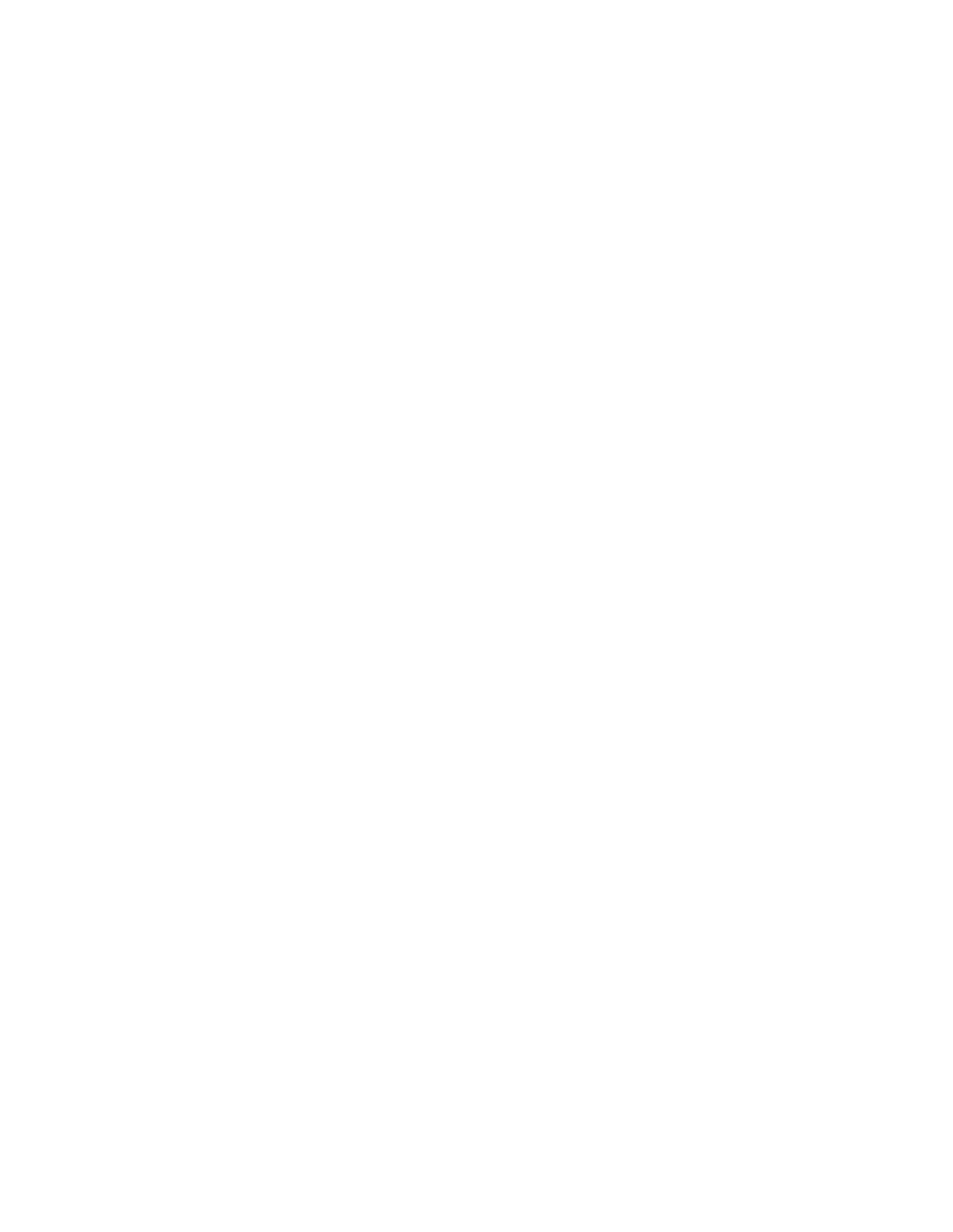# Executive Summary

This report analyzes Ontario's fair wage policy, which has not been modernized since it was introduced by order-in-council in 1995. It draws from a broad range of examples to show how a modernized fair wage policy can be a critical link to bring construction tendering policy in line with government policy objectives pertaining to skills training and apprenticeships, improved health and safety outcomes, and tackling the underground economy in construction. It could strengthen Ontario's apprenticeship system, it could improve health and safety outcomes, it could help tackle the underground economy in Ontario's construction industry, and it could improve workers' pay and benefits.

This report also examines the cost impact of fair wage policies, the main argument of those seeking the repeal of such policies. A review of the extant research comes to a surprising finding: fair wage policies do not significantly increase overall construction costs, contrary to the claims of critics.

Based on these findings, this report recommends that Ontario update its fair wage policy, not only by re-introducing a new schedule of wage rates, but by making a number of amendments to better achieve the objectives of a modern, relevant fair wage policy. This would involve expanding the policy's coverage to:

• include independent contractors;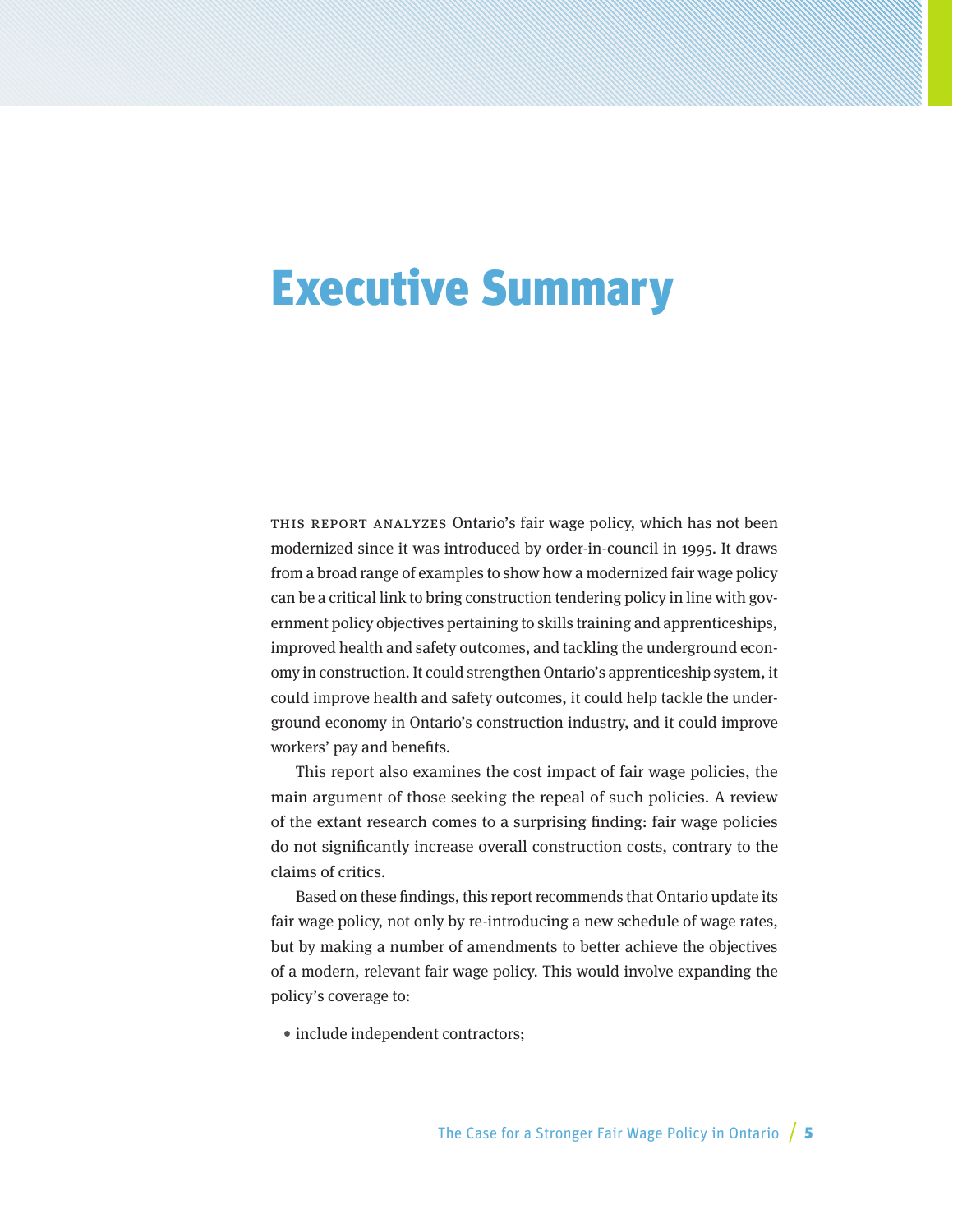- • define fair wages according to the total compensation package rather than straight wages;
- • apply the policy broadly to all provincially-funded construction projects rather than just those of ministries and direct agencies; and
- • explicitly link fair wages to skills training.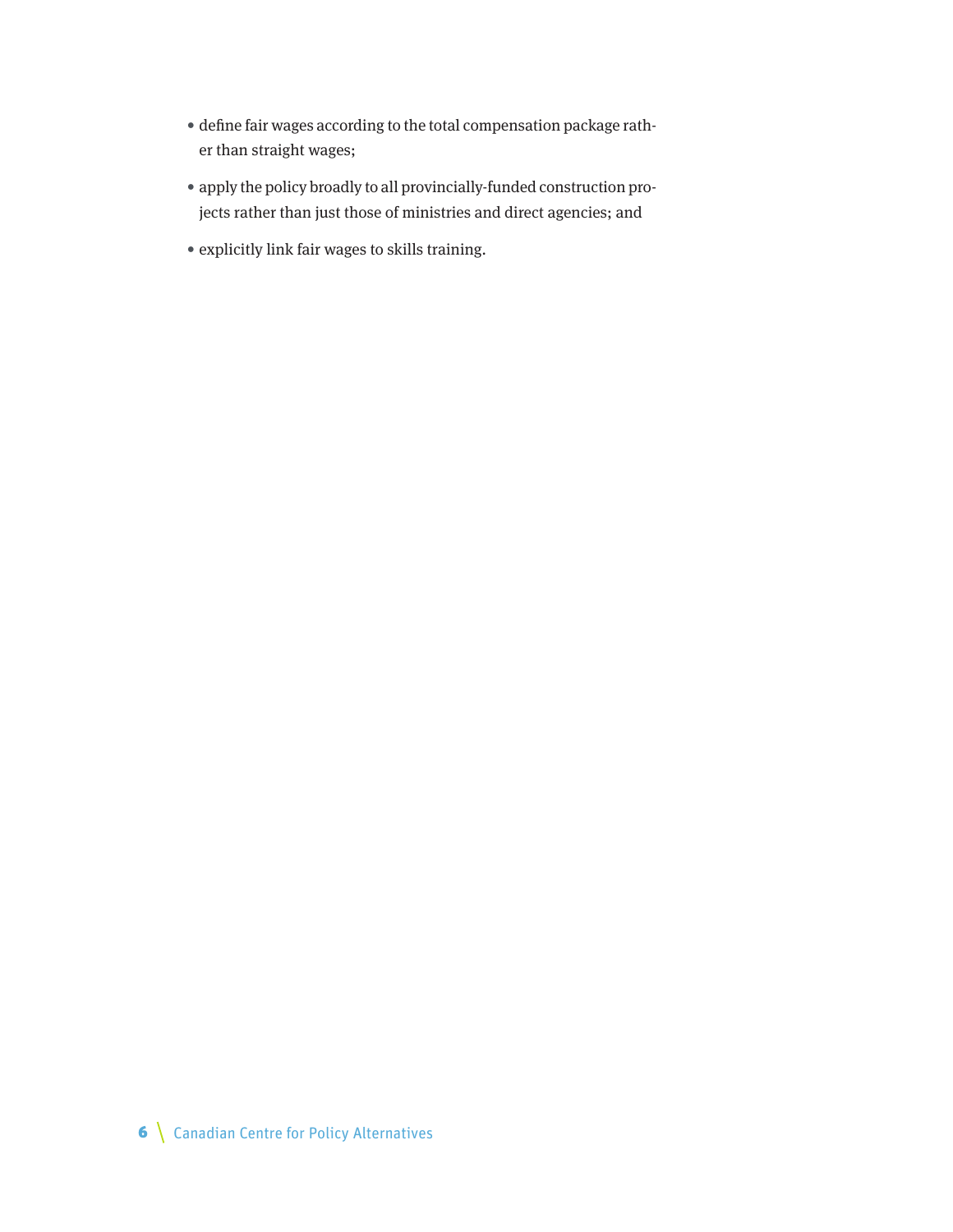## **Introduction**

The focus of this report is on the impact of fair wage policies on Ontario's construction industry, for two primary reasons. First, fair wage policies are most prevalent in the construction industry, and as a result, a robust body of literature has been written on the impact of fair wage policies on the construction industry in the United States and Canada. By contrast, little has been written about the application of fair wage policies to other sectors. Second, because of the unique nature of the construction industry, the positive impact of fair wage policies on outcomes such as health and safety and the acquisition of skills is more readily apparent. This focus is by no means meant to insinuate a lack of support for fair wage policies in other sectors, or for the broader application of the principles underlying fair wage policies, but simply reflects the limitations of the extant research.

In fact, the relevance of this analysis extends to the broader discourse about living wages. By demonstrating the positive role fair wage policies play as a statutory floor for wages and benefits in the construction industry, this report seeks to contribute to better understanding of how the use of government procurement policy can support positive labour market outcomes. The proven success of fair wage policies in the construction industry in jurisdictions across Canada and the United States since the late 19th century serves as direct evidence of the positive impact of such policies.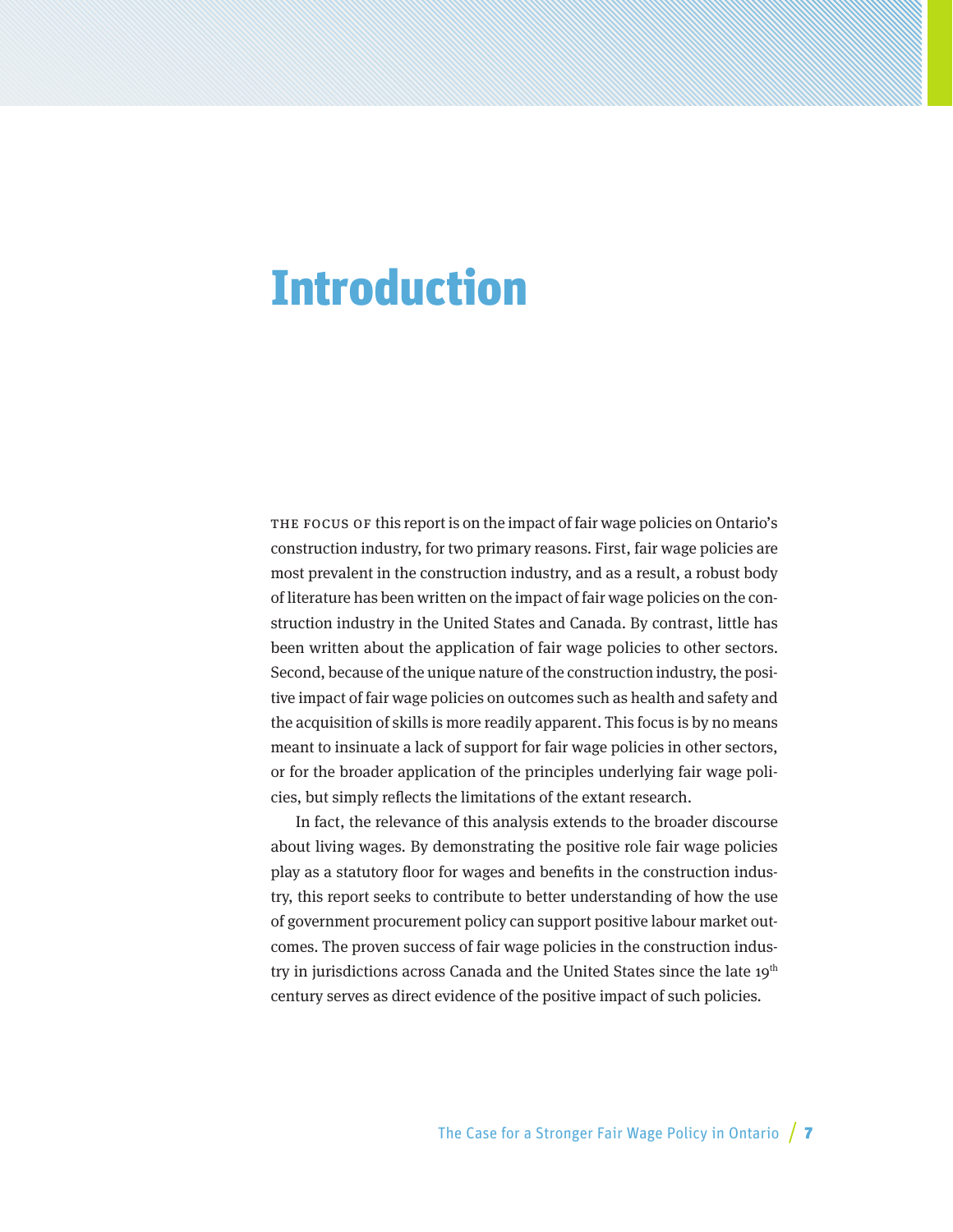## What are Fair Wage Policies?

FAIR WAGE POLICIES mandate minimum wages and benefits that must be paid to workers on government contracts for the services to which they apply. Fair wage policies establish a floor for employee compensation in industries where government contracts are awarded on a low-bid basis in order to prevent a downward spiral in wages and benefits. Fair wage policies are most prevalent in the construction industry, but can also apply to security, cleaning, and other services for which the government contracts.

Fair wage policies are not unlike living wage policies, except that 1) they have a narrower application which focuses on government contracts for the purchase of specific services such as construction or cleaning, and, 2) while they share the goal of providing a fair and sustaining wage, they are not directly based on a cost of living calculation. Fair wage policies emerged from concerns with setting a level playing field for employers bidding for government work and preventing labour abuses by employers who ultimately secured government contracts.1 They also emerged out of a desire for government to act as a model employer,<sup>2</sup> as well as to prevent governments from using their significant market share and purchasing power to undercut local labour conditions.3 Fair wage policies allow governments to positively impact market conditions through their role as a major consumer of construction and other services. They are an excellent example of the capacity of governments to use their tendering policy to achieve broader policy objectives, including economic fairness for workers.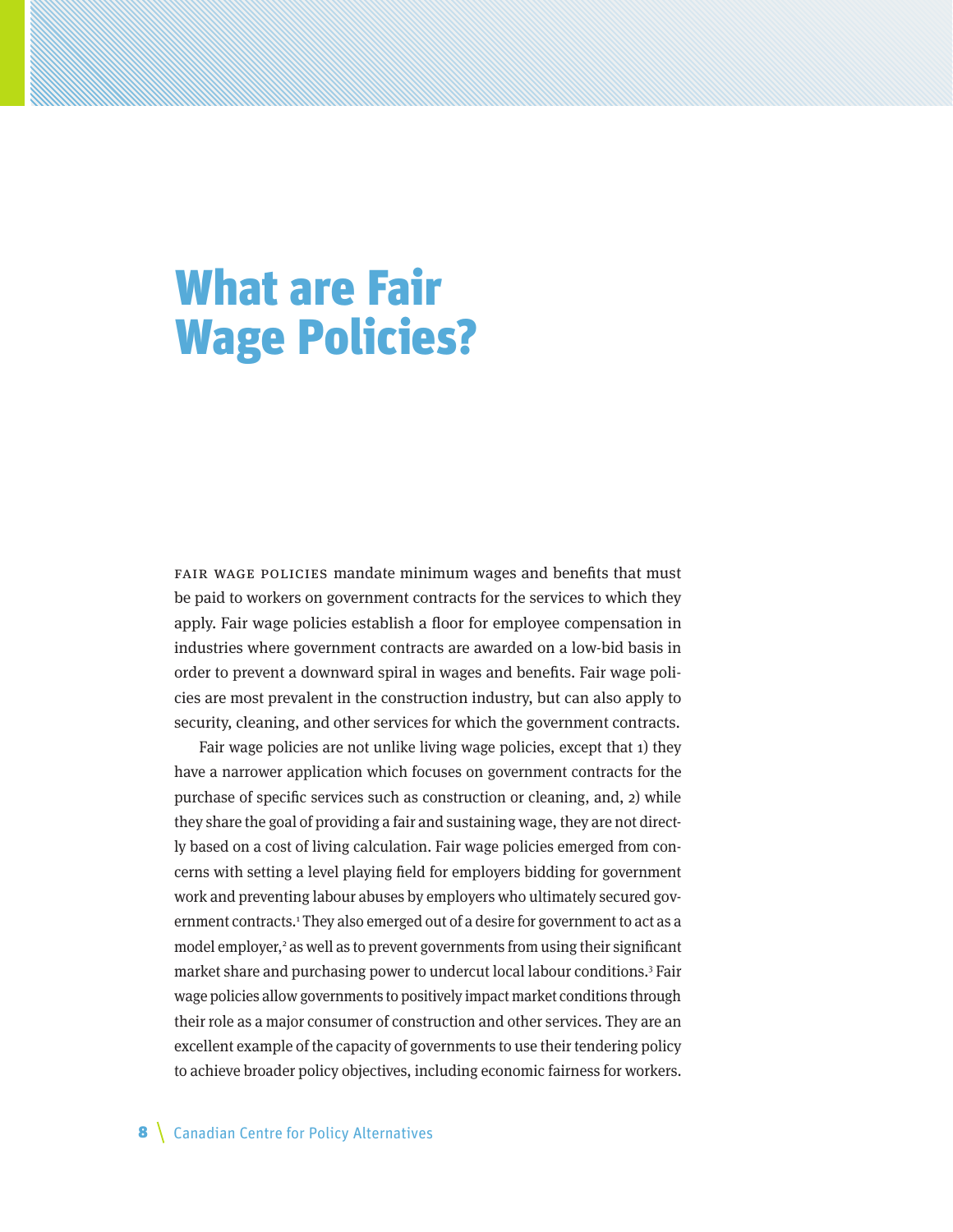# A Review of Fair Wage Policies in Canada

Fair wage policies have been enacted in Canada at the municipal, provincial/territorial<sup>4</sup> and federal levels of government. These policies had broad acceptance over a very long period of time. More recently, however, they've come under attack. For example, the federal Fair Wages and Hours of Labour Act,<sup>5</sup> and British Columbia's Skills Development and Fair Wage Act<sup>6</sup> have been repealed (2012 and 2001, respectively).

The following section provides a brief overview of Canada's fair wage policies.

### **Municipal Fair Wage Policies**

Fair wage policies are enforced in many municipalities across Canada. Ontario municipalities with fair wage policies include Toronto, Hamilton, Thunder Bay, London and Sudbury. The issue continues to attract attention and debate. In the summer of 2013, a proposed fair wage policy was narrowly defeated in the city of Windsor.7 More recently, the City of Toronto updated its policy and delegated the authority to update its fair wage schedules to the City's Fair Wage Manager.8

The City of Toronto enacted Canada's first fair wage policy in 1893, before federal or provincial governments followed suit. The City of Toronto's fair wage policy is the strongest currently in force in Canada. It links fair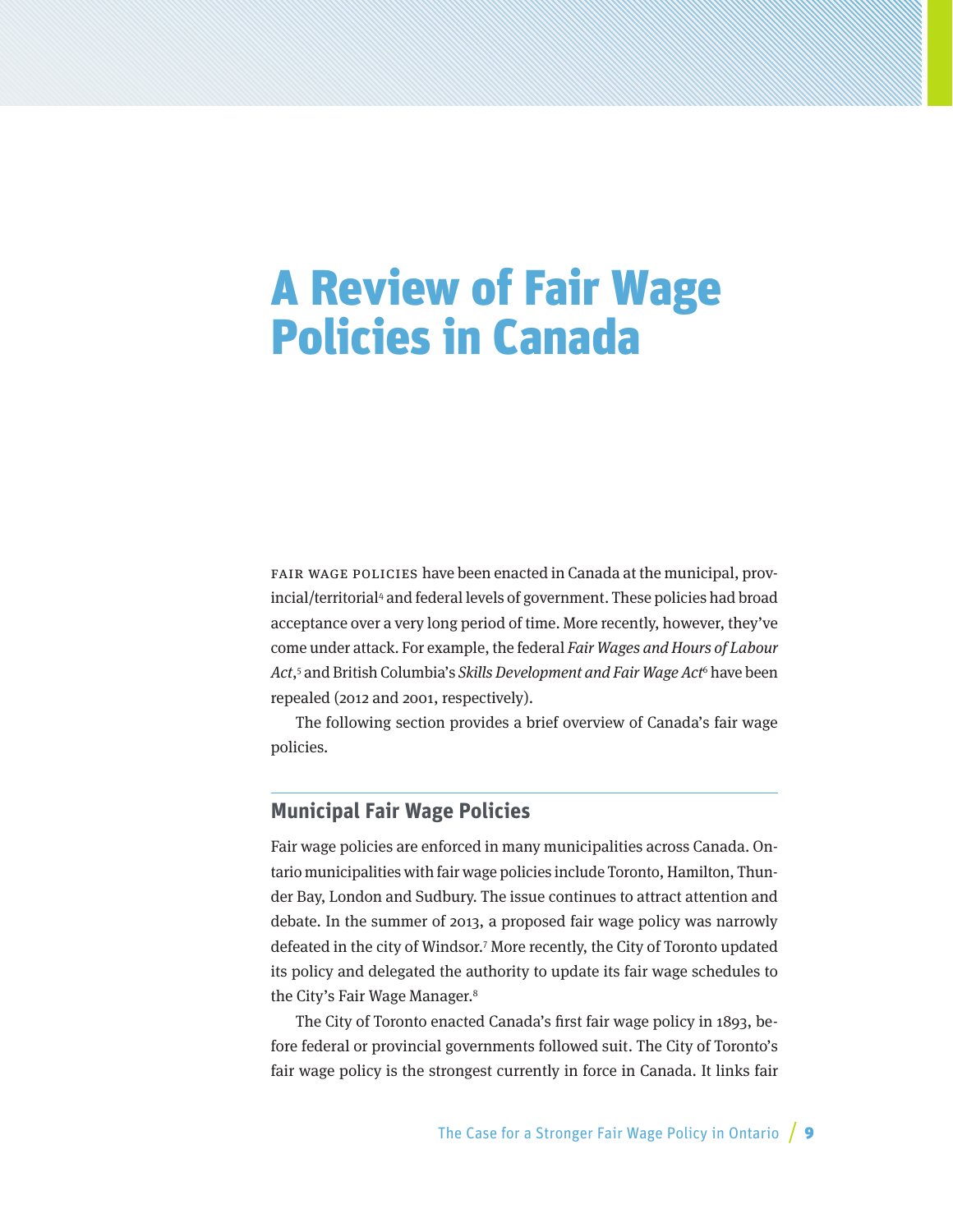wages to the entire union wage package, including benefits, rather than simply to straight wages. The policy is enforced through the City's Fair Wage Office. Between 2004 and 2010, the Fair Wage Office has recovered \$1.2 million in back wages for 1,341 workers.<sup>9</sup> The City of Toronto fair wage policy was enacted by council shortly after amalgamation in October 1998, to replace all of the policies of the City of Toronto's predecessor municipalities.10 The policy directed that the fair wage policy be applied to all City of Toronto departments, agencies, boards and commissions.

On December 18, 2013, The City of Toronto's construction fair wage schedules were updated for the first time in a decade.<sup>11</sup> Furthermore, pursuant to a July 16, 2013 vote of Toronto City Council, the authority to routinely update these schedules has been delegated to the City's Fair Wage Manager.12 The delegation of this authority will help depoliticize the policy and ensure it is kept current. Prior to this, although the policy contained provisions for the rates to be reviewed every three years,<sup>13</sup> the schedule of fair wage rates had not been updated since May 1, 2003.14 On July 16, 2013, however, Toronto City Council voted to update the City's fair wage schedules for general classifications, including workers performing custodial services, and also to delegate the authority to update fair wage schedules to the City of Toronto Fair Wage Manager.15 Pursuant to this vote, City Council enacted By-Law No. 1287- 2013 on October 11, 2013, which enshrined the delegation of authority to the Fair Wage Manager by amending Chapter 67 of the City of Toronto Municipal Code.16 These authorities delegated to the Fair Wage Manager include:

…the authority to update the wage rates in Schedule C to Chapter 67, Fair Wage, every three years consistent with the construction industry prevailing market rates commencing in 2013 for new Tenders, Requests for Quotations, Requests for Proposals, Purchase Orders and Divisional Purchase Orders issued by the City.<sup>17</sup>

City Council must still give effect to the wage rates determined by the Fair Wage Manager under this delegated authority,<sup>18</sup> however, and on December 18, 2013, City Council enacted By-Law No. 1717-2013, which introduced increased 2013–2016 fair wage rates for the Heavy Construction, ICI, Road Building, Sewer and Watermain and Utility classifications, as well as adding or deleting occupations included within those classifications.19 The City of Toronto's new process will help ensure the policy remains current.

Unlike the Ontario and the now-repealed federal fair wage policies, which are tied to straight wages only, the City of Toronto's fair wage policy is tied to the entire compensation package, including benefits. A 2007 fair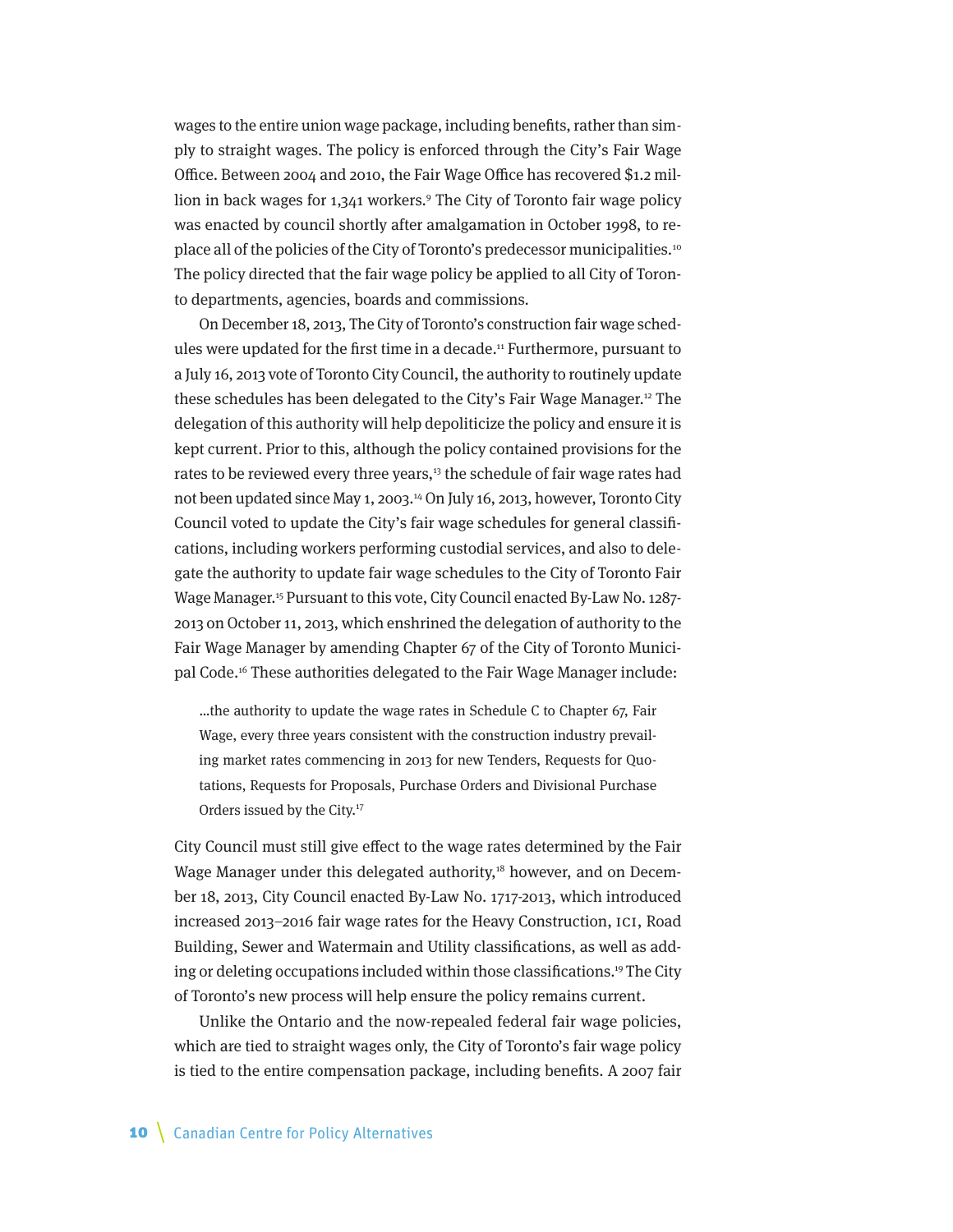wage policy comparison conducted by the City of Toronto Fair Wage Office criticized the Ontario and federal practice as follows:

Both levels of government adopt an interpretation of wages that is both unrealistic and at odds with respective public policy goals. There is no reason for distinguishing between a dollar paid out in wages and a dollar paid out in a benefit fund or a pension fund. Benefits are simply indirect compensation and pensions are deferred wages. Comparing the employer who pays the money, wages and benefits to an employer who pays straight wages implies employers who provide benefits to their workers be put at a competitive disadvantage for doing so. If the goal of public policy were to discourage benefit plans, this would make sense. However, the goal of public policy has always been the opposite and that is encourages workplace benefit plans so as to relieve the burden on publicly provided plans.<sup>20</sup>

As this passage highlights, tying fair wages to the entire package makes more sense than tying them to straight wages alone from a public policy perspective since the latter option disincentivizes the payment of benefits.

### **Federal Fair Wage Policy**

The federal government's first fair wage policy was enacted in 1900. This policy had no statutory foundation until 1930, when the government enacted the Fair Wages and Eight-Hour Day Act. In 1935, the government repealed that Act and enacted the Fair Wages and Hours of Labour Act, which was in effect until its repeal in the 2012 federal budget. The Act's hours and wages regulations applied to all construction, remodeling, repair or demolition work supported by federal funds. Section 3(1) of the Act dictated that hours and wages regulations established through the Act apply to all contracts made with the Government of Canada for construction, remodeling, repair or demolition. Section  $5(1)$  of the Act dictated that whenever federal funds are granted or paid to another party, whether a province or municipality or any other agency or individual, that the Government of Canada and the party enter into an agreement stipulating the terms and conditions in which the grant is to be made. Section  $5(2)$  of the Act stated that the agreement referred to in subsection 1 shall include stipulations "designed to secure, in so far as may be practicable, the observance, in the execution of the work contemplated, of the conditions set out in paragraphs  $3(1)(a)$  and (b)." This ostensibly included provincial and municipal construction projects financed with federal stimulus funds under Canada's Economic Ac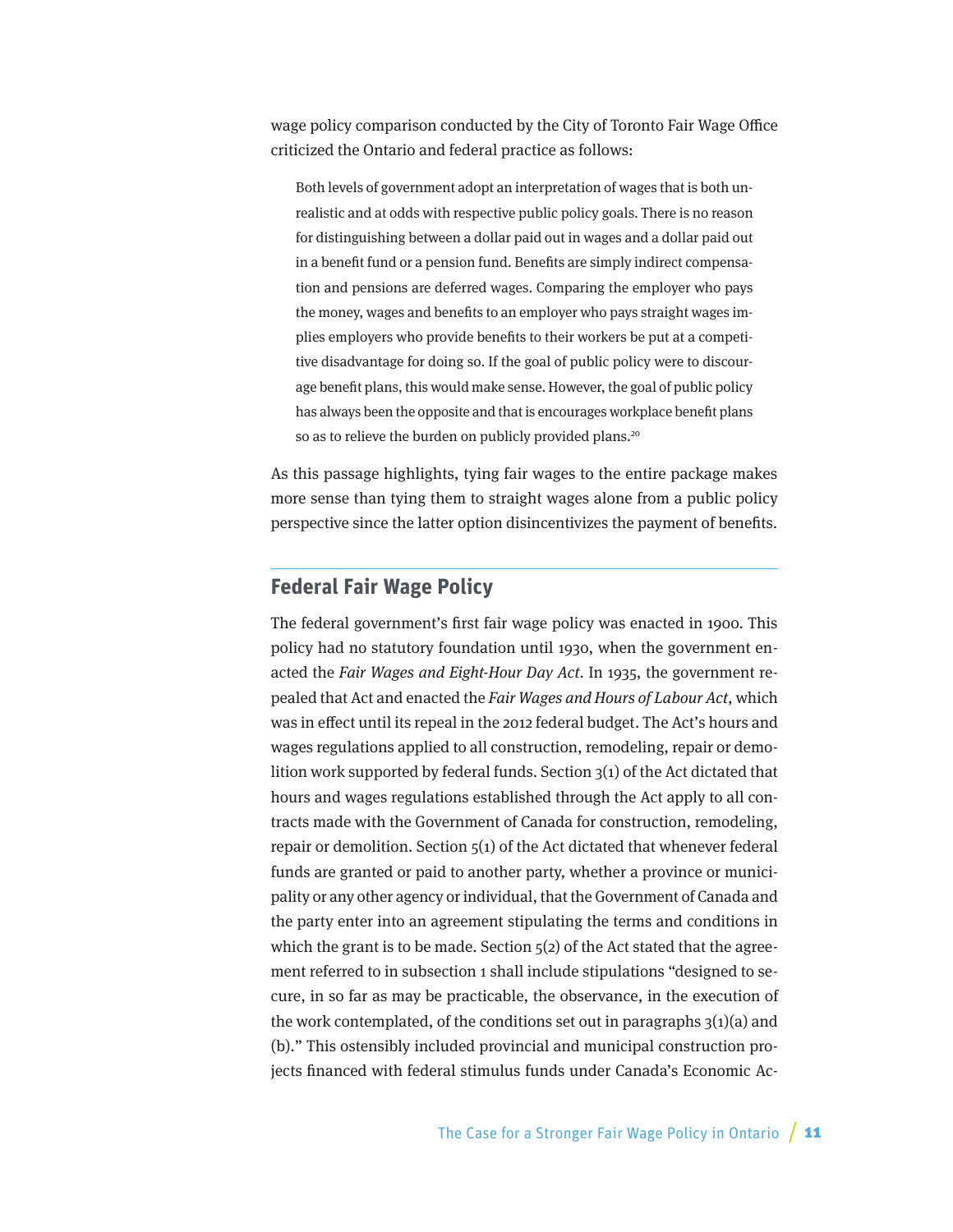tion Plan, although it is unclear whether these provisions were always enforced in practice.

As noted above, unlike the City of Toronto's fair wage policy, which is tied to the entire compensation package, the federal fair wage policy was tied to the straight wage rate only. In 1983, the Mulroney government discontinued the practice of updating the fair wage schedules, and replaced them with ad hoc surveys conducted in response to complaints as well as by reference to provincial fair wage schedules, where appropriate. This practice created significant confusion and ambiguity as to the application of fair wages, and in April 1997 the Chrétien government announced its intention to reintroduce updated fair wage schedules.<sup>21</sup> In response to stakeholder concerns, the government appointed Mr. Douglas Stanley to conduct a comprehensive review of the Fair Wages and Hours of Labour Act in August 1998. Mr. Stanley submitted his report on his findings in October 1998. According to the Canada Gazette:

He recommended that the federal government keep the fair wage legislation; that wage schedules should be reintroduced; the hours of work ought to be the working hours standards applicable in the provinces or territories; after the wage schedules would be in place, an advisory panel should be created to advise the Minister on whether the schedules are still current. Mr. Stanley also recommended that a provision setting a reasonable time limit for claiming unpaid wages from prime contractors be put in place. The Minister of Labour accepted in principle Mr. Stanley's report and recommendations.<sup>22</sup>

Prior to its repeal, the federal fair wage schedule for Ontario set out rates in 8 geographical zones for 36 trades and occupations.<sup>23</sup> O'Grady et al. conducted a comparison of the fair wage rates and the Industrial Commercial and Institutional (ICI) sector union rates as of January 17, 2005 for electricians, plumbers, sheet metal workers, carpenters and painters. According to their analysis, the fair wage rate averaged 86.5 percent of the union basic wage rate at the journeyperson level, which amounted to an average of 68 percent of the total union wage package.<sup>24</sup>

The Fair Wages and Hours of Labour Act was repealed in 2012 as part of the Harper government's 425-page federal omnibus budget Bill C-38, the Jobs, Growth, and Long-Term Prosperity Act. Unlike the previous government's decision to re-introduce updated schedules, the repeal of the act was done without consultation from industry stakeholders or any study into the impact of the change. Rather, the decision appears to have been brought on solely by the lobbying efforts of the anti-union contractors' organization Merit Can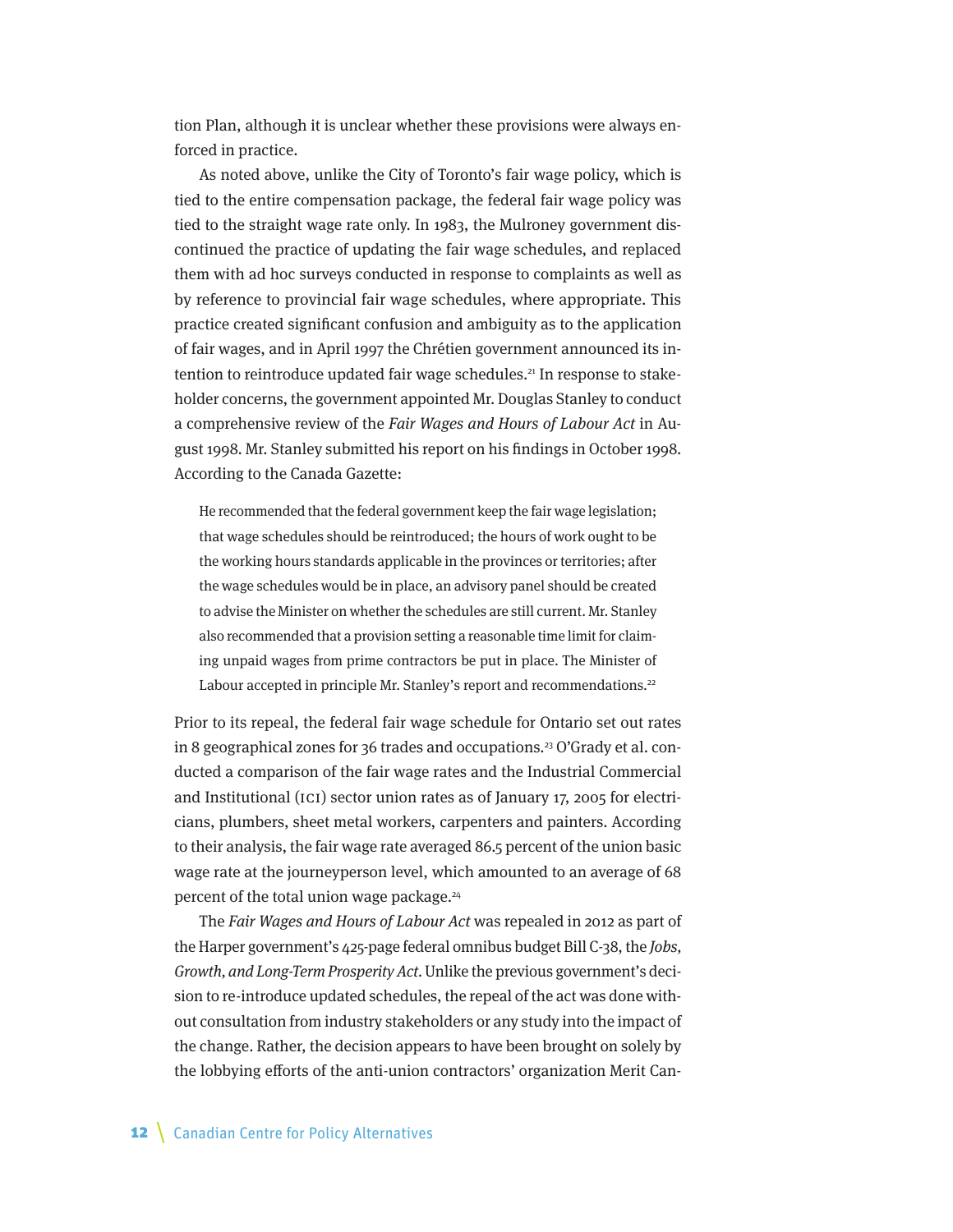ada. Records from the Office of the Commissioner of Lobbying indicate that Merit Canada was lobbying Labour Minister Lisa Raitt on the Fair Wages and Hours of Labour Act as early as February 2011.<sup>25</sup> Just days after the decision to scrap the act was made public, Merit Canada Chairman Curtis Monsebroten boasted of his organization's "remarkable success" in lobbying federal Conservative politicians since opening its national office in 2011.26

### **British Columbia's Skills Development and Fair Wage Act**

British Columbia's Skills Development And Fair Wage Act, 1994 (SDFWA) was unique among fair wage policies because of its formal link between skills training and fair wages. While all fair wage policies are associated with improved apprenticeship and skills training outcomes, B.C.'s policy was unique in that it formalized this link. The SDFWA was enacted in 1994, but the policy had existed since 1992 through an earlier order-in-council of the NDP government. In September 2001, the SDFWA was repealed by the newly elected Liberal government.<sup>27</sup> Prior to its repeal, the SDFWA required all construction workers on provincially-funded construction projects over \$250,000 in pre-tender value to either have a journeypersons certificate or be registered as an apprentice. According to O'Grady et al., fair wages under the SDFWA were calculated to be approximately 90 percent of the union wage rate, plus a minimum of \$4.00 an hour to be paid as benefits.<sup>28</sup>

### **Ontario's Fair Wage Policy**

Ontario's first fair wage policy was enacted in 1936 by the Liberal government of Mitchell Hepburn with the adoption of the Government Contracts Hours and Wages Act, which mirrored the federal Fair Wages and Hours of Labour Act. The Government Contracts Hours and Wages Act was repealed by the Progressive Conservative government of Mike Harris, effective September 4, 2001. The impact of this repeal was not significant, however, as by this time Ontario's fair wage policy was enforced through the government's general regulatory power rather than through the Act.29 Ontario's current fair wage policy, which is separate from the Government Contracts Hours and Wages Act, was put into force through Order-in-Council 773/95 (OIC), effective April 1st, 1995. The policy applies to government contracts for construction, security, and cleaning services. For construction, fair wage schedules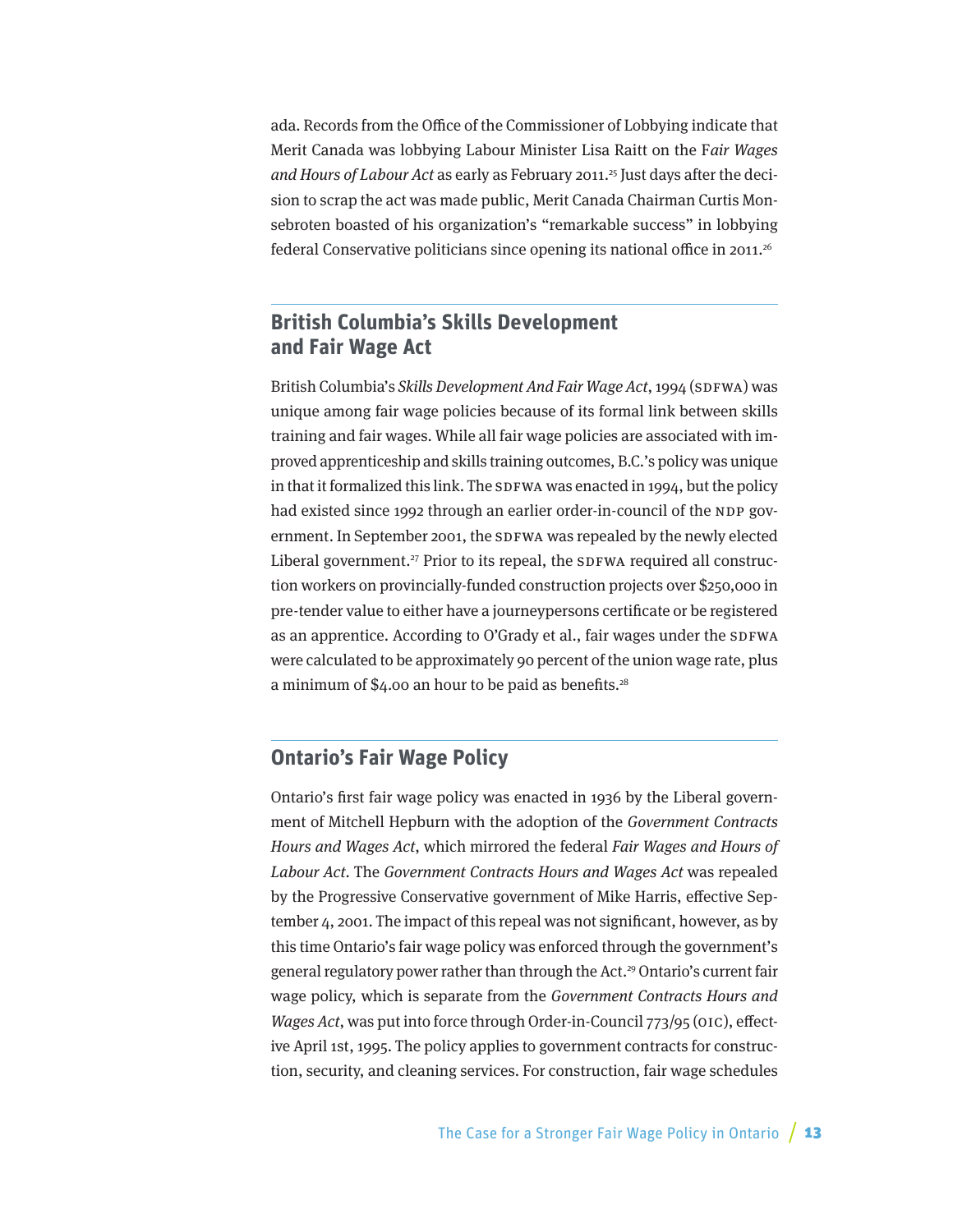are set out for the industrial, commercial and institutional (ICI), sewer and water main, and roads construction sectors. In the ICI sector, wage rates are set out for each trade for 27 different urban and non-urban zones across the province. The road building, sewer and water main sectors rates are set out for the Hamilton, Toronto, Windsor and Ottawa zones, with the rest of the province falling into a fifth provincial zone. For security and cleaning services, wage rates are set out for six regions: eastern, central, Peel and York counties, southwestern, northeastern and northwestern.30

Prior to the 1995 OIC, there were no fixed intervals for reviewing or updating the fair wage schedule. According to analysis by O'Grady et al., the prevailing wage rates established prior to the 1995 OIC averaged approximately 65 percent of the prevailing union wage rate in non-urban zones, while fair wage rates averaged 80 to 85 percent of the prevailing union wage rate (excluding benefits) in urban zones. $31$  The 1995 fair wage policy tied the fair wage rates for urban zones to the prevailing collective agreement's basic wage rate as of April 1st. For non-urban zones, previous rates were increased by 9.6 percent.<sup>32</sup> As noted, like the federal fair wage policy, the 1995 Ontario fair wage policy was tied to the straight wage and did not include benefits. Unlike the federal fair wage policy and the Government Contracts Hours and Wages Act, which mirrored it, Ontario's fair wage policy is more narrow in its application, applying only to government ministries and their direct agencies.33 Moreover, the enforcement of the Ontario policy is lax. Inspections only take place in response to complaints, the process of filing is unclear, and there are neither reporting requirements nor audits.34 important point to note is that, as with other Canadian fair wage policies, Ontario's fair wage policy presumes an employment relationship, and thus does not apply to independent operators.35 These distinctions make Ontario's fair wage policy relatively weak compared to more robust policies in other jurisdictions.

Section 4 of the 1995 OIC directed the Ministry of Labour to update the schedules on April 1st of every year, however, this section was repealed by the newly elected Harris government later that year. As a result, Ontario's fair wage schedules have not been updated since 1995. Given the cumulative impact of inflation and real wage growth over the past eighteen years, the fair wage schedules in the 1995 OIC have become functionally inoperable. The building cleaning and security schedules of wage rates are below Ontario's minimum wage. The construction wage rates are not only significantly below the union rates, but are also below the market wage rates in the non-union sector. As a result, while they continue to be referenced in government contracts, they act as a non-binding floor.36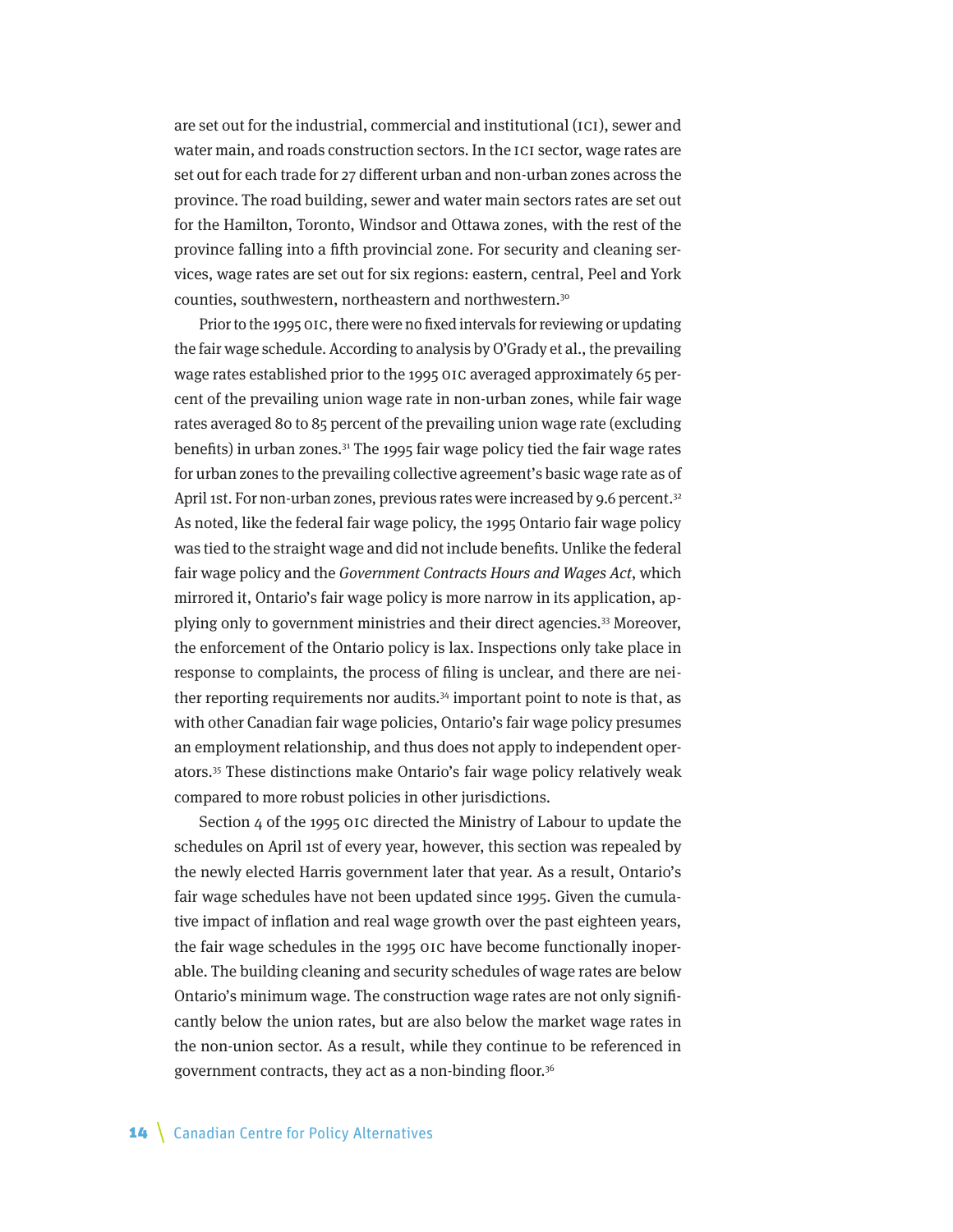#### **FIGURE 1** Ontario Fair Wage Schedule: Building Cleaning Industry, Ontario

| Area                   | <b>Cleaner</b> | <b>Window Cleaner Low</b> | <b>Window Cleaner High</b> |
|------------------------|----------------|---------------------------|----------------------------|
| Eastern Region         | \$7.21         | \$8.34                    | \$9.59                     |
| <b>Central Region</b>  | \$7.34         | \$8.42                    | \$9.59                     |
| Peel and York Counties | \$8.49         | \$9.87                    | \$12.59                    |
| Southwestern Region    | \$6.97         | \$8.03                    | \$9.20                     |
| Northeastern Region    | \$7.06         | \$7.97                    | \$9.10                     |
| Northwestern Region    | \$7.06         | \$7.90                    | \$9.26                     |

**Note** Effective April 1, 1995 through 2013 (Never Revised)

**Note** Ontario's statutory minimum wage in 2013 was \$10.25, unchanged since 2010.

**Source** Ontario, Ministry of Labour, Fair Wage Schedules and Labour Conditions (Toronto: Queen's Printer for Ontario, 1995).

#### **Figure 2** Ontario Fair Wage Schedule: Security Guard Industry, Ontario

| Area                   | <b>Rate Per Hour</b> |
|------------------------|----------------------|
| Eastern Region         | \$7.50               |
| <b>Central Region</b>  | \$7.45               |
| Peel and York Counties | \$9.34               |
| Southwestern Region    | \$7.20               |
| Northeastern Region    | \$8.54               |
| Northwestern Region    | \$7.27               |

**Note** Effective April 1, 1995 through 2013 (Never Revised)

**Note** Ontario's statutory minimum wage in 2013 was \$10.25, unchanged since 2010.

**Source** Ontario, Ministry of Labour, Fair Wage Schedules and Labour Conditions (Toronto: Queen's Printer for Ontario, 1995).

In 2007, the Ontario Government announced it was commissioning Professor Morley Gunderson from the University of Toronto's Centre for Industrial Relations and Human Resources to conduct a full independent review of Ontario's fair wage policy.37 This decision was received positively by both labour and management stakeholders, who generally regarded the ambiguous status of Ontario's fair wage policy as undesirable. For instance, representatives from both the Carpenters' District Council of Ontario and the antiunion Open Shop Contractors Association of Ontario were quoted as lauding the decision in an article published shortly after the review was announced.<sup>38</sup>

Professor Gunderson's report was submitted to government in 2008. For reasons unknown, the report was not released to the public<sup>39</sup> and no updates have been made to Ontario's fair wage policy. Since then, the issue has fallen off the policy agenda.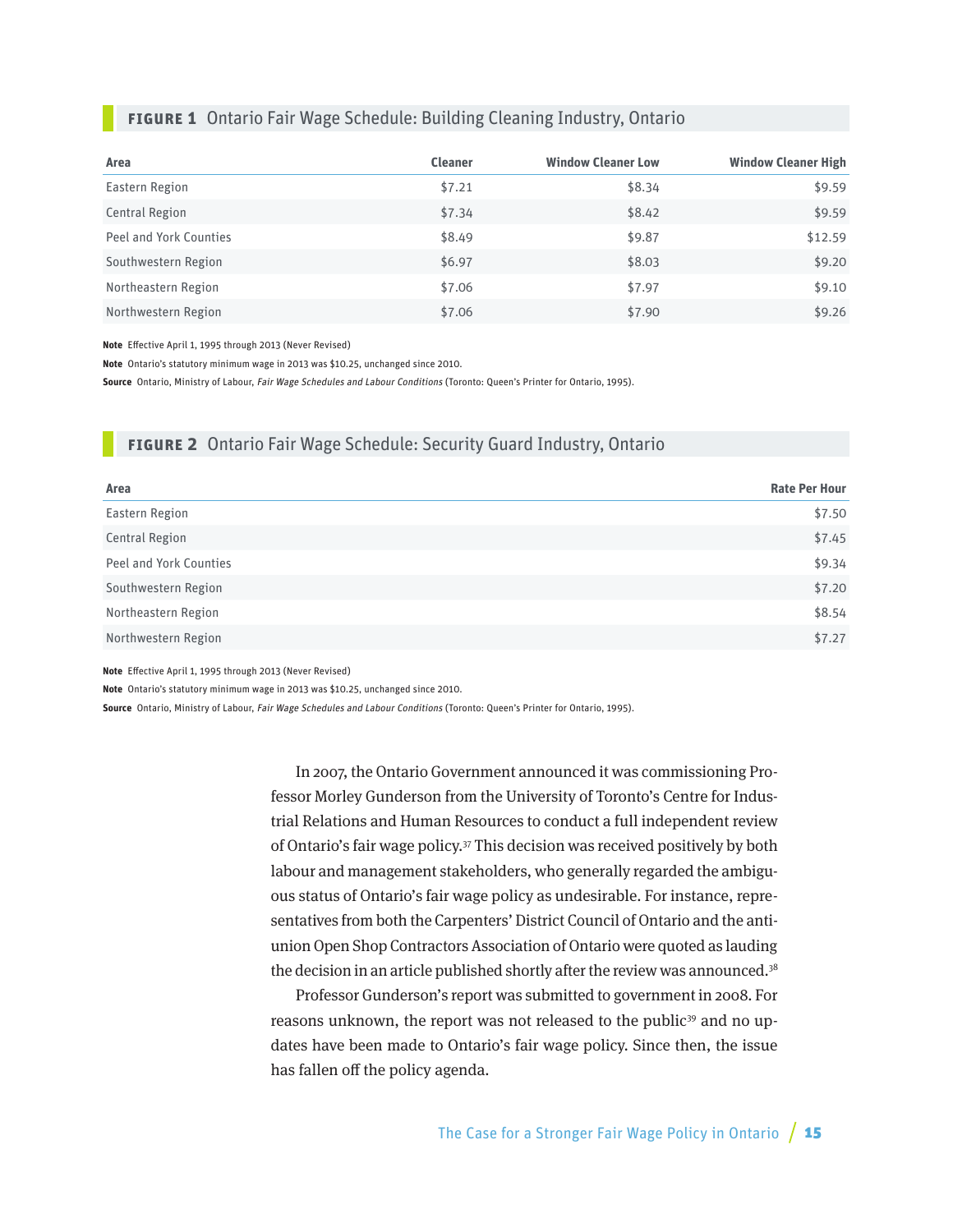|  |  | <b>FIGURE 3</b> Ontario Fair Wage Schedule: Roads and Highway Construction, Toronto Zone |  |  |  |
|--|--|------------------------------------------------------------------------------------------|--|--|--|
|--|--|------------------------------------------------------------------------------------------|--|--|--|

| <b>Classification of Labour</b>               | <b>Fair Wage Rate Per Hour Not Less Than (Effective</b><br>April 1, 1995 Through 2013 (Never Revised)): |
|-----------------------------------------------|---------------------------------------------------------------------------------------------------------|
| <b>Road Building Section</b>                  |                                                                                                         |
| Licensed Operators                            | \$24.90                                                                                                 |
| Licensed Mechanics and Welders, Class A       |                                                                                                         |
| Category 1: Mechanics                         | \$24.65                                                                                                 |
| Category 2: Welders                           | \$24.65                                                                                                 |
| Equipment and Maintenance Operators, Group A  |                                                                                                         |
| Category 1                                    | \$24.30                                                                                                 |
| Category 2                                    | \$24.20                                                                                                 |
| Category 3                                    | \$24.05                                                                                                 |
| Equipment and Maintenance Operators, Group B  |                                                                                                         |
| Category 1                                    | \$23.60                                                                                                 |
| Category 2                                    | \$21.90                                                                                                 |
| Category 3                                    | \$21.90                                                                                                 |
| <b>Skilled Labourers</b>                      |                                                                                                         |
| Category 1                                    | \$24.16                                                                                                 |
| Category 2                                    | \$22.66                                                                                                 |
| <b>Common Labourers</b>                       | \$22.66                                                                                                 |
| <b>Truck Drivers</b>                          |                                                                                                         |
| Category 1                                    | \$23.70                                                                                                 |
| Category 2                                    | \$23.70                                                                                                 |
| Category 3                                    | \$23.20                                                                                                 |
| Category 4                                    | \$20.10                                                                                                 |
| Flagperson                                    | \$14.66                                                                                                 |
| Watchperson                                   | \$14.66                                                                                                 |
| Student (registered in day school)            | \$11.33                                                                                                 |
| <b>Structural Section</b>                     |                                                                                                         |
| Carpenters (incl. form work where applicable) | \$26.47                                                                                                 |
| Form Builders (Labourers where applicable)    | \$24.78                                                                                                 |
| Rodmen                                        | \$24.69                                                                                                 |
| Concrete Finishers                            | \$25.61                                                                                                 |
| Painters                                      | \$24.66                                                                                                 |
| Electricians                                  | \$27.88                                                                                                 |
| Labourers (on structures)                     | \$24.73                                                                                                 |
| <b>Structural Steel Workers</b>               | \$25.66                                                                                                 |

**Note** Ontario's statutory minimum wage in 2013 was \$10.25, unchanged since 2010.

**Source** Ontario, Ministry of Labour, Fair Wage Schedules and Labour Conditions (Toronto: Queen's Printer for Ontario, 1995).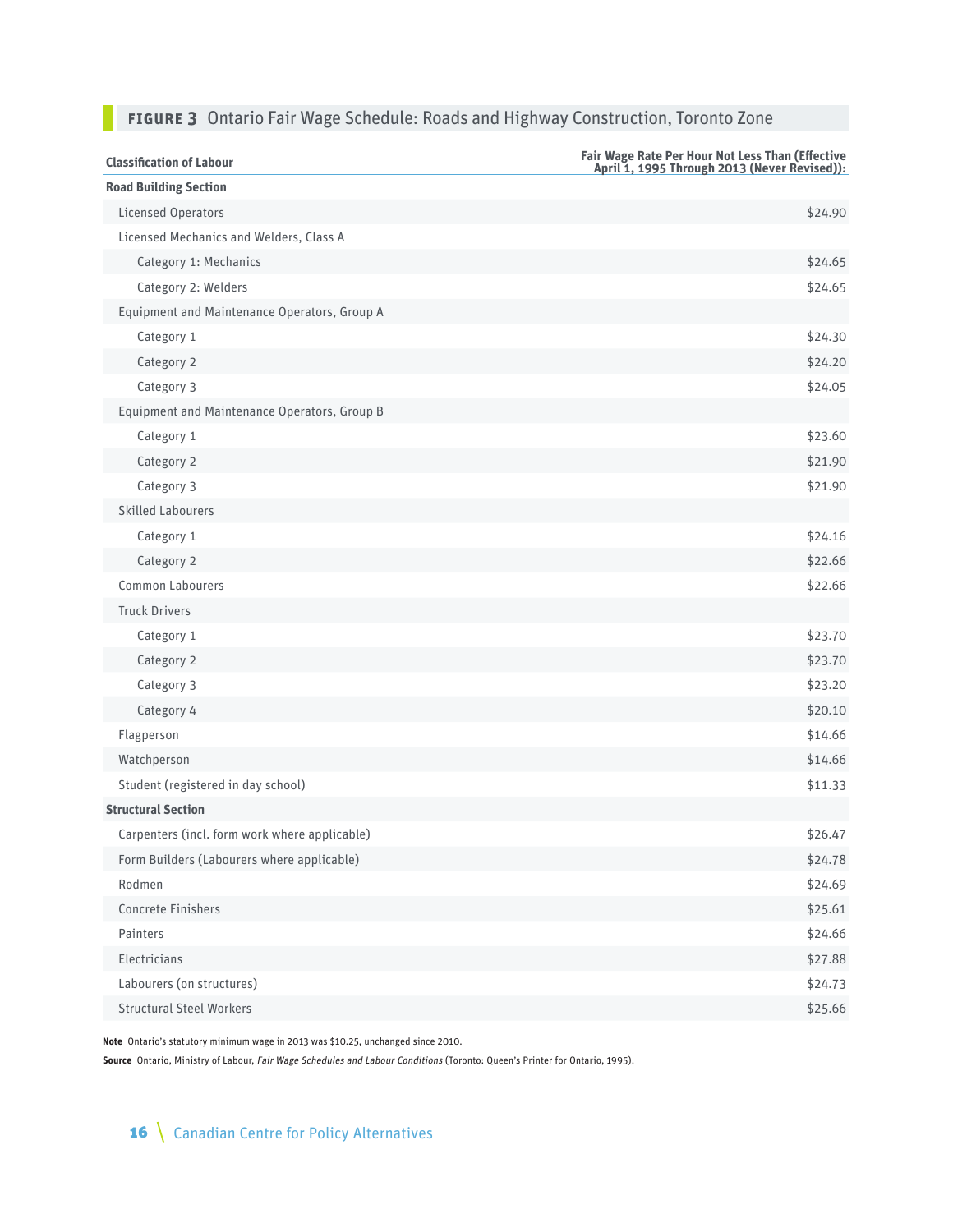### **Figure 4** Ontario Fair Wage Schedule: Roads and Structures Construction, Ontario Provincial Zone

| <b>Classification of Labour</b>                           | <b>Fair Wage Rate Per Hour Not Less Than (Effective</b><br>April 1, 1995 Through 2013 (Never Revised)): |
|-----------------------------------------------------------|---------------------------------------------------------------------------------------------------------|
| <b>Road Building Section</b>                              |                                                                                                         |
| <b>Licensed Operators</b>                                 | \$13.83                                                                                                 |
| Licensed Mechanics and Welders, Class A                   | \$12.99                                                                                                 |
| Equipment and Maintenance Operators, Group A              | \$12.85                                                                                                 |
| Equipment and Maintenance Operators, Group B              | \$12.20                                                                                                 |
| <b>Skilled Labourers</b>                                  | \$11.69                                                                                                 |
| Truck Drivers - Tow Tractor Operators - Rollermen (Grade) | \$11.48                                                                                                 |
| Labourers                                                 | \$11.19                                                                                                 |
| Flagperson                                                | \$9.40                                                                                                  |
| Watchperson                                               | \$9.40                                                                                                  |
| Students (registered in day school)                       | \$9.04                                                                                                  |
| <b>Structural Section</b>                                 |                                                                                                         |
| Carpenters, Form Builders                                 | \$13.83                                                                                                 |
| Rodmen, Concrete Finishers, Painters                      | \$12.69                                                                                                 |
| <b>Structure Labour Operations</b>                        | \$11.34                                                                                                 |
| <b>Structural Trainees</b>                                | \$11.48                                                                                                 |

**Note** Ontario's statutory minimum wage in 2013 was \$10.25, unchanged since 2010.

**Source** Ontario, Ministry of Labour, Fair Wage Schedules and Labour Conditions (Toronto: Queen's Printer for Ontario, 1995).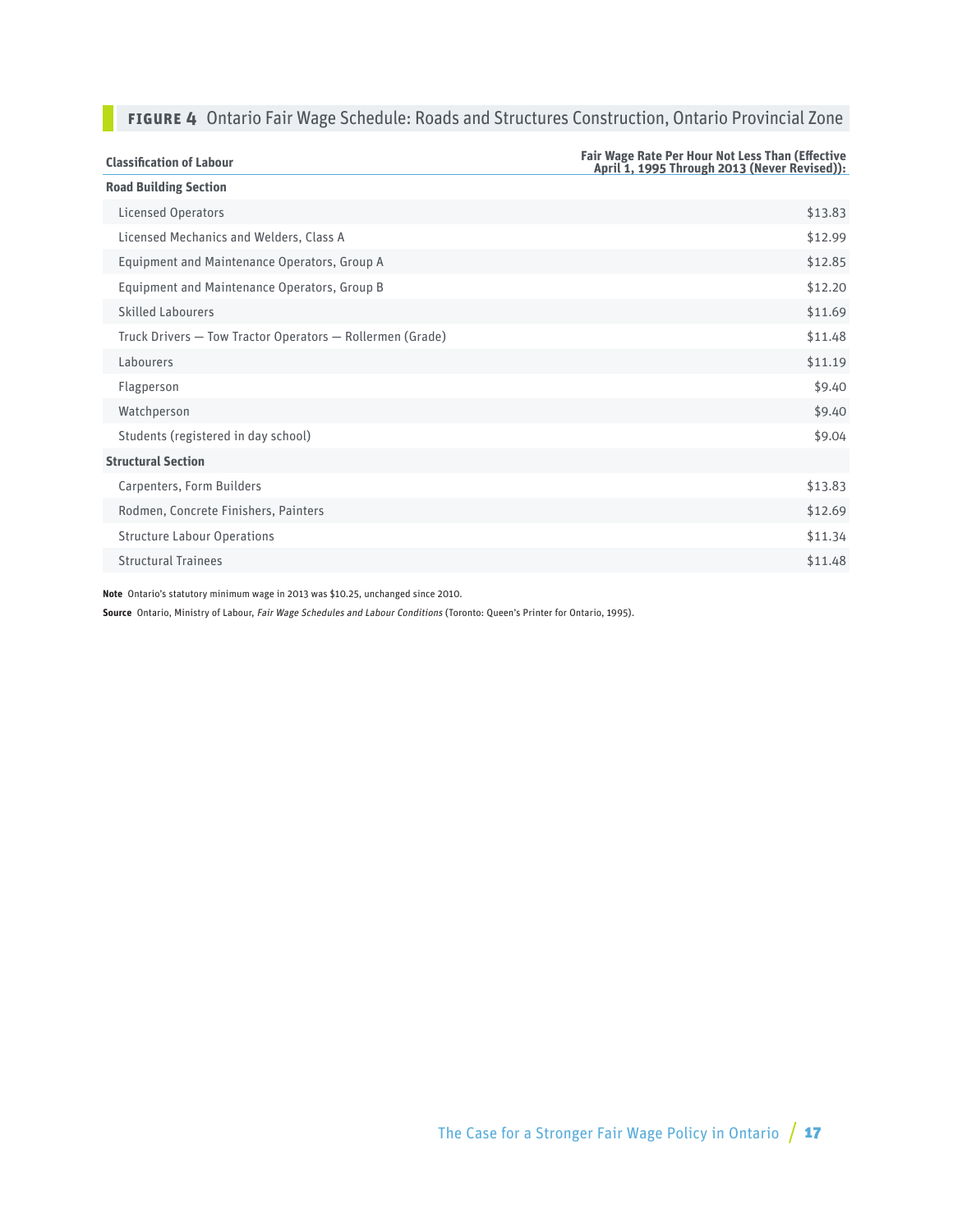## Why a Modern Fair Wage Policy is Harmonious With Broader Policy **Objectives**

Although Ontario's fair wage policy has fallen off the policy agenda, there are several important reasons why fair wage policy deserves renewed attention. In addition to promoting positive competition by setting a floor for wages and benefits, a properly implemented modern fair wage policy would support a number of the Ontario government's policy objectives, such as improving apprenticeship uptakes and completions, tackling the underground economy in construction, and improving health and safety outcomes. Currently, the Ontario government's procurement policy is at odds with these objectives. In combination with the positive impact of fair wage policies on workers' wages and benefits, these reasons provide a strong rationale for updating Ontario's fair wage policy.

#### **Tackling the Underground Economy**

The Ontario government first committed to tackling the underground economy in construction in  $2004.4^{\circ}$  The Ministry of Labour has long recognized the challenges posed by the underground economy, noting in a 2010 press release: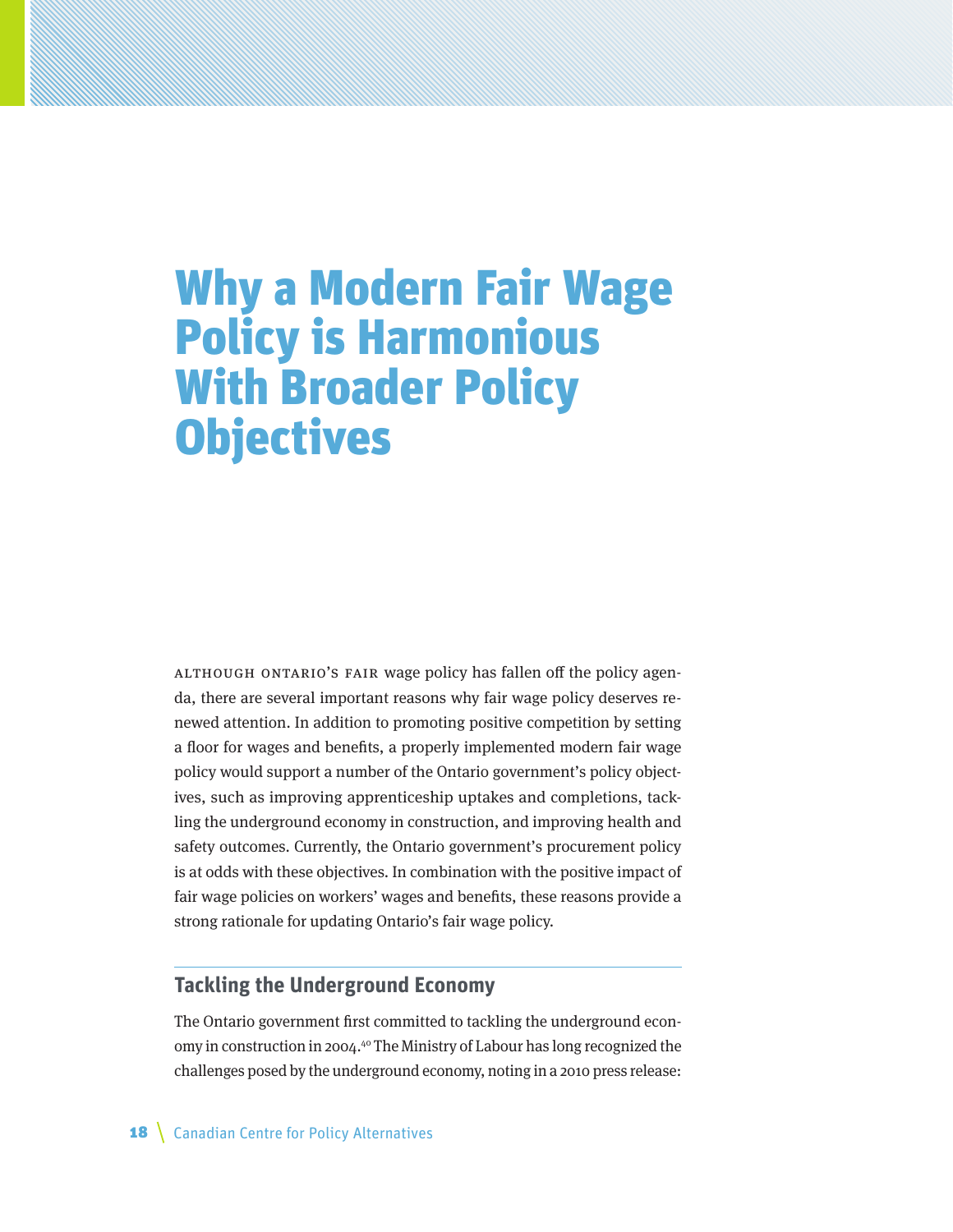[The underground economy in the construction industry] is a major source of revenue loss to both government and the workers' compensation system, it threatens the competitiveness of legitimate businesses, it compromises the health and safety of workers and the public, and it undermines employment standards and apprenticeship programs.<sup>41</sup>

Concerns about the underground economy were also expressed more recently in the Report of the Commission for Reform of Ontario's Public Services, commonly known as the Drummond Report, which stated that:

The underground economy creates an unfair tax burden for taxpayers and makes it difficult for legitimate businesses to remain competitive with those participating in the underground economy. Addressing the underground economy creates a level playing field for taxpayers and businesses. It also helps provide greater protection to consumers who may not realize the risks of participating in the cash economy.42

According to a study commissioned by the Ontario Construction Secretariat (OCS), the annual estimated revenue losses to the Workplace Safety and Insurance Board (WSIB), the Canada Pension Plan (CPP), the tax system and the Employment Insurance (EI) system over the 2007 to 2009 period was in the order of \$1.4 billion to \$2.4 billion.<sup>43</sup> Contrary to popular misconception, the most important enabler of underground practices is not cash transactions in the home renovation sector, but, rather, the improper designation of employees as independent contractors, which accounts for more than 80 percent of the underground economic activity in Ontario's construction industry.44 Construction employers who improperly designate their employees as independent contractors are able to evade their obligations to pay CPP and EI contributions, the employer health tax, and, until recently, WSIB premiums. Just as importantly, employees who are mischaracterized as independent contractors are not issued tax receipts, and are thus able to underreport their income for tax purposes.

On November 27, 2008, Bill 119, the Workplace Safety and Insurance Amendment Act, 45 received royal assent. In an attempt to curb underground economic activity in construction and the evasion of WSIB premiums, which contribute to the WSIB's unfunded liability, Bill 119 requires previously exempted independent contractors and some construction business owners to pay WSIB premiums as of January 1, 2013. As of January 1, 2014, contractors who perform construction work who have not registered with the WSIB and received a clearance number may face compliance charges and fines of up to \$100,000 upon conviction, as may their clients. These provisions have only come into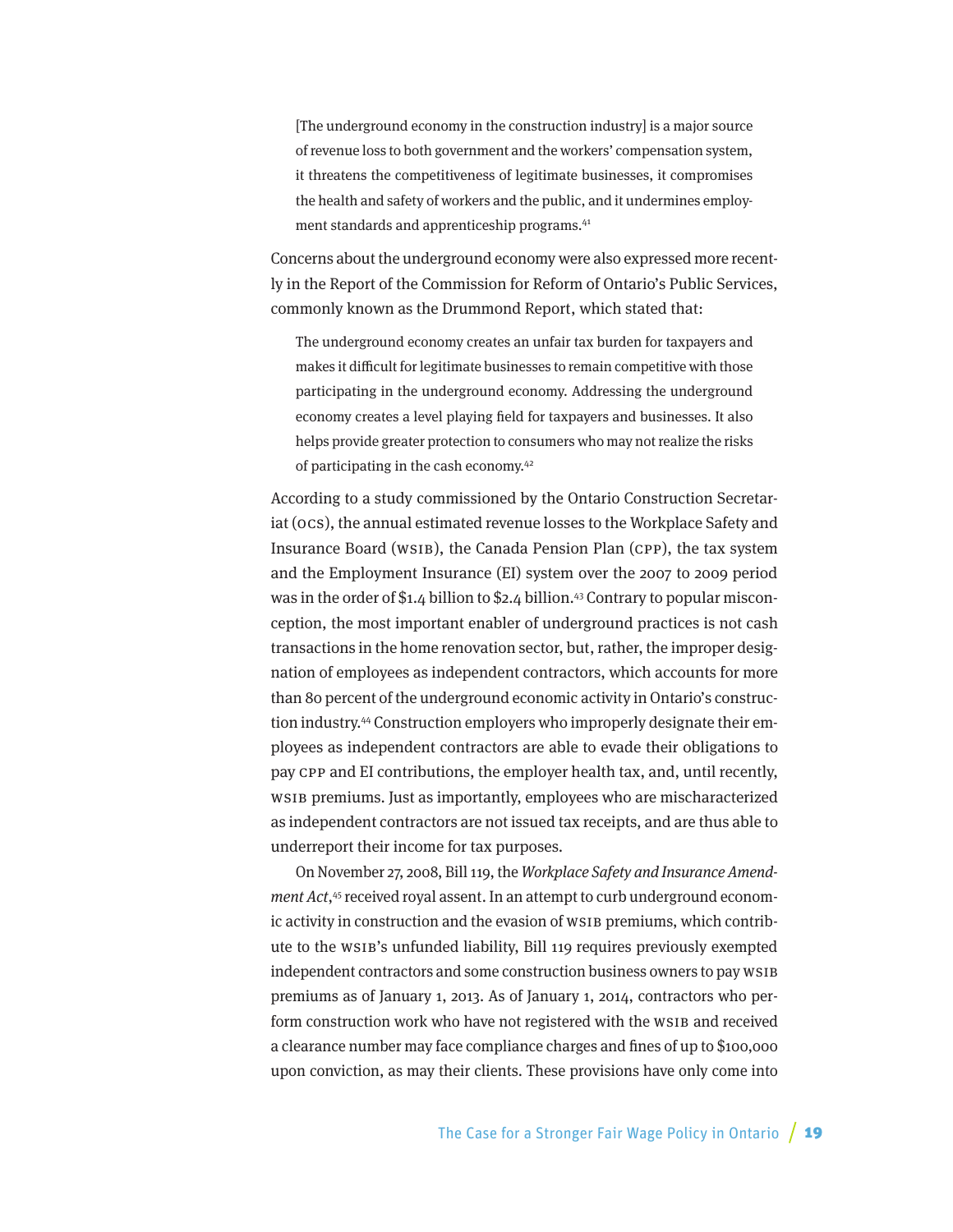force recently and their effectiveness cannot yet be accurately measured, but, if properly implemented, they could be a strong step towards recovering WSIB premiums and reducing the competitive advantage of employers who mischaracterize their employees as independent contractors. It is important to note, however, that even if Bill 119 effectively mandates independent contractors to pay WSIB premiums, the avoidance of EI premiums, CPP premiums and the employer health tax—as well as the underreporting of income for taxation purposes—still provide incentives for misclassification. As will be made clear in the subsequent analysis, a modern fair wage policy applying to all workers on construction projects, including independent contractors, would further the Ontario government's aim to tackle the underground economy in construction. In the absence of such a policy, the government is enabling underground economic activity by giving employers who mischaracterize their employees as independent contractors an unfair cost advantage. Thus, procurement policy as it stands is currently at odds with these policy aims.

### **Strengthening Ontario's Apprenticeship System**

The Ontario government has identified the apprenticeship system as "a key part of building the well-educated and highly skilled workforce the Province needs to compete in the current and future economy."46 The number of apprentices learning a trade in Ontario has nearly doubled from over 60,000 in 2003 to over 120,000 by 2009 and has since stayed at this level.47 At the same time, annual apprenticeship enrolment has jumped from 17,100 per year in 2002–03 to more than 30,000 in 2011–12. $48$  In 2012–13, Ontario exceeded its target of 29,000 by engaged a further  $32,488$  Ontarians in skills training,  $49$ but apprenticeship completion rates remain a key challenge, as studies indicate apprenticeship completion rates average around 50 percent in Ontario.50

Recognizing these ongoing challenges, the Ontario government has taken a number of steps to strengthen Ontario's apprenticeship system. The most significant of these initiatives has been the establishment of the Ontario College of Trades (OCOT). The OCOT is North America's first regulatory college for skilled tradespeople, which aims to modernize Ontario's apprenticeship and skilled trades system. The establishment of the OCOT was aimed at building on the success of Ontario's apprenticeship system by empowering the trades to take a more prominent role in the recruitment, governance, certification and training of tradespeople.51 As of April 8, 2013, the OCOT began accepting members and is responsible for governing the trades in the public interest.52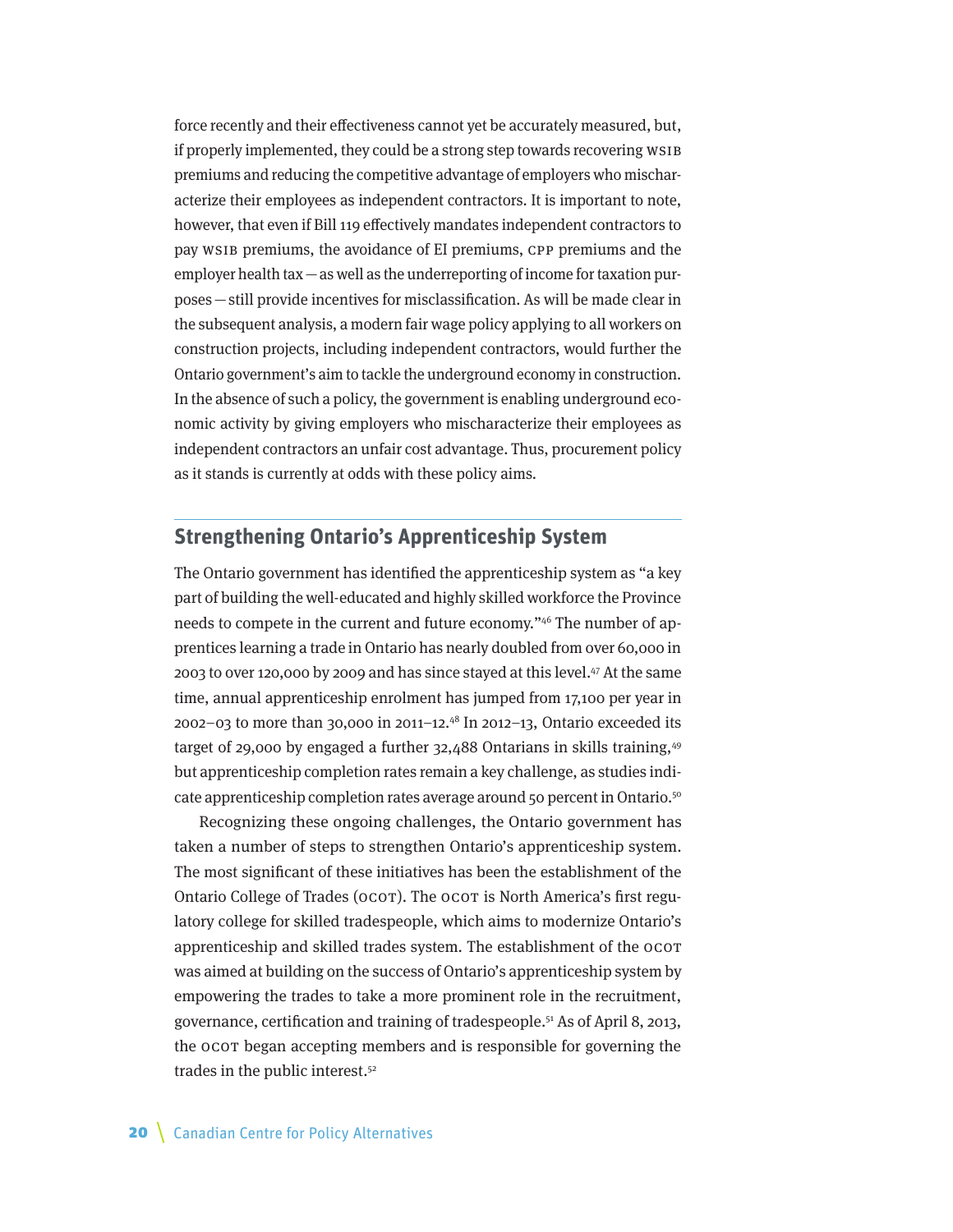A modern fair wage policy which follows British Columbia's Skills Development and Fair Wage Act's requirement that all workers on government construction sites have either a journeyperson certificate or be a registered apprentice would further the government's objective of strengthening Ontario's apprenticeship system. Current tendering policy puts employers who do not invest in skills training at a competitive advantage over those who make responsible investments in apprenticeships and skills training. A modern fair wage policy would put tendering policy in line with the Ontario government's goals for the apprenticeship system.

The underinvestment in skills training in the non-union construction industry has been exacerbated by the increased use of the temporary foreign worker program. Access to the temporary foreign worker program creates a perverse incentive against investing in skills training, as employers who rely on the program may find themselves at a competitive advantage over employers who hire apprentices. Most construction apprenticeship programs require between 5,700 and 9,000 hours of training, of which up to 90 percent is comprised of mandatory on-the-job training.53 On-the-job training is paid as a percentage of a journeyperson's wage, and that percentage generally increases incrementally on a yearly or hourly basis as the apprentice progresses towards completion. The temporary foreign worker program allows employers to side-step these investments in training Canadian workers, but does not address long-term skills training needs in Canada since the program offers no path to permanent immigration. This has troubling long-term consequences for skills training in Canada.

The dramatic rise in temporary foreign workers in construction is also happening elsewhere in Canada, most notably Alberta and British Columbia. In a recent interview, Alberta Federation of Labour (AFL) President Gil McGowan singled out Alberta's non-union construction industry as a particularly egregious abuser of the program. McGowan contends that employers are opting for the program over training new apprentices, and that these contractors are able to secure contracts by undercutting those who invest in the apprenticeship system.54

The temporary foreign worker program also raises concerns about discrimination and abuse of foreign workers. In British Columbia, a group of 40 Latin American temporary foreign workers recently obtained compensation through a settlement with SELI Canada and SNC Lavalin respecting discrimination in their employment regarding their salaries, accommodations, meals and expenses in the construction of the Canada Line, a public transit construction project in British Columbia carried out through a pub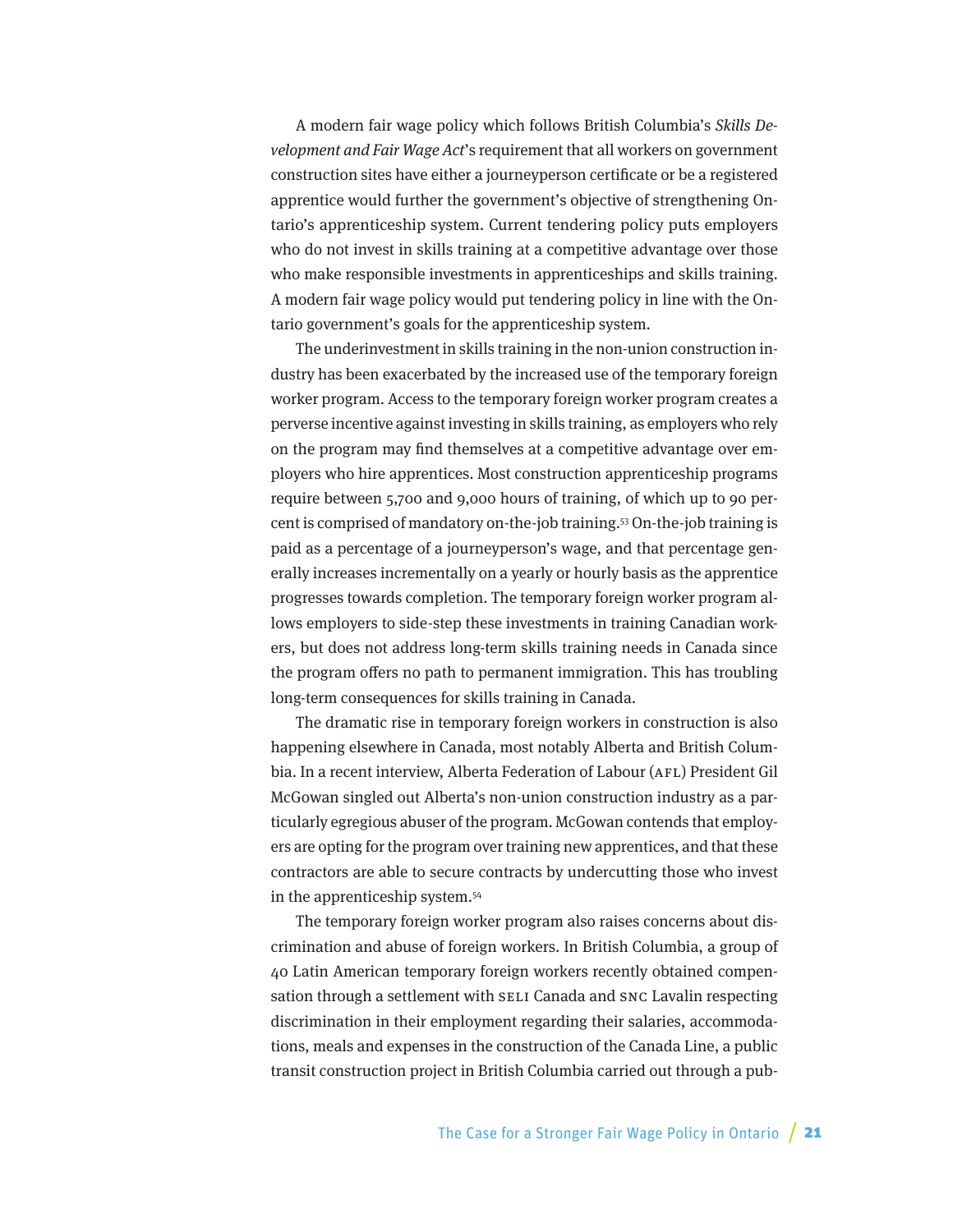lic-private partnership (P3).<sup>55</sup> SELI Canada is a wholly owned subsidiary of the Italian SELI SPA, which specializes in tunnel boring projects around the world. In construction of the Canada Line, SELI Canada brought in workers from Central and South America on temporary foreign worker visas who had previously worked for SELI SPA on the La Joya hydroelectric project in Costa Rica. SELI Canada also brought in members of its SELI SPA's European workforce on temporary foreign worker visas and treated them substantially better than their Latin American colleagues with respect to their wages, accommodations, meals and expenses. In C.S.W.U. Local 1611 v. SELI Canada and others (No. 8),<sup>56</sup> the British Columbia Human Rights Tribunal found that the Latin American workers were discriminated against when they were given lower wages, adverse housing, adverse meal arrangements and adverse expense arrangements compared to their European colleagues. The Tribunal ordered SNC Lavalin and SELI Canada to pay the Latin American workers the difference between the salaries paid to them and paid to their European coworkers, the difference between the expenses paid to them and the expenses paid to their European coworkers, and \$10,000 each as compensation for injury to dignity.57 The Tribunal calculated these damages at \$2.4 million—the largest human rights award in Canadian history —that had increased to \$2.5 million with interest by late 2012.<sup>58</sup> In December 2012, the workers unanimously voted in favour of a negotiated settlement with the employer for an undisclosed sum, avoiding the years of delays that would have arisen from the lengthy appeal process.<sup>59</sup> This settlement finally brought an end to their five-year struggle for back pay.

A recent Freedom of Information (FOI) request by the AFL revealed an extensive list of employers and workplaces that have recently qualified for Advanced Labour Market Opinions (ALMOs) under the temporary foreign worker program. Included in this list are dozens of construction companies operating in Ontario, as well as many more in British Columbia, Alberta and Saskatchewan.<sup>60</sup> Many of these companies are currently engaged in or have previously secured contracts for public construction work, including with Ontario government ministries and the broader public sector. Companies identified in the AFL's FOI request have secured construction contracts with the Ontario government ranging from new hospital construction to culvert upgrades to roofing projects. $61$  This is problematic, as employers relying on the temporary foreign worker program as a response to skilled labour shortages in the skilled trades instead of training apprentices may exacerbate labour shortages over the long run, leading to even greater reliance on the program.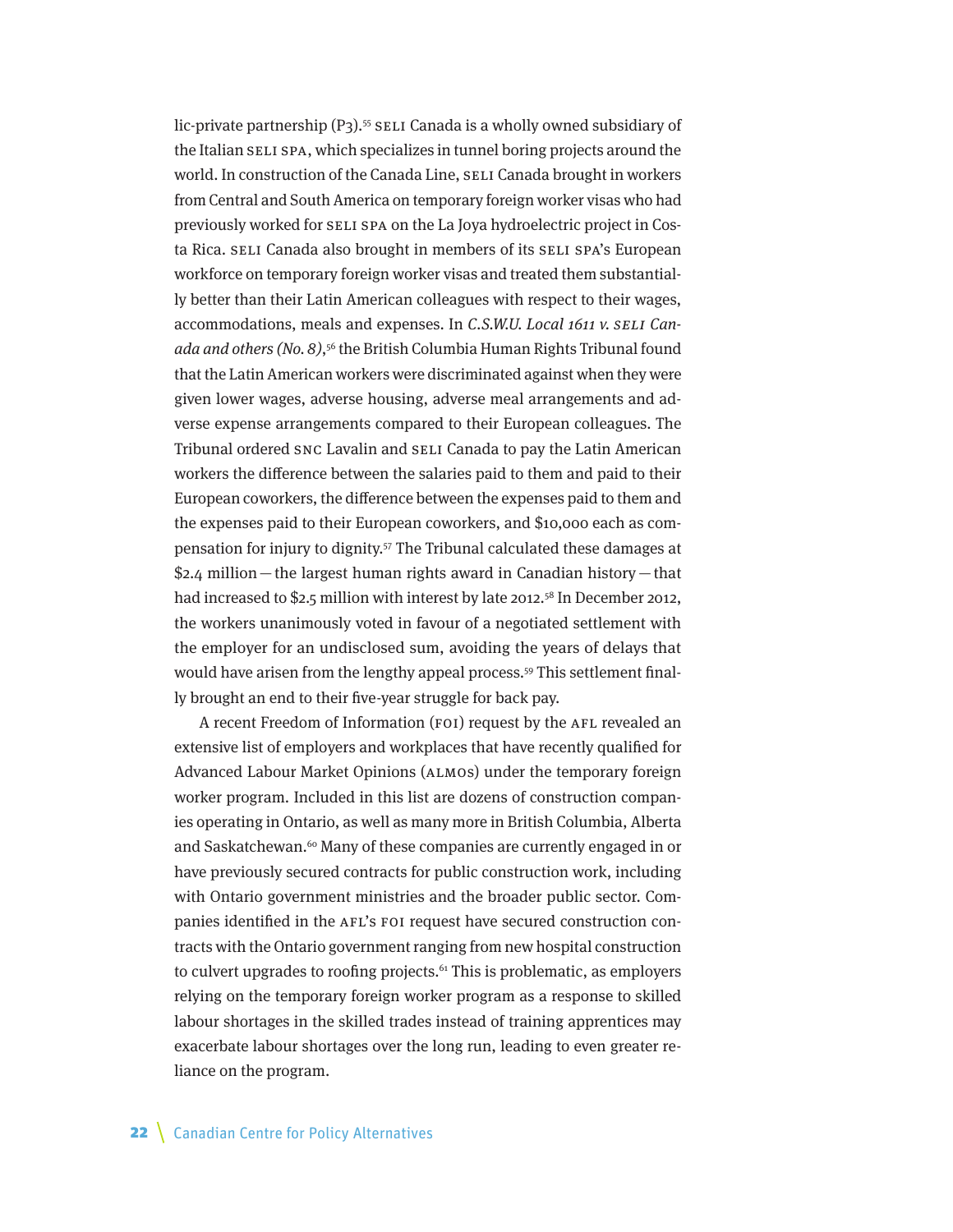In the absence of a fair wage policy setting a floor for wages and benefits, employers have a strong financial incentive against making investments in skills training and apprenticeships. While these investments contribute to a more productive and highly skilled workforce over the long-run, they do impose short-run financial costs on the contractors who make such investments, reducing their competitive edge when operating against contractors who use "cheap imports" to meet short-term contractual needs. This creates a perverse incentive for employers against investing in apprenticeships and skills training which is contrary to the government's stated objective of strengthening Ontario's apprenticeship system. Thus, tendering policy is at odds with the government's goals for Ontario's apprenticeship system.

### **Improving Ontario's Health and Safety Outcomes**

The Ontario government has placed significant emphasis on health and safety in the construction industry. In the wake of the 2009 Christmas Eve swing stage accident that killed four construction workers,<sup>62</sup> the Ontario government struck the Expert Advisory Panel on Occupation Health and Safety Chaired by Tony Dean.<sup>63</sup> The Dean panel conducted a thorough review of Ontario's Occupation Health and Safety system, which led to the passage of Bill 160, Occupational Health and Safety Statute Law Amendment Act,<sup>64</sup> and the establishment of Ontario's first Chief Prevention Officer. On December 6, 2012, the Ontario government proposed regulations that would require mandatory, basic health and safety programs for workers and supervisors in all Ontario workplaces.<sup>65</sup> After public consultation and feedback on its proposed regulations, the Ontario government filed O. Reg. 297/13, Occupational Health and Safety Awareness and Training, a regulation under the Occupational Health and Safety Act<sup>66</sup> (OHSA) on November 14, 2013.<sup>67</sup> O. Reg. 297/13, which comes into effect on July 1, 2014, makes good on the government's earlier proposal for mandatory basic health and safety training for workers and supervisors in all Ontario workplaces. In addition to these measures, the Ministry of Labour also conducts many construction sectorspecific safety blitzes for compliance with the *OHSA* through its Safe at Work Ontario Strategy.68 In short, the Ontario government has placed significant emphasis on health and safety for all Ontarians, but with a particular emphasis on the construction industry. As will be demonstrated in subsequent analysis, given the strong positive correlation between fair wage policies and improved health and safety outcomes, a modern fair wage policy would en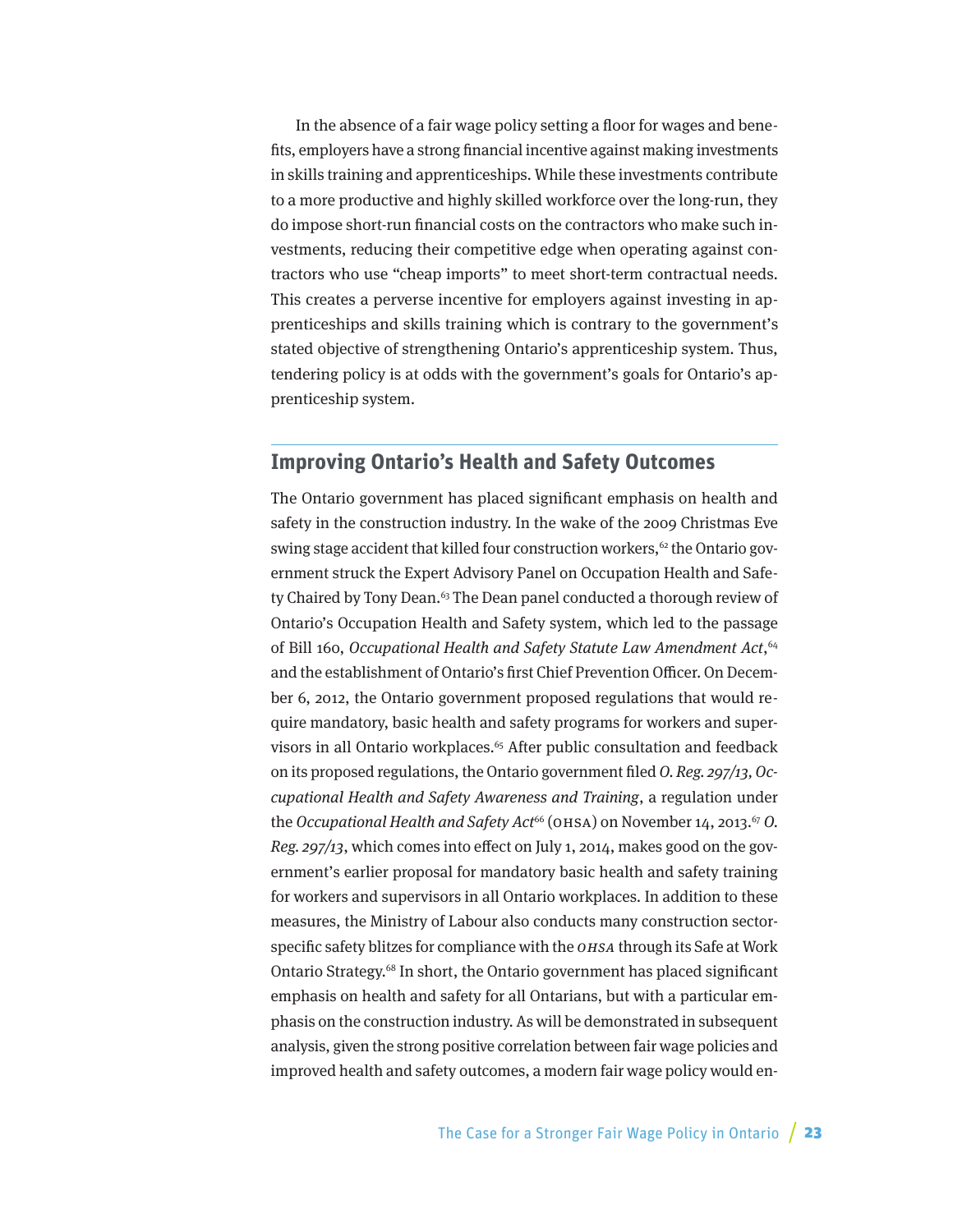hance the Ontario government's aims of improving health and safety and reducing injuries in Ontario's construction industry.

## **Promoting Positive Competition in a High-Skills, High-Wage Construction Workforce**

Over a century ago, fair wage policies were implemented with the intention of countering the destructive impact of unrestrained competition for public construction work. The low-bid system of awarding contracts, the short-lived attachment of employers and employees, combined with the long chain of contracting and subcontracting in the construction industry resulted in extremely low wages and poor working conditions. This system favoured contractors who abandoned their long-run obligations to train workers and pay them decently in order to minimize their short-run labour costs and secure contracts. In Canada, the adoption of the first federal fair wage policy in 1900 was a time in which Parliamentarians saw Canada's economic development at a fork in the road. Canada could opt for a high-wage and high-skill growth path, or a low-skill and low-wage growth path. According to Azari-Rad et al., "[t]he high-wage path was seen as preferable because it promoted solid skills and good workmanship on public works, it created middle class citizens and it stimulated demand for local manufactured goods."69

While much has changed since the time when fair wage policies were first implemented, the choice between a high-wage, high-skill path to growth and a low-wage low-skill path rings a familiar chord. The construction industry is at a pivotal junction. The Construction Sector Council recently estimated that Canada will need 250,000 new construction workers by 2021,<sup>70</sup> primarily in B.C., Alberta and Ontario. Between now and then, public policy can try and reach this goal through either a high-wage path or a low-wage path; it can either seek to meet labour needs by attracting and retaining a new generations of Canadians to high-skilled and well-paying careers in the trades, or it can respond to labour shortages through a deepened dependence on the temporary foreign worker program. Rather than seeking to promote competition on cheap wages and minimizing labour costs, public policy ought to encourage the development of a highly skilled and highly productive domestic labour force. The former accentuates income inequality; the latter grows the middle class.

The role of robust labour standards and minimum floors in promoting positive competition was identified in Sengenberger's 2005 study on Inter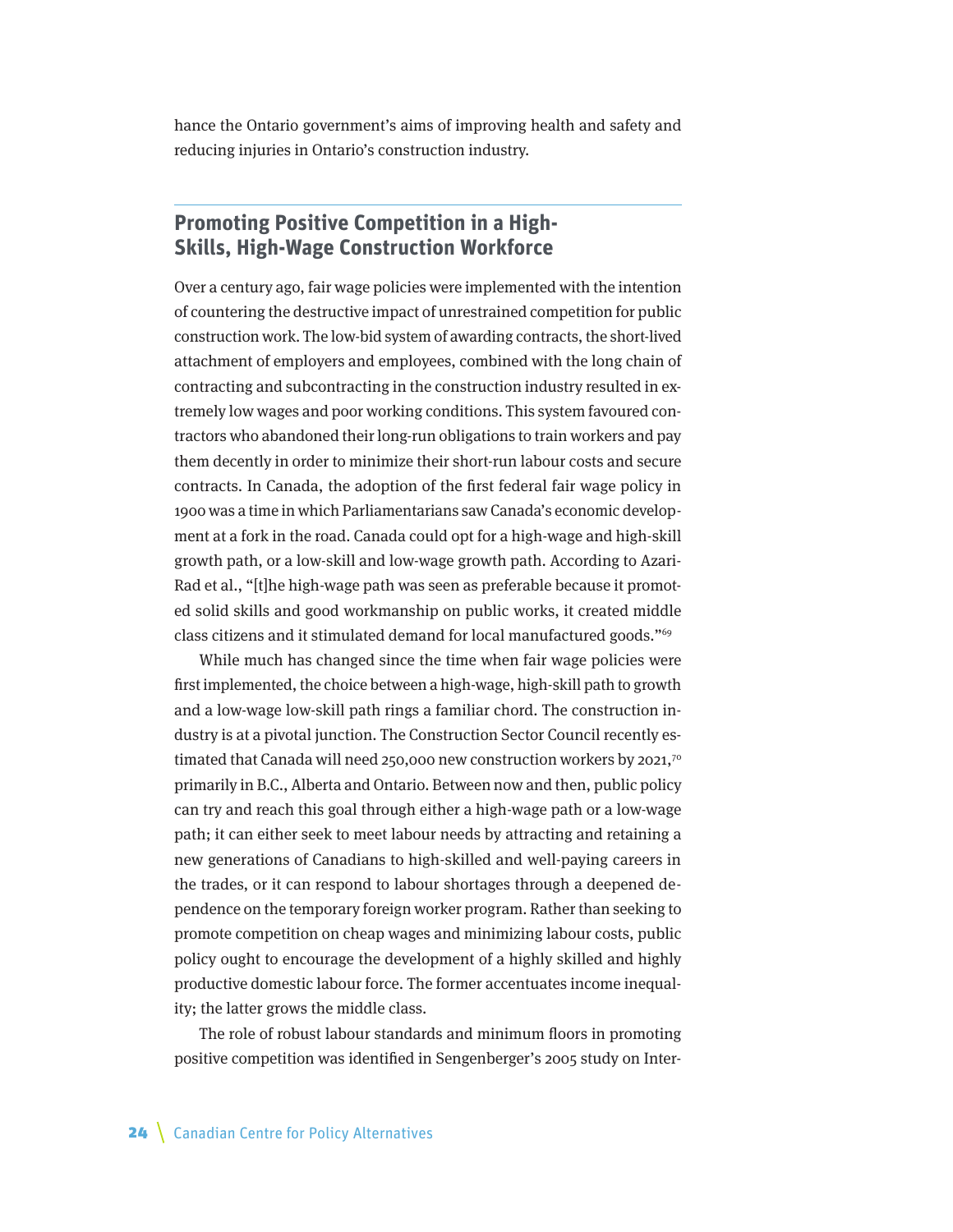national Labour Standards (ILS).<sup>71</sup> In an extensive analysis of the role of ILS in development and social progress, Sengenberger found that adopting strong labour standards "can not only—in accordance with the classic economic rationale—prevent destructive competition in the labour market, but that they also promote constructive competition."72 Speaking specifically on the role of minimum wages and other floors, Sengenberger observed that:

If the option to compete through sub-standard wages and poor working conditions is closed, efforts have to be made to compete in other, more constructive ways. Firms have to attain a level of productivity sufficient to meet the prescribed floor to pay and other conditions of work. In effect, minimum terms of employment and work provide a spur to employers to improve management, technology, products, processes, work organization, and worker skills and competence. Firms that are unable to reach the standard will be squeezed out of the market, and more efficient firms will take over their market share.73

While Sengenberger is speaking to minimum floors and standards broadly, these sentiments are directly applicable to the issue of fair wage policies in Ontario. When wages and benefits are not the key competitive factor in public tendering for construction, security, and similar services, other factors that promote efficiency, innovation, efficiency and higher productivity prevail. In other words, strong fair wage policies promote a race-to-thetop type competition, instead of a race-to-the-bottom, won on the backs of workers' wages and benefits. Strong labour protections in the form of fair wage policies should not be seen as a hindrance to productivity or competition, but, rather, as a mechanism for channeling competition in a more innovative and productive direction.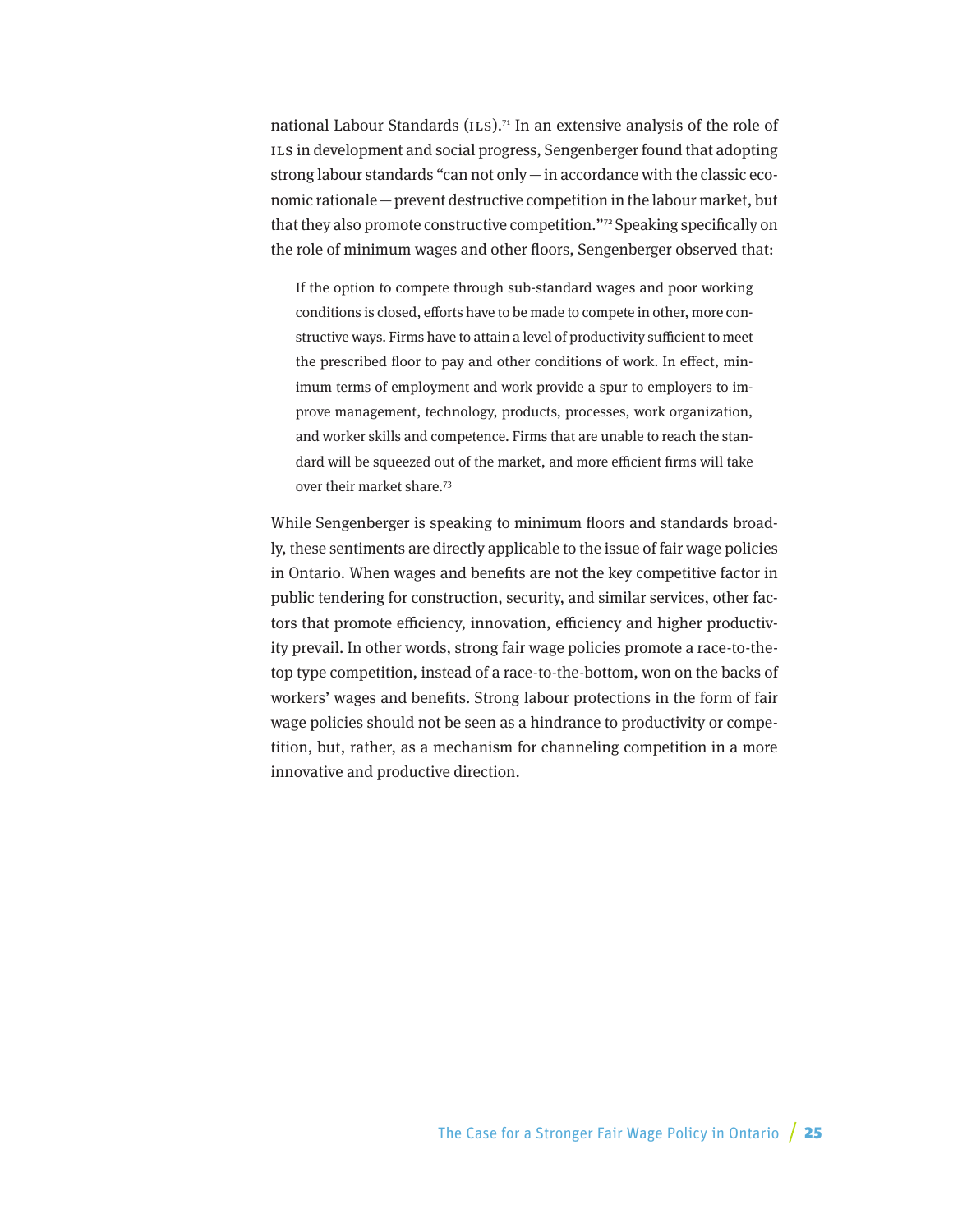## Evaluating the Cost Impact of Fair Wage Policies

THE MOST COMMON criticism put forward by opponents of fair wage policies is that they dramatically inflate construction costs.74 In the United States, critics often claim that repealing fair wage policies would reduce total public construction costs by double digit figures.75 As this analysis demonstrates, however, these claims are not supported by the vast majority of empirical research on the cost impact of fair wage policies, especially the more recent literature relying on more sophisticated econometric analysis.

Claims that prevailing wage laws significantly increase construction costs rely mostly on the first generation of studies on the cost impact of fair wage policies. Essentially, these studies operated on a hypothetical model that works as follows: First, the wage premium attributed to a prevailing wage law is calculated. Then, assuming that the entire wage increase is passed on to the public construction consumer in higher contract costs, this cost is calculated by multiplying the percentage wage increase by the percentage share of total construction costs made up by labour costs.<sup>76</sup>

The greatest methodological flaw of these first wave studies on fair wage policies is their unquestioned assumption that higher wages automatically lead to higher total contract costs. $77$  These critics presume these wage differentials arise in a static environment and do account for the extent to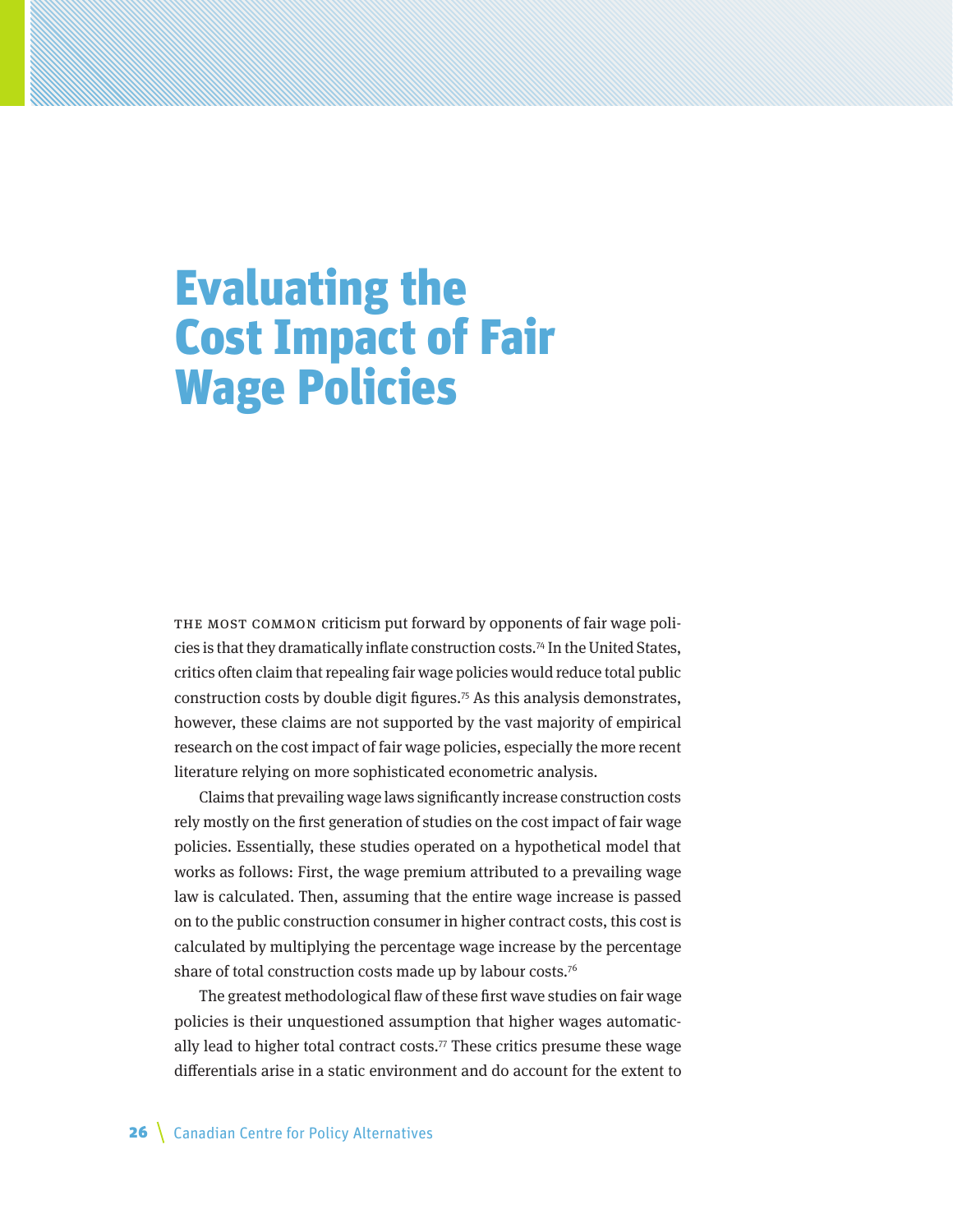which wage cost increases will be offset by productivity increases or even by compression of profit margins as a result of higher labour costs.78 O'Grady et al. highlight several relevant potential productivity-inducing impacts of higher labour costs. These include the substitution of skilled labour for unskilled or semi-skilled labour; the substitution of equipment and machinery for labour; the substitution of pre-fabricated components for on-site construction; and the shift towards more efficient project management practices.79 These productivity factors counter the relatively higher wage costs of fair wage policies.

Most studies relying on econometric methods do not find fair wage policies to be associated with significant cost increases.80 For instance, a 2000 study by Bilginsoy and Philips compared public school construction costs in British Columbia before and after the implementation of the SDFWA. When controlling for factors such as the construction business cycle, type of school, number of competitors and the time trend, the study found that construction prices rose by 9.4 percent with the introduction of the SDFWA, but that they declined steadily afterwards and offset the policy's immediate cost impact.<sup>81</sup> A 2003 study by Azari-Rad et al. compared the impact of state prevailing wage laws on new public school construction costs in the United States. This study found that with the inclusion of appropriate controls, there was no statistically significant cost difference for new school construction between states with and without fair wage policies.<sup>82</sup> Similarly, a 2005 study by Duncan and Prus found no statistically significant change in the cost differential between public and private construction work in British Columbia before and after the implementation of the <code>sDFWA.</code>  $^{83}$ 

Recent studies lend further support to the conclusion that fair wage policies are not associated with significantly higher construction costs. For instance, a study by Duncan compared highway construction costs in Colorado on federal projects, to which the Davis-Bacon Act applied, and state projects, to which no fair wage policy applied. Using data from 122 highway resurfacing projects between 2000 and 2010, the study found that projects funded by the federal government were significantly more expensive, but that they were also larger and often involved more complex tasks than those funded by the state government. When controlling for the size and complexity differences between projects, the study found no statistically significant difference between projects to which fair wage policies apply and those to which they do not. $84$  The study also found that the average number of bidders on federal projects was 4.2, while it was only 3.7 for state-level projects. This runs counter to the common argument that fair wage policies reduce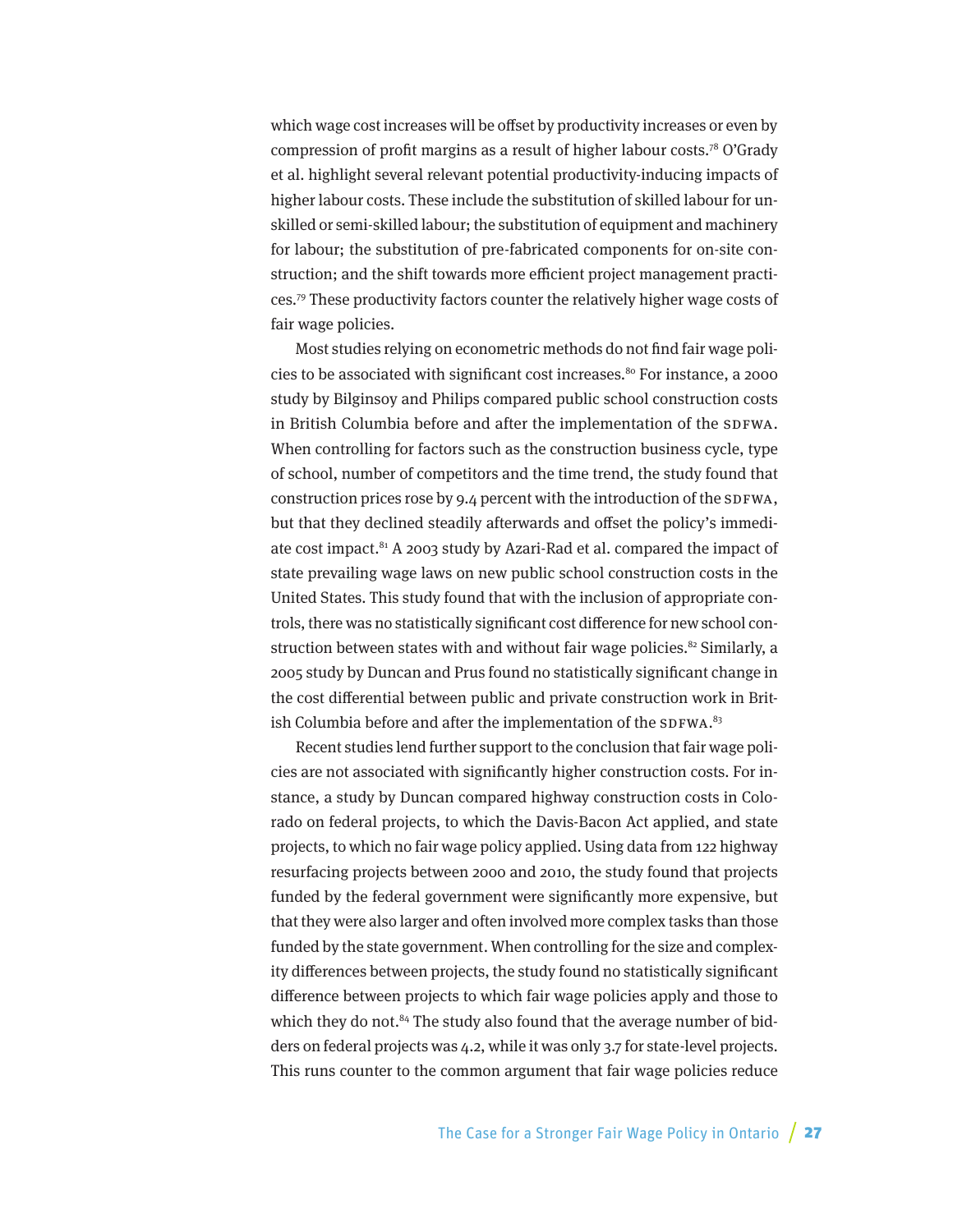the number of bidders, which is believed to increase costs.<sup>85</sup> Another study by Kim et al. published in 2012 based on 140 construction projects built between 2006 and 2007 in five Northern California municipalities—four with prevailing wage laws and one without—also found no evidence to support the claim that prevailing wage laws reduced the number of total or nonunion bidders on municipal construction projects.<sup>86</sup>

A recent study of British Columbia's experience with the SDFWA lends support for the proposition that offsetting productivity increases gradually reduce the cost impact of fair wage policies. Duncan et al. use stochastic frontier regression to provide an estimate of technical efficiency of school construction projects in British Columbia at two different points during the implementation of its fair wage policy, which was introduced in two phases. Technical efficiency is defined as "the ability of builders to obtain maximum output from available resources."87 The study uses the number of project square feet as the measure of output, and project bid price as the measure of input. The study found that the average technical efficiency for all projects in the study was 94.6 percent. Average technical efficiency for projects covered by the introductory stage of B.C.'s SDFWA was 86.8 percent. By the time the policy was expanded 17 months later, however, average efficiency of covered projects had increased to 99.8 percent.<sup>88</sup> Thus, as hypothesized, this study suggests that productivity factors ultimately make up for the increased wage impact of fair wage policies.

In short, as the analysis above demonstrates, the preponderance of econometric research suggests that fair wage policies do not significantly increase overall construction costs.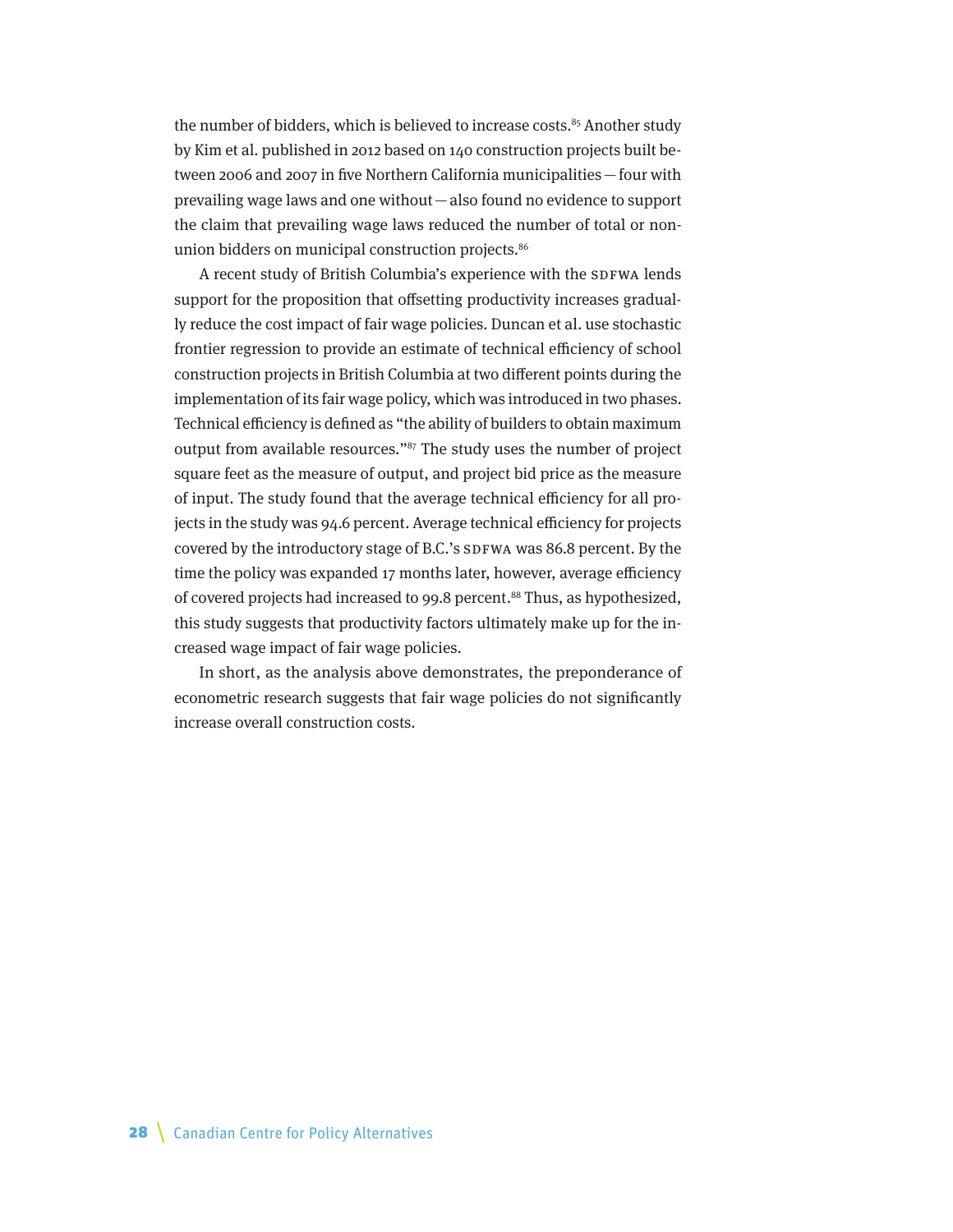## The Potential Benefits of a Modern Fair Wage Policy in Ontario

WITH CLAIMS ABOUT the cost impact of fair wage policies called into doubt, it is also important to highlight the evidence of the positive impact of fair wage policies. Unsurprisingly, fair wage policies improve workers' wages and benefits, but this is not the full extent of their positive impact. Fair wage policies are also associated with higher apprenticeship uptakes and completions, improved health and safety outcomes, and, if properly implemented, they can help root out the underground economic practices. All of this could help contribute to a more efficient and productive construction industry in Ontario. Drawing on empirical research from the United States and British Columbia, this section proceeds to demonstrate how fair wage policies further these objectives.

#### **Impact on Wages and Benefits**

It should come as no surprise that fair wage policies have a positive impact on wages and benefits, as this was the original rationale for such policies. While it seems intuitive, a number of studies have confirmed the positive impact fair wage policies have on compensation, particularly compensa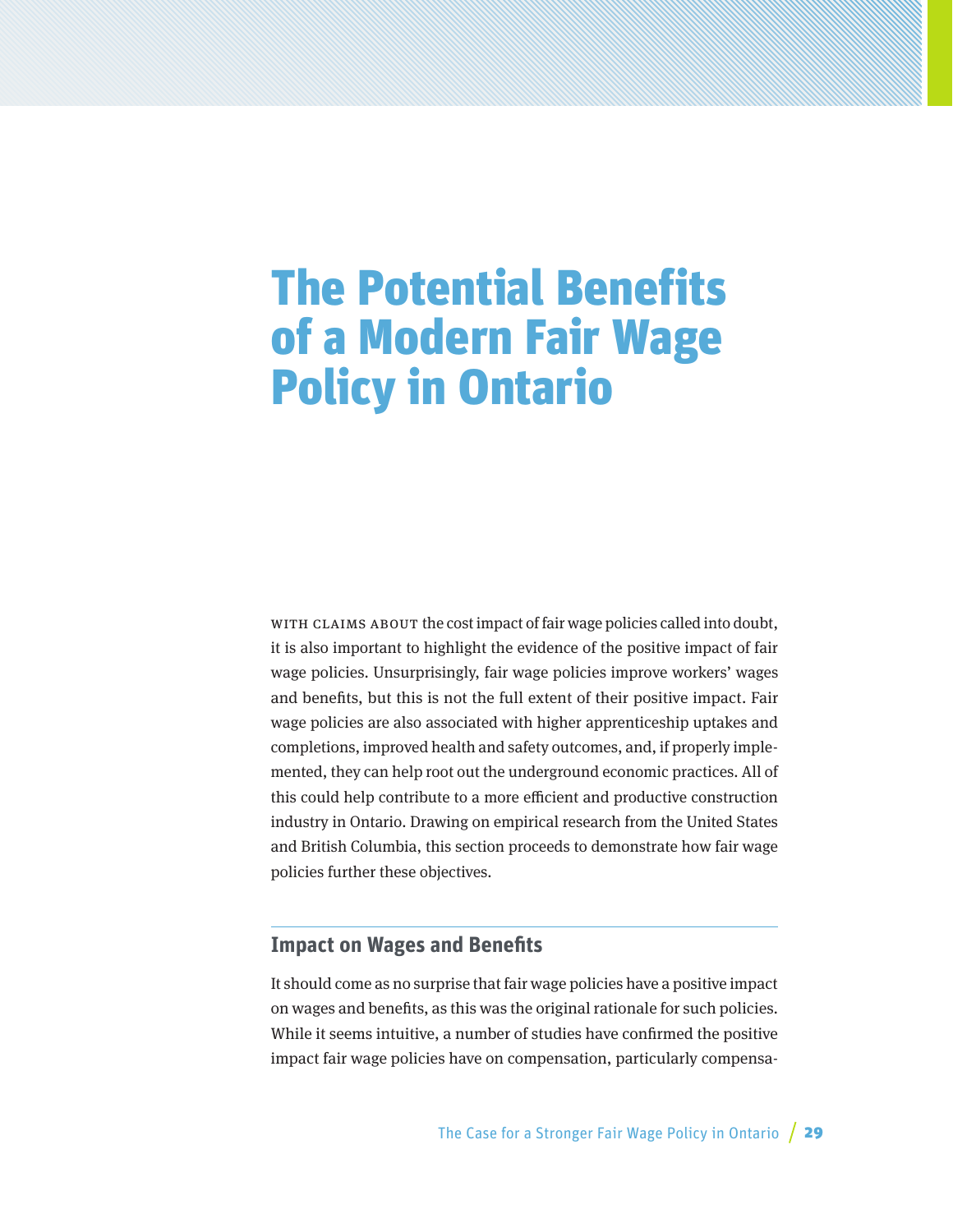tion in the form of benefits. A 2000 study by Petersen found that prevailing wage laws have helped to prevent a downward cycle of compensation for workers in states with fair wage policies relative to those that repealed their policies between 1982–83 and 1991–92. The study found that fair wage policies "enhance both wages and benefits, with the largest percentage increase going to employer pension contributions."89 Petersen concludes that "[t]he primary reason why pensions are significantly influenced is market failure in the delivery of benefits to construction workers" which arises due to "[h]igh worker turnover and lack of economies of scale".90 While real average total compensation remained constant for states with prevailing wage laws from 1982–83 to 1991–92, workers in states that repealed their prevailing wage laws during this period experienced a 16.6 percent decline.<sup>91</sup>

The impact on benefits was even more significant: real average total benefits per construction worker increased 3.2 percent in prevailing wage states from 1982–82 to 1991–92, but decreased 53.4 percent for workers in states that repealed their laws over the same period. Pension benefits increased 5 percent for workers in states with prevailing wage laws over the same period, while they decreased 66.7 percent for workers in states that had repealed their laws.<sup>92</sup> Petersen also conducted regression estimates on the impact of fair wage policies on compensation, which found fair wage policies increased total compensation, wages, benefits and pension benefits by 12, 11, 61, and 105 percent, respectively, compared to states that had repealed their fair wage policies.<sup>93</sup> A subsequent study by Petersen and Godtland, which conducted the same comparison over the longer period of 1982–1999, confirmed these findings and also found that total compensation levels in states that repealed their prevailing wage laws fell nearly to the level of states that never had fair wage policies in the first place.94 It found that total compensation in states with fair wage policies in 1999 was 33 percent higher and that benefits packages were 6.6 times higher than for workers in states without prevailing wage laws. It also found that workers in states with prevailing wage laws received a larger share of their compensation in the form of benefits, 7.6 percent compared to 1.4 percent for workers in states without fair wage policies.95 As the above analysis demonstrates, fair wage policies have a positive impact on wages and benefits. An updated fair wage policy for Ontario would help ensure that the workers who build Ontario are fairly compensated for their contributions.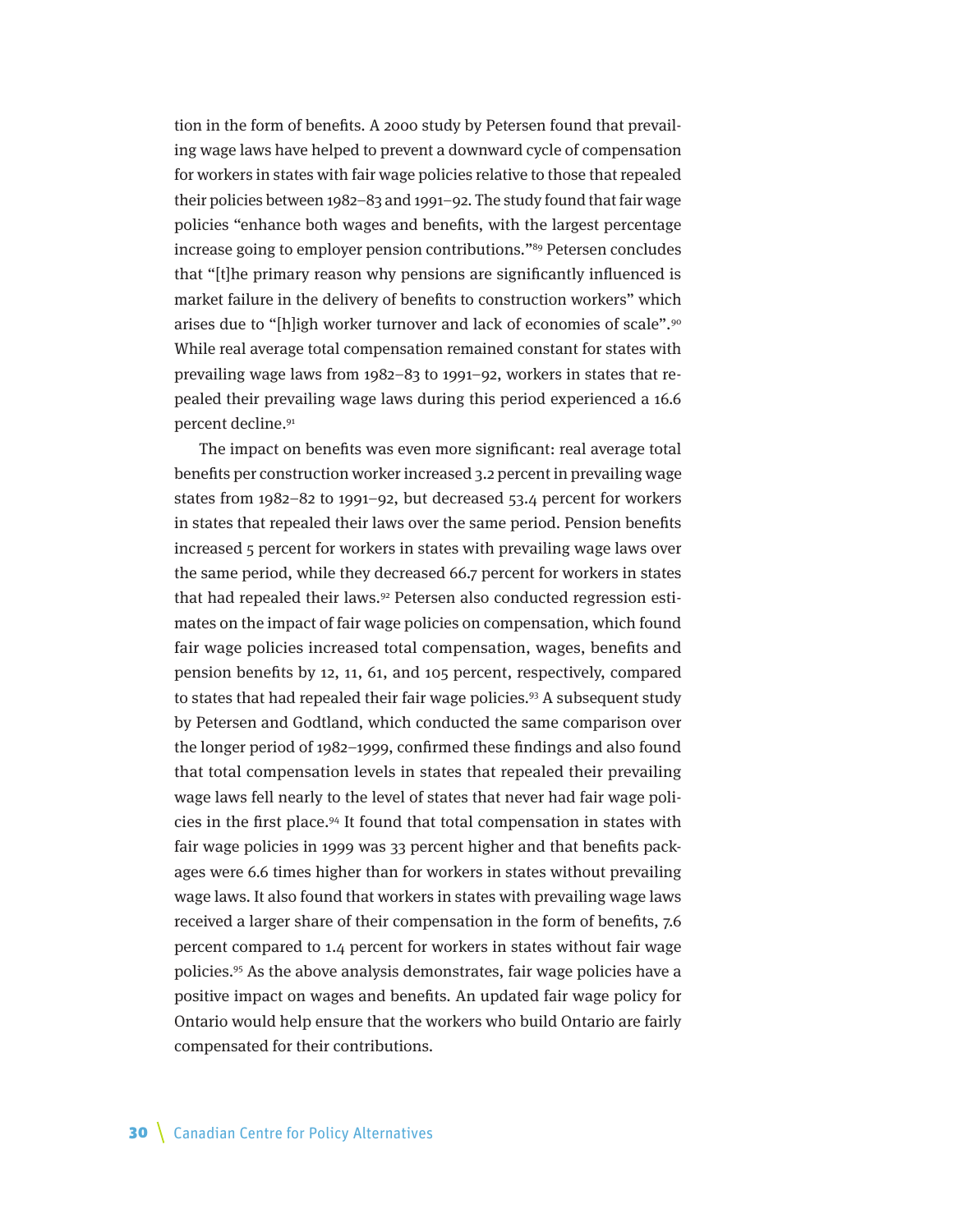## **Apprenticeships and Skills Training**

#### **The Need for a Highly Skilled Construction Labour Force**

Construction is dangerous and often complex work that requires a highly skilled workforce, yet the unique characteristics of the construction labour market, absent adequate union and government policy intervention, create market failures that result in an underinvestment in skills training and apprenticeships. The short-term nature of construction workers' attachment to any particular contractor creates disincentives for firms to invest in skills training. A so-called "human capital free-rider problem" is created by the fact that the skills a worker acquires while working for one firm could benefit competitors once a project is completed and workers are hired on new projects by other firms.<sup>96</sup> For larger non-union firms with the capacity to maintain a steady workforce, there remains the risk of a competitor "poaching" their workers once they have invested in skills training. Thus, the shortterm nature of construction employment incentivizes employers to focus on the short-run and underinvest in skills training.97 This market failure is accounted for in the unionized sector of the industry by the fact that the benefits and burdens of training are spread evenly across signatory contractors, and because contractors have equal access to highly trained workers through union hiring halls. As the unionized sector's market share continues to decline in Ontario and elsewhere, however, the market failure in the delivery of training becomes a greater concern. The next section proceeds to demonstrate how fair wage policies are a method through which governments can provide both indirect and direct support for the apprenticeship system.

#### **The Link Between Fair Wage Policies and Apprenticeships**

Empirical evidence demonstrates that fair wage policies are strongly associated with improved apprenticeship and skills training outcomes. In a comparative study of apprenticeship outcomes in 35 states for the period between 1989 and 1995, Bilginsoy found fair wage policies to be associated with higher registration rates and higher completion rates. Specifically, Bilginsoy found that completion rates in non-fair wage policy states over the period were only 28 percent, while in fair wage policy states they were 52 percent, and they increased with the strength of the fair wage policy.<sup>98</sup> At the end of the period, Bilginsoy found that 32 percent of apprentices in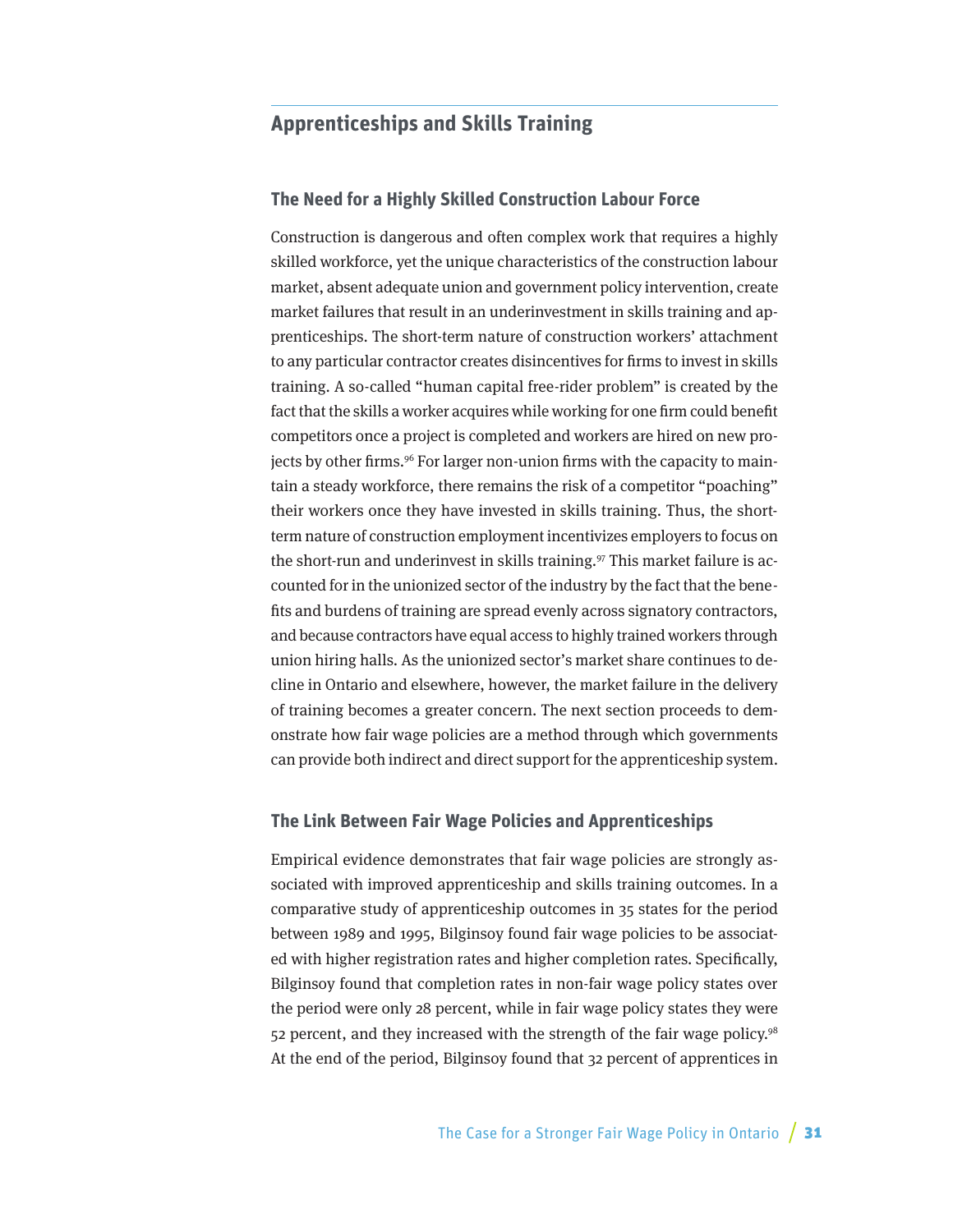non-fair wage policy states were still training, whereas only 7 percent of apprentices in fair wage policy states were still training. These figures, taken together, indicate a greater efficiency of apprenticeships in fair wage policy states than non-fair wage policy states.<sup>99</sup>

In his study on the impact of fair wage policy repeal, Phillips et al. found that when controlling for the economic cycle, unemployment rates and regional differences in the availability of training, construction training fell by 40 percent in the nine states that repealed their fair wage policies.<sup>100</sup> In a comparison of Missouri with four other states in the Great Plains Region between 1973–1979 and 1987–1990, Kelsay et al. found that apprenticeships in the four non-fair wage policy states declined by 51 percent over the two periods, whereas apprenticeship programs increased 26.9 percent in Missouri during the two periods.101 These studies provide strong evidence of the correlation between fair wage policies, apprenticeships and skills training.

### **Explaining the Link Between Fair Wage Policies and Apprenticeships**

While a strong correlation has been identified between fair wage policies and improved apprenticeship outcomes, this link is mostly indirect. It is generally hypothesized that fair wage policies support apprenticeships and skills training indirectly through their impact on construction unions. It is theorized that fair wage policies increase union density by narrowing the competitive margin between unionized and non-unionized contractors, and thus indirectly support apprenticeships and skills training.102 Evidence from the United States demonstrates that the union sector has higher apprenticeship completion rates and that the unionized sector produces a disproportionately high share of apprentices relative to its share of the construction industry.

Relying on Bureau of Labor Statistics data, Kelsey et al. found that, of apprentices registered in 1989–1991 who had graduated by 1995, 41 percent of joint-sponsored (union) and only 25 percent of non-joint sponsored (non-union) apprentices had competed their apprenticeship. Furthermore, the study found that of those who graduated from apprenticeship classes in 1989–1991, 82 percent completed joint programs and only 18 percent completed non-joint programs.<sup>103</sup> This data suggests that the union sector supports the bulk of the apprenticeship system.

The general findings of the American literature were affirmed by a 2013 study of apprenticeship completions in Ontario which found superior completion outcomes for union apprentices relative to non-union apprentices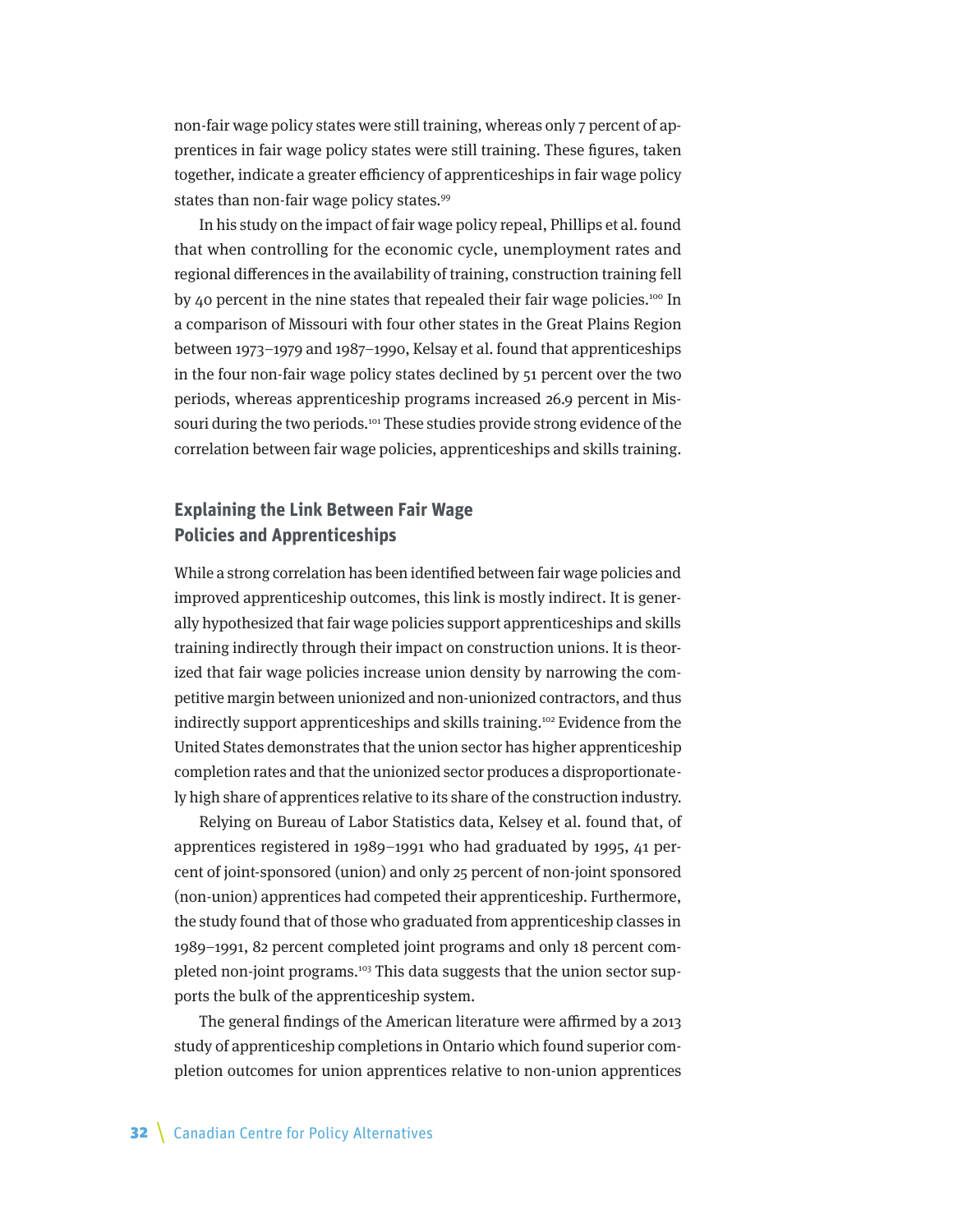in Ontario in the four largest compulsory construction trades, namely sheet metal workers, plumbers, pipe fitters and electricians.104 The study, which was commissioned by the OCS and conducted by Professor Morley Gunderson, found that the notional completion rate<sup>105</sup> for apprentices indentured to Jointly-Administered Training Trusts (JATTs), a proxy for union apprentices, was 30 percent higher than the rate for apprentices indentured to individual employers (a proxy for non-union apprentices).<sup>106</sup> Based on an assumed average apprenticeship duration of seven years, apprentices indentured to JATTs had a notional completion rate of 75 percent, whereas those indentured to individual employers only had a notional completion rate of 58 percent. These findings highlight the crucial role construction unions play in the apprenticeship system.

Construction unions and their signatory contractors have made enormous investments in skills training in Ontario's construction industry in recent years. As of 2012, Ontario's unionized construction sector operates 95 joint union/employer training facilities across the province, a significant increase from the 65 facilities that were in operation in 2008.<sup>107</sup> The capital investment in these 95 facilities totals \$260 million, an average of \$2.74 million per facility.108 This is a significant increase from the \$190 million total estimated in 2008, indicating an estimated collective investment in facilities and equipment of \$114.6 million during the interim period. This significant investment was made possible in part through \$40 million made available to union/employer training centres by the Ontario government's Skills Training Investment Program (STIP) and the Ontario Skills Training Enhancement program (OSTEP).109 These figures highlight the significant role Ontario's construction unions and their signatory contractors play in the apprenticeship system, thanks to their substantial investments in training. To the extent that fair wage policies narrow the competitive margin for the unionized contractors, and thus support the unionized construction sector, fair wage policies indirectly provide support for apprenticeships and skills training.

### **The Case for Forging a Direct Link Between Fair Wage Policies and Apprenticeships**

While all fair wage policies provide indirect support for the apprenticeship system, they may also provide direct support if crafted properly. British Columbia's now-repealed SDFWA provided a direct link between apprenticeships and fair wage policies by requiring all workers employed on provincially funded construction projects to either hold a trade qualification or be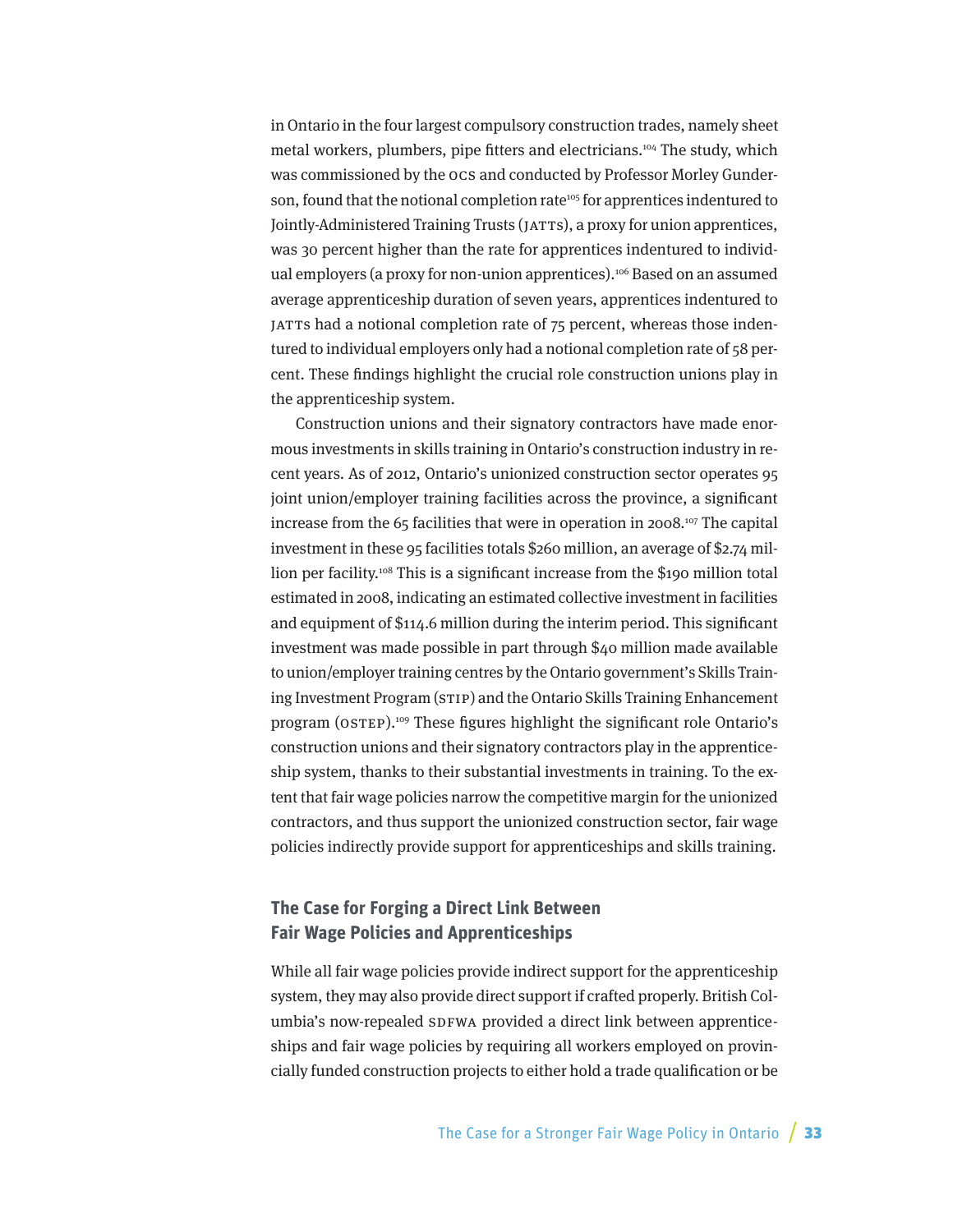registered as an apprentice.<sup>110</sup> By replicating such a policy, the Ontario government could use its public tendering to directly support its goals with respect to apprenticeships and skills training. Given the importance the Ontario government has placed on skills training in Ontario's construction industry, such a policy would help put tendering policy in sync with these broader policy objectives.

As noted, the Construction Sector Council estimates that Canada will need 250,000 new construction workers by 2021, primarily in Ontario, Alberta and British Columbia. The massive investment in public infrastructure that will be required to address Canada's infrastructure deficit offers an incredible opportunity to use public infrastructure investment to support the training of the next generation of skilled tradespeople. Canada faces a multi-billion dollar public infrastructure deficit as a result of decades of underinvestment. According a 2007 study commissioned by the Federation of Canadian Municipalities (FCM), Canada's municipal infrastructure deficit steadily climbed from \$12 billion in 1985, to \$60 billion in 2003, to \$123 billion in 2007.<sup>111</sup> In 2012, the FCM released its first national infrastructure report card, which surveyed Canadian municipalities on the state of four asset categories: roads, wastewater, drinking water and storm water infrastructure. The survey results found that nearly 30 percent of municipal infrastructure was ranked between "fair" and "very poor", and that the replacement costs of these assets alone would be  $$171.8$  billion in total.<sup>112</sup> These figures do not include provincial and federal infrastructure.

The importance of stable, long-term infrastructure funding is increasingly recognized by federal and provincial governments,<sup>113</sup> but serious further investments will need to be made in years to come. This impending "big build" offers an opportunity for governments at all levels to use public infrastructure investment to further their policy objectives in supporting the apprenticeship system. Enacting a modern fair wage policy that requires all workers employed on provincially funded construction projects to either hold a trade qualification or to be registered as an apprentice would allow the Ontario government to leverage its investments in public infrastructure to help train the next generation of skilled tradespeople in Ontario, and improve the quality of life of all its residents.

#### **Impact on Health and Safety Outcomes**

The construction industry has the highest rate of workplace injuries of any industry in Canada. At 24.5 injuries per 1,000 workers, the construction in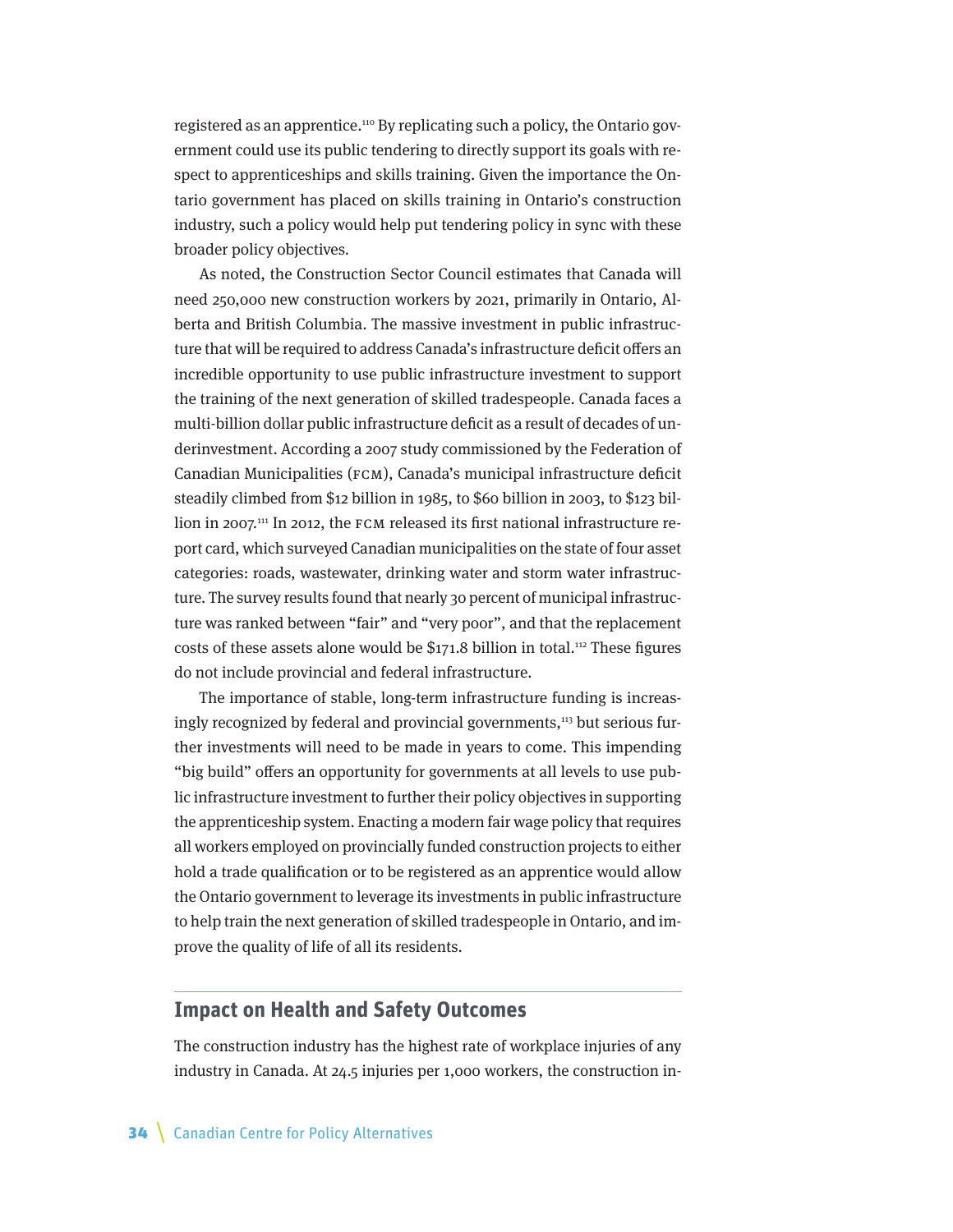dustry is significantly above the Canadian average workplace injury rate of 15.2 for all industries.114 In light of the prevalence of workplace injuries in the construction industry, another important impact of fair wage policies is their correlation with improved health and safety outcomes. Numerous studies in the United States have demonstrated a strong link between fair wage policies and improved health and safety outcomes. In a study of injury rates for plumbers and pipe fitters over the 1978 to 1991 period, Phillips et al. found that occupational injuries rose by 15 percent where state fair wage policies had been repealed.<sup>115</sup> A subsequent study by Azari-Rad expanded the analysis by examining injury rates for the entire construction workforce over a longer duration (1975–1999). It found the existence of a fair wage policy to be associated with an 8.25 percent decline in total injury rates.<sup>116</sup> The study found that fair wage policies had an even more significant impact on the most serious injuries, with a 10.19 percent decline in such injuries associated with the existence of a fair wage policy.<sup>117</sup> Azari-Rad contends that the causal process linking fair wage policies with increased workplace safety include:

- the role fair wage policies play in supporting training;
- the retention of more experienced workers less prone to injuries; and
- creating an environment in which other regulations are adhered to.

As with their impact on apprenticeships, O'Grady et al. theorize that the impact of fair wage policies on health and safety is a result of their impact on unionization rates. They suggest fair wage policies may support the 'union effect' on health and safety outcomes.<sup>118</sup> Unions are believed to have a positive impact on health and safety because there is more rigorous enforcement of safety policies on union sites and because unions provide health and safety training to their members. Union hiring halls also regularize employment in an otherwise transient industry, leading to lower turnover and higher worker retention.<sup>119</sup> Finally, unionization precludes the use of independent operators, who, prior to Bill 119 were not required to pay WSIB premiums. WSIB premiums are paid by employers and reflect actual injury experience, which creates a direct financial incentive to improve workplace safety.120 Empirical Canadian data on the impact of unions on safety is somewhat limited, but O'Grady et al. report that WSIB data for electrical and mechanical trades between 1993 and 1998 show that non-unionized contractors had lost-time injury rates more than double that of unionized contractors.<sup>121</sup>

As this analysis demonstrates, fair wage policies are strongly correlated with improved health and safety outcomes. Construction is a particularly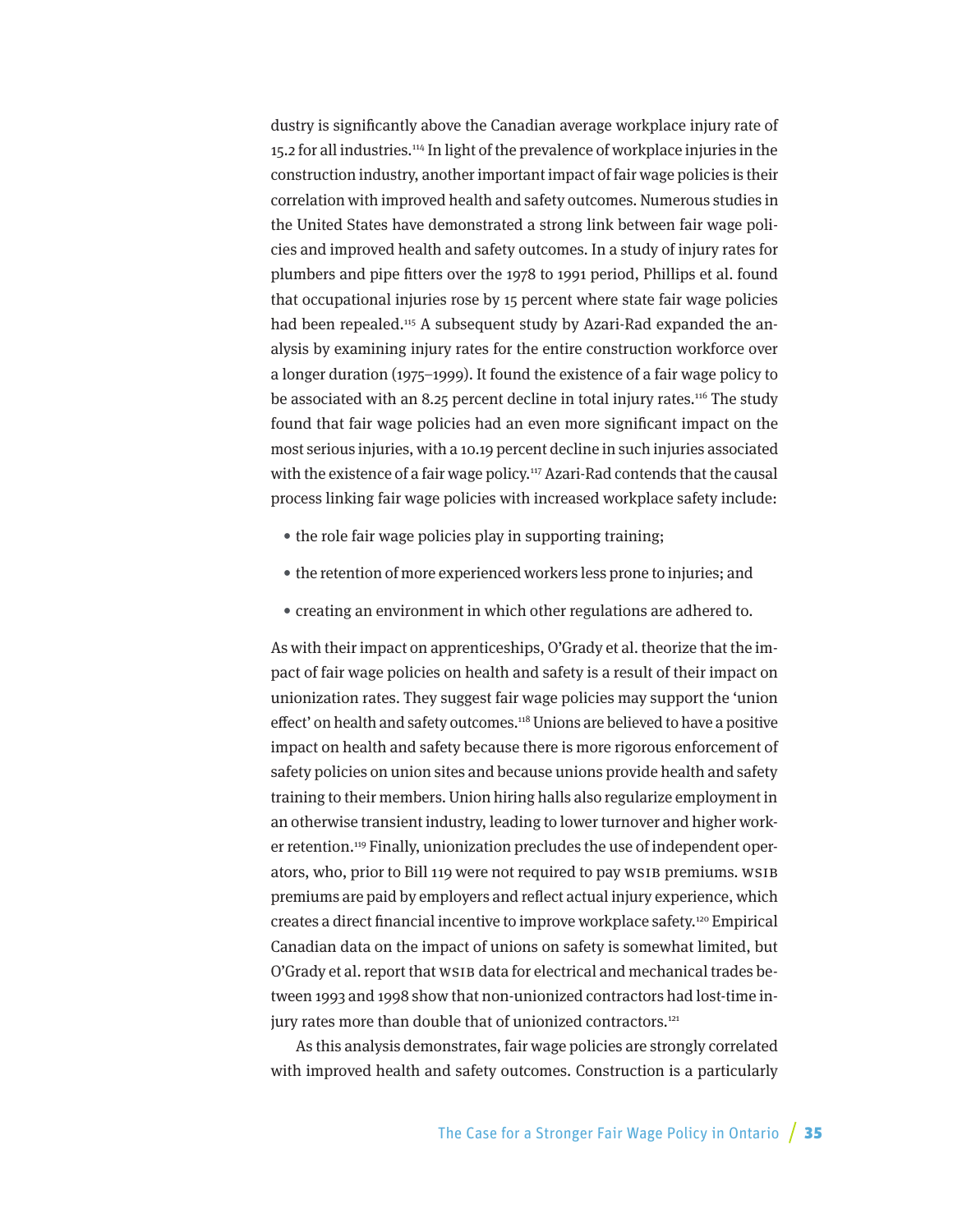dangerous industry and has been specifically targeted by the government, especially since the 2009 Christmas Eve swing stage tragedy and the Dean Report. Updating Ontario's fair wage policy would help support the government's efforts to improve health and safety in the construction industry.

#### **Impact on the Underground Economy**

A properly implemented fair wage policy could have a significant impact on tackling the underground economy in Ontario's construction industry. The Ontario government has made significant strides in this regard by extending the application of WSIB premiums to independent operators. Ontario should build on this progress by making its fair wage policy explicitly apply to independent operators, as is the case with the U.S. Davis-Bacon Act.<sup>122</sup> While the extension of WSIB premiums to independent operators reduces the incentive for employers to misclassify their employees as independent operators, employers who do so will still avoid CPP and EI premiums, the employer health tax, and vacation and holiday pay. Thus, further action is required to curb the independent operator phenomenon.

According to O'Grady et al., the use of independent operators may generate a 2.3 percent construction cost reduction to public sector construction purchasers at face value. These "savings" are misleading, however, as they are largely financed by losses to the federal and provincial governments through CPP, EI, the Employer Health Tax and decreased federal and provincial income tax revenue, as well as losses to the workers themselves. O'Grady et al. peg net savings to public sector construction purchasers at barely over 1 percent of total costs, which, as they put it, "hardly seems commensurate with weakening occupational health and safety, eviscerating minimum employment standards, undermining apprenticeship training, and encouraging other forms of noncompliance."123 Clearly, the benefits of permitting such practices are outweighed by their deleterious effects.

Implementing an updated fair wage policy that explicitly covers all workers on publicly supported construction projects, including independent operators, could go a long way to address the underground economy in Ontario's construction industry. Given the social and financial costs of the underground economy in terms of both reduced workplace safety and losses to government coffers, the savings generated at face value to public sector construction purchasers can hardly justify permitting the misclassification of employees as independent operators on public construction projects.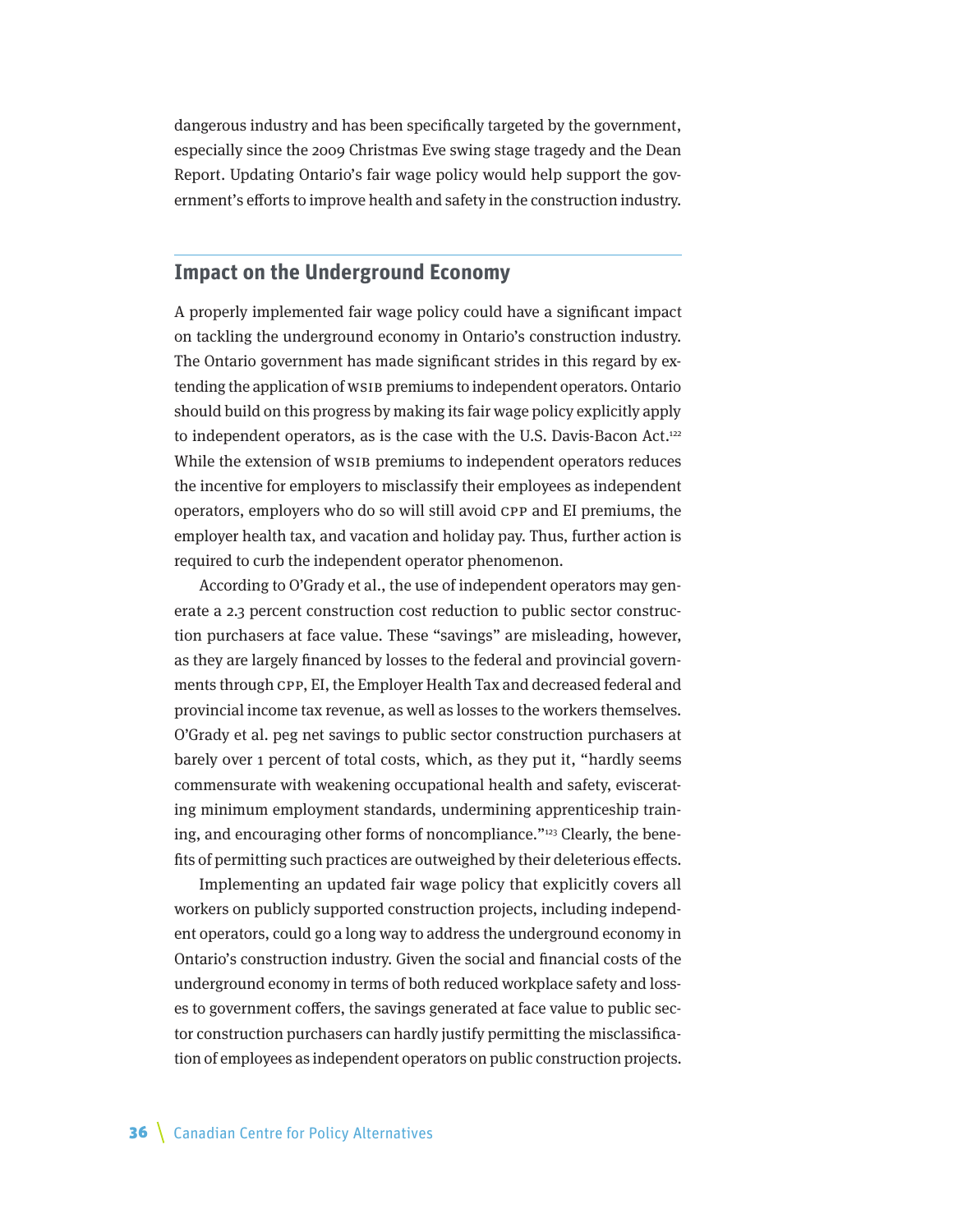## Conclusion

Given the benefits of fair wage policies identified in this report, Ontario would be well-advised to update and strengthen its fair wage policy. Such a policy would promote positive competition based on raising the skills and productivity of the workforce rather than destructive competition based on reducing labour costs by cutting workers' pay. Fair wage policies improve workers' wages and benefits and are associated with improved apprenticeship outcomes and fewer injuries. Furthermore, if implemented correctly, fair wage policies can help tackle the underground economy. Through these impacts, a modern fair wage policy could help contribute to a more productive, efficient and skilled construction workforce in Ontario, to the benefit of skilled tradespeople, contractors, and construction purchasers in both the public and the private sector.

Many of the benefits of fair wage policies would be experienced if Ontario simply updated the wage schedules in its current fair wage policy. However, design and implementation of the policy are important to maximize its positive impact and minimize its deleterious effects. With that in mind, Ontario ought not to simply update its current wage rates for its existing fair wage policy but, rather, implement a modern fair wage policy with a number of changes from its current approach:

• First, fair wages ought to be measured with reference to the entire compensation package rather than straight wages alone. Such measurement incentivizes the payment of benefits, whereas tying fair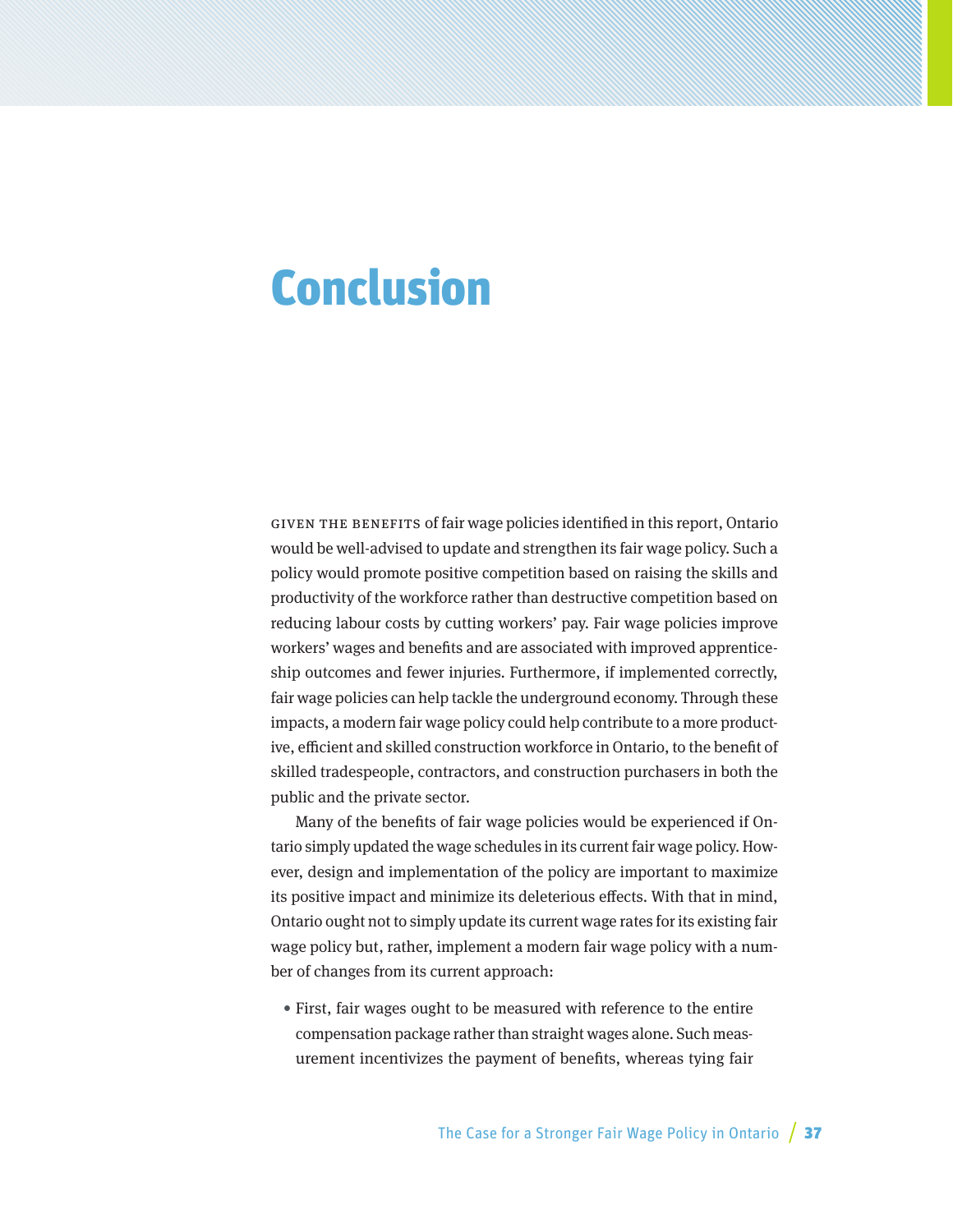wages to straight wages alone puts employers who pay benefits at a competitive disadvantage;

- • Second, the policy ought to forge a direct link between skills training and fair wages by introducing some element of a requirement that workers on public construction projects either be certified journeypersons or registered apprentices;
- Third, the scope of coverage must follow the U.S. practice and explicitly extend beyond the common law employment relationship so as to include independent operators. This will help make great strides towards addressing the underground economy in Ontario's construction sector; and
- • Fourth, the policy ought to apply to all construction projects supported by provincial funds, rather than just those of ministries and their direct agencies. This would be more in line with modern procurement practices which increasingly use alternative delivery methods such as P3s.

A modern fair wage policy based on these principles would not only help ensure that workers on government construction projects enjoy their fair share of the benefits of economic development, but would also help ensure that tendering policy is in line with broader government policy objectives pertaining to skills training, health and safety and tackling the underground economy. A modern fair wage policy based on these principles would help support a high-skilled, high-quality construction industry to the benefit of skilled tradespeople, contractors, and construction purchasers in both the public and private sector.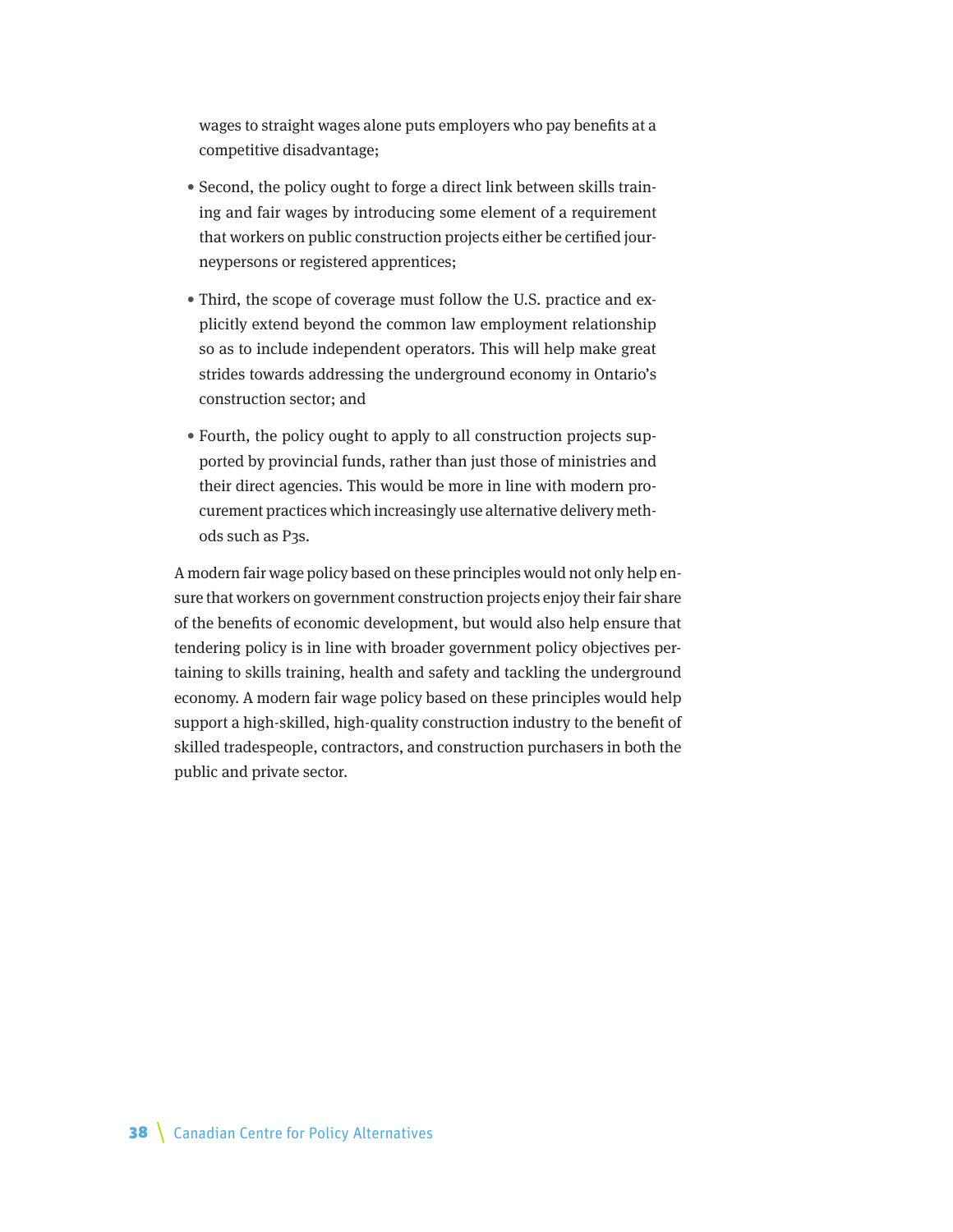## Notes

**1** Richard P Chaykowski, Research Review Relating to Fair Wage Policies: Canadian and American Evidence and Current Policies 113 at 119, Appendix C to John O'Grady with the collaboration of Tim Armstrong & Richard P Chaykowski, Impact of Fair Wage Policies on the Construction Industry (Etobicoke: Ontario Construction Secretariat, 2006).

**2** Ibid at 119.

**3** Peter Philips et al, "Losing Ground: Lessons from the Repeal of Nine 'Little Davis-Bacon' Acts." (1995) Working Paper, Department of Economics, University of Utah at 5.

**4** Fair wage policies have been enacted at the provincial/territorial level in British Columbia, Saskatchewan, Manitoba, Ontario, New Brunswick and the Yukon. In Quebec, union membership is compulsory in the construction industry. This report focuses on the provincial FWPs in Ontario and British Columbia. The British Columbia policy is examined in some detail because, unlike other policies, it forged a direct link between fair wages and apprenticeships by mandating the use of apprentices on public construction projects.

**5** RSC 1985, c L-4

**6** RSBC 1996, C 427 [Repealed by the Skills Development and Fair Wage Repeal Act, SBC 2001, c 48 s 1, effective September 26, 2001.

**7** City of Windsor, City Council, Council Minutes, (July 8 2013) online: <http://www.citywindsor. ca/cityhall/city-council-meetings/council%20minutes/documents/july%208,%202013%20wcm. pdf> at 3.

**8** City of Toronto, By-Law No 1717-2013, To amend the Fair Wage Schedule of City of Toronto Municipal Code Chapter 67, Fair Wage, Schedule C, to increase the wage rates with respect to the Heavy Construction Work, Industrial, Commercial and Institutional Work, Road Building Work, Sewer and Water Main Construction and Utility Work classifications and to add or delete certain occupations included in those classifications (18 December 2013) [By-Law No 1717-2013].

**9** City of Toronto, Fair Wage Office, "2010 Annual Report" online: (2010) <http://www.toronto. ca/legdocs/mmis/2011/gm/bgrd/backgroundfile-42095.pdf> at 3.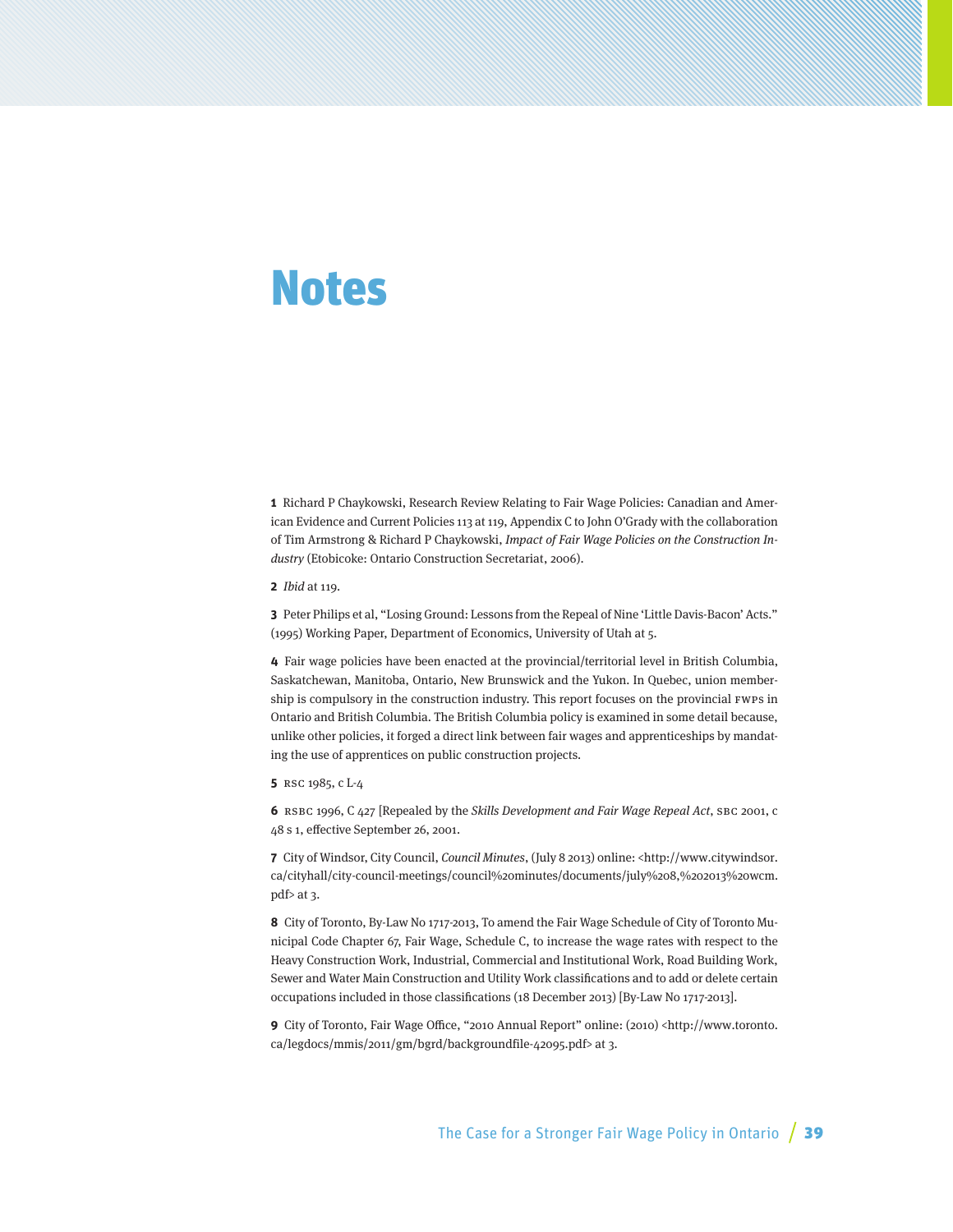**10** Toronto Public Library, City Librarian, Fair Wage Policy" online: (2008) <http://www. torontopubliclibrary.ca/content/about-the-library/pdfs/board/meetings/2008/jun11/12.pdf>

**11** By-Law No 1717-2013, supra note 8.

**12** City of Toronto, EX 33.2, Quality Jobs, Living Wages and Fair Wages in Toronto (16 May 2013) [Quality Jobs].

**13** City of Toronto, City Manager's Office, "Fair Wage Policy" online: (2007) <http://www.toronto. ca/fairwage/pdf/fair-wage-policy0208.pdf>

**14** City of Toronto, Corporate Services, "Fair Wage Schedule" online: (2003) <http://www.toronto. ca/fairwage/pdf/03\_04\_schedule\_general.pdf>

**15** Quality Jobs, supra note 12.

**16** City of Toronto, By-Law No 1287-2013, To amend City of Toronto Municipal Code Chapter 67, Fair Wage, to increase the wage rates in Schedule C with respect to General Classifications and to delegate certain authority to the Manager, Fair Wage Office, to update the wage rates in Schedule C from time to time (11 October 2013).

**17** Ibid at s 1.

**18** Ibid at s 1.

**19** By-Law No 1717-2013, supra note 16.

**20** City of Toronto, Fair Wage Office, "Fair Wage Policy Comparison in GTA Municipalities and Other Levels of Government" online (2007) <http://www.toronto.ca/legdocs/mmis/2007/gg/ bgrd/backgroundfile-1483.pdf> at 4–5.

**21** Regulations Amending the Fair Wages and Hours of Labour Regulations, Regulatory Impact Analysis Statement (1999) C Gaz I, Vol 133 No 24 (Fair Wages and Hours of Labour Act).

**22** Ibid at 1.

**23** John O'Grady with the collaboration of Tim Armstrong & Richard P Chaykowski, Impact of Fair Wage Policies on the Construction Industry (Etobicoke: Ontario Construction Secretariat, 2006) at 14.

**24** Ibid at 22.

**25** Josh Mandryk, "Repealing the Fair Wages Act goes against evidence and workers' interests", Toronto Star (3 July 2012) online: Toronto Star <http://www.thestar.com/opinion/ editorialopinion/2012/07/03/repealing\_the\_fair\_wages\_act\_goes\_against\_evidence\_and\_ workers\_interests.html>.

**26** JOC Digital Media, "Lobbying pays off for open shop construction contractors in Ottawa: Merit Canada chairman Monsebroten", Journal of Commerce (4 June 2012) online: Journal of Commerce <http://www.joconl.com/article/id50452>.

**27** O'Grady et al, supra note 23 at 26.

**28** Ibid at 26.

**29** Ibid at 24.

**30** Ontario, Ministry of Labour, Fair Wage Schedules and Labour Conditions (Toronto: Queen's Printer for Ontario, 1995).

**31** O'Grady et al, supra note 23 at 24.

**32** Ibid at 24.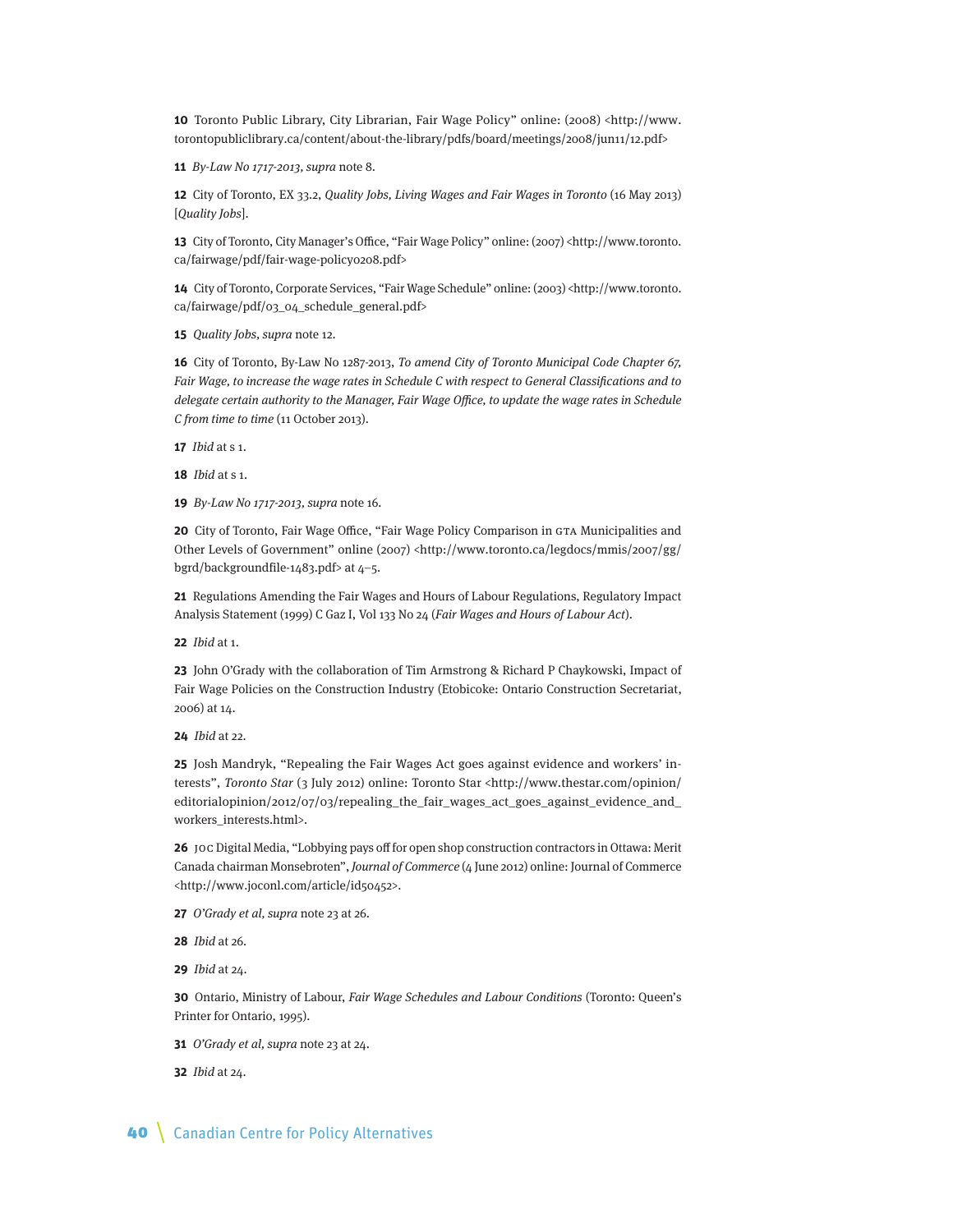- **33** Ibid at 24–25.
- **34** Ibid at 25.
- **35** Ibid at 25.
- **36** Ibid at 24–25.

**37** Ministry of Labour, Media Release "Backgrounder: Ontario Fair Wage Policy Review", (12 April 2007) online: MOL <http://www.labour.gov.on.ca/english/news/pdf/2007/07-38b.pdf>.

**38** Brian Baker, "Fair Wage Policy now under review" Daily Commercial News (17 April 2007) online: Daily Commercial News: <http://dcnonl.com/article/20070417300>

**39** A copy of Professor Gunderson's report was obtained through a freedom of information request to the Ontario Ministry of Labour.

**40** Expert Advisory Panel on Occupational Health and Safety, Report and Recommendations to the Minister of Labour (Toronto: Queen's Printer for Ontario, 2010) at 36 [The Dean Panel].

**41** Ibid.

**42** Ontario, Commission on the Reform of Ontario's Public Services, Public Services for Ontarians: A Path to Sustainability and Excellence, (Toronto: Queen's Printer for Ontario, 2012) at 58. [Drummond Report]

**43** Prism Economics & Analysis, Underground Economy in Construction — It Costs Us All (Etobicoke: Ontario Construction Secretariat, 2010) at 3.

**44** Ibid.

**45** SO 2008, C 20.

**46** Ontario Ministry of Finance, "2012 Ontario Budget: Chapter I: Transforming Public Services: Highlights" online: (2012) <http://www.fin.gov.on.ca/en/budget/ontariobudgets/2012/ch1.html>.

#### **47** Ibid.

**48** Ontario Ministry of Training Colleges and Universities, News Release, "McGuinty Government Salutes Employers for Training Apprentices" (19 June 2012) online: MTCU <http://www.tcu.gov. on.ca/eng/document/nr/12.06/nr0619.html?utm\_source=shortlinks&utm\_medium=web&utm\_ campaign=pv83>.

**49** Ontario Ministry of Training Colleges and Universities, "Results-based Plan Briefing Book 2013–14" online: (2013) <http://www.tcu.gov.on.ca/eng/about/annualreport/2014RbP\_En.pdf>.

**50** Ontario Ministry of Finance, supra note 46.

**51** Ontario Ministry of Training Colleges and Universities, News Release, "Modernizing Ontario's Skilled Trades System" (13 May 2009) online: MTCU <http://news.ontario.ca/tcu/en/2009/05/ modernizing-ontarios-skilled-trades-system.html>.

**52** Kelly Lapointe, "OCOT now officially accepting members" Daily Commercial News (8 April 2013) online: Daily Commercial News <http://www.dcnonl.com/article/id54802>.

**53** Morley Gunderson, Completion Counts: Raising Apprenticeship Completion Rates in Ontario's Construction Industry (Etobicoke: Ontario Construction Secretariat, 2013) at 21.

**54** Vince McDermott, "Foreign Workers Easier Route than Canadian Apprentices: AFL" Fort Mc-Murray Today (25 March, 2013) online: http://www.fortmcmurraytoday.com/2013/03/25/foreignworkers-easier-route-than-canadian-apprentices-afl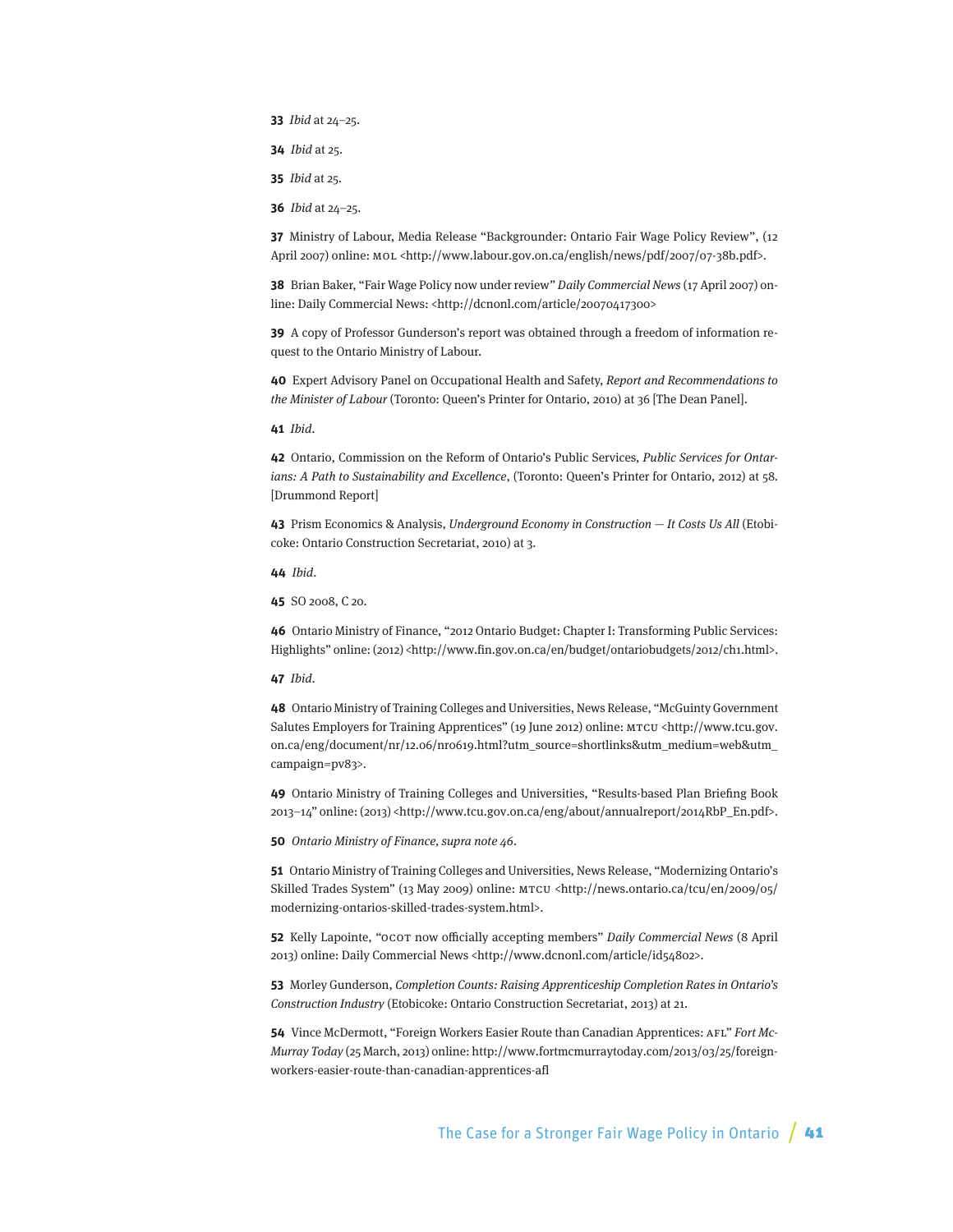**55** The Canadian Press, "Canada Line foreign workers win wage settlement" (3 April 2013) online: CBC News <http://www.cbc.ca/news/canada/british-columbia/story/2013/04/03/bc-canadaline-workers.html>.

**56**  2008 BCHRT 436 [SELI].

**57** Ibid at 14.

**58** Kevin Drews, "Foreign workers who helped build Vancouver's Canada Line win wage fight" (2 April 2013) online: The Globe and Mail <http://www.theglobeandmail.com/news/british-columbia/ foreign-workers…helped-build-vancouvers-canada-line-win-wage-fight/article10701631/>.

**59** Ibid.

**60** Human Resources and Skills Development Canada, Access to Information and Privacy. Request # 1033000001 (Ottawa: Office of the Information Commissioner, 2013) at 67–84 online: <http:// www.afl.org/index.php/Press-Release/list-of-accelerated-tfw-approvals-reveals-widespreadabuse-of-program.html>.

**61** For instance, EllisDon, one of the employers on the ALMO list for Ontario, is one of Canada's largest construction companies which does a broad range of construction work for clients in both the private and broader public sector including a \$2.7 billion P3 hospital project in Oakville, Ontario. Other examples include ASEAL Roofing and Sheet Metal Ltd., which was awarded a roofing contract with the Ministry of Government Services under Contract Number OSS\_00240195, and Thomas Cavanagh Construction Ltd., which was awarded a contract for culvert upgrades with the Ministry of Government Services under contract number OSS-079248.

**62** Raveena Aulakh, "'You never have 4 dead in one go'", Toronto Star (26 December 2009) online: Toronto Star <http://www.thestar.com/news/gta/2009/12/26/you\_never\_have\_4\_dead\_in\_ one\_go.html>; Susan Krashinsky, "Four killed after scaffolding collapses in Toronto", The Globe and Mail (24 December 2009) online: The Globe and Mail <http://www.theglobeandmail.com/ news/toronto/four-killed-after-scaffolding-collapses-in-toronto/article4296811/>.

**63** DCL Digital Media, "Construction Sector Council's george Gritziotis appointed Ontario Chief Prevention Officer" Daily Commercial News (9 September 2011) online: Daily Commercial News <http://www.dcnonl.com/article/id46518>.

**64**  2011 SO, c 11.

**65** Ontario Ministry of Labour, News Release, "Proposal to Introduce Regulation Regarding Mandatory Health and Safety Training for All Workers and Supervisors" (6 December 2012) online:  $MTCU$  <http://www.labour.gov.on.ca/english/hs/prevention/consultations/training.php>.

**66** RSO 1990, c 0.1

**67** Occupational Health and Safety Awareness and Training, O Reg 297/13.

**68** Ontario Ministry of Labour, "About Safe at Work Ontario" (October 2009) online: MOL <http:// www.labour.gov.on.ca/english/hs/sawo/about.php>.

**69** Hamid Azari-Rad, Peter Philips & Mark J Prus, "Introduction: Prevailing Wage Regulation and Public Policy in the Construction Industry" in Hamid Azari-Rad, Peter Philips & Mark J Prus, eds, The Economics of Prevailing Wage Laws (Hampshire: Ashgate, 2005) 3 at 10.

**70** DCN Digital Media, "Construction Needs 250,000 Workers" Daily Commercial News (1 April 2013) online: Daily Commercial News <http://www.dailycommercialnews.com/article/id54709/construction-needs-250000-workers>

**71** Werner Sengenberger, Globalization and Social Progress: The Role and Impact of International Labour Standards, 2d ed (Bonn: Friedrich-Ebert-Stiftung).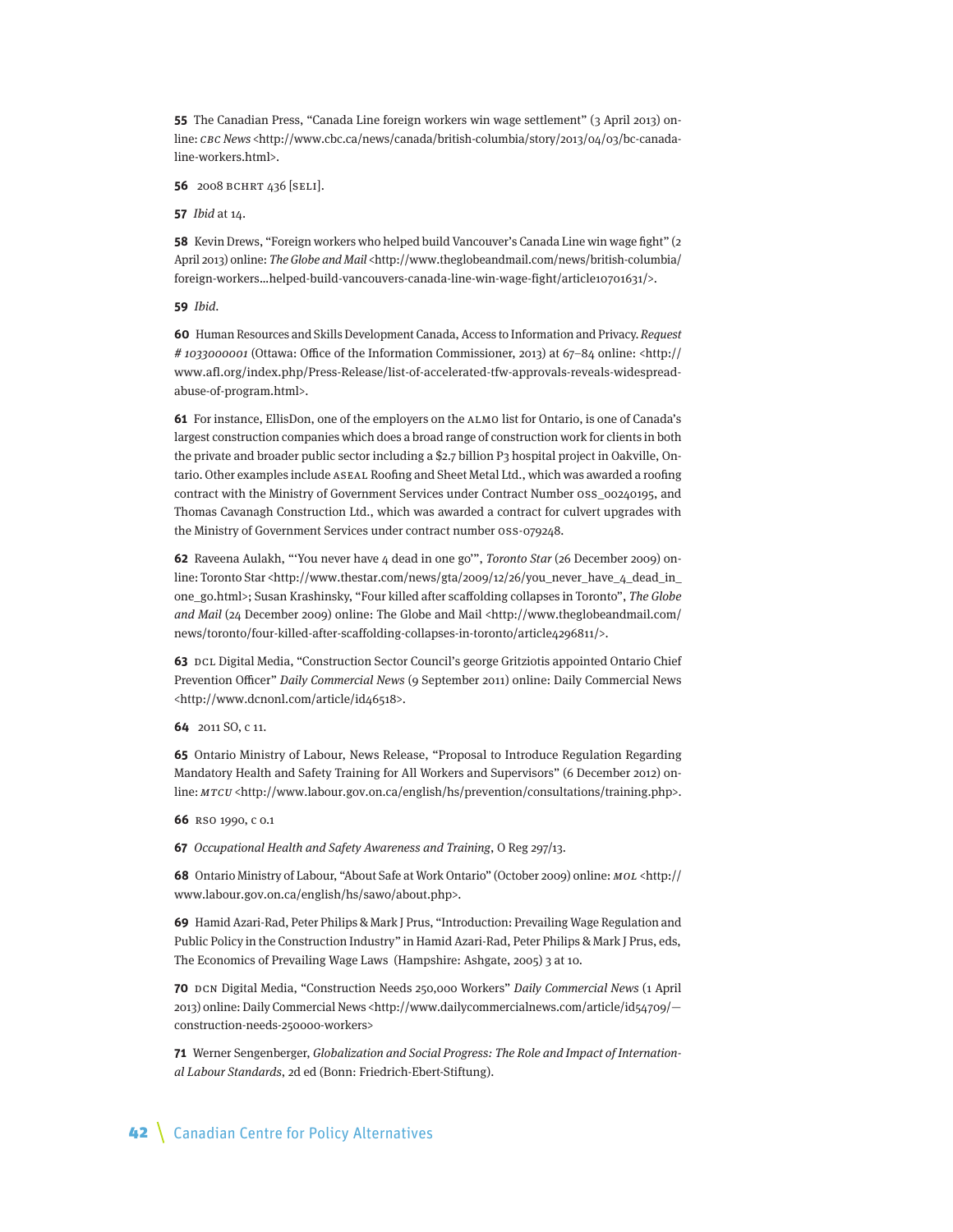#### **72** Ibid at 9–10.

**73** Ibid at 10.

**74** In Canada, the cost argument is the only serious criticism raised against FWPs. In the United States, however, some critics contend that the Davis-Bacon Act is discriminatory (Bernstein 1994, Bloch 2003, Thieblot 1986, Vedder & Gallaway 1999). First, they contend that the Act is a vestige of Jim Crow, and that its original rationale was the exclusion of African Americans from public construction projects. Second, they contend that FWPs have a disproportionate negative impact on African Americans, who can often only compete on wages and are thus "priced out" of the market by FWPs. These claims have been debunked by a number of authors (Azari-Rad & Philips 2005, Belman & Voos 1995, Belman 2005). The first leg of this criticism relies on remarks by Rep. Upshaw, a legislator who was neither the bill's sponsors nor a member of the party of the bill's sponsors, in debates over a previous version of the bill. These critics almost invariably fail to mention that the bill's namesake, Rep. Bacon, immediately took issue with Rep. Upshaw's racist remarks. The second leg of this criticism is best addressed by former NAACP Washington Bureau Director Wade Henderson, who explained that "Many who profess concern about Davis-Bacon's impact on black workers shed crocodile tears. This is part of a full-scale assault on many of the civil rights and worker-protection initiatives." It is also worth noting that the Davis-Bacon Act is supported by the United States House of Representatives' Congressional Black Congress, which has stated that: "We believe that Davis-Bacon has been instrumental in bridging the wage gap for historically disadvantaged sectors of society. In the face of decaying social and economic opportunities, this measure provides women and minorities with an important tool for achieving greater parity with their mainstream counterparts. The Davis-Bacon Act has made a valuable contribution to instituting protective equity and stability to American workers everywhere."

**75** Hamid Azari-Rad, Peter Philips & Mark J Prus, "State Prevailing Wage Laws and School Construction Costs" (2003) 40:3 Industrial Relations 445 at 445.

**76** Mooshin Mahalia, Prevailing Wage Laws and Government Contracting Costs: A Review of the Research (Washington, DC: Economic Policy Institute, 2008) at 2.

#### **77** Ibid.

**78** Michael Kelsay, Randall Wray & Kelly Pinkham, "The Adverse Economic Impact From the Repeal of the Prevailing Wage Law in Missouri" Working Paper, Department of Economics, University of Missouri at 14; O'Grady et al, supra note 5 at 37.

**79** O'Grady et al, supra note 23 at 37–38.

**80** For an extensive review, see Mahalia, supra note 76.

**81** Cihan Bilginsoy & Peter Philips, "Prevailing Wage Regulation and School Construction Costs: Evidence from British Columbia" (2000) 24 Journal of Education Finance 415.

#### **82** Azari-Rad et al, supra note 75.

**83** Kevin Duncan & Mark J Prus, "Prevailing Wage Laws and Construction Costs: Evidence from British Columbia's Skills Development and Fair Wage Policy" in Hamid Azari-Rad, Peter Philips & Mark J Prus, eds, The Economics of Prevailing Wage Laws (Hampsire: Ashgate, 2005) 123.

**84** Kevin Duncan, An Analysis of Davis-Bacon Prevailing Wage Requirements: Evidence from Highway Resurfacing Projects in Colorado (2011) online: <http://www.leg.state.co.us/clics/ clics2012a/commsumm.nsf/b4a3962433b52fa787256e5f00670a71/c5a8582c74cd7097872579900 060a36d/\$FILE/HseLocal0125AttachB.pdf>.

**85** Ibid at 29–30.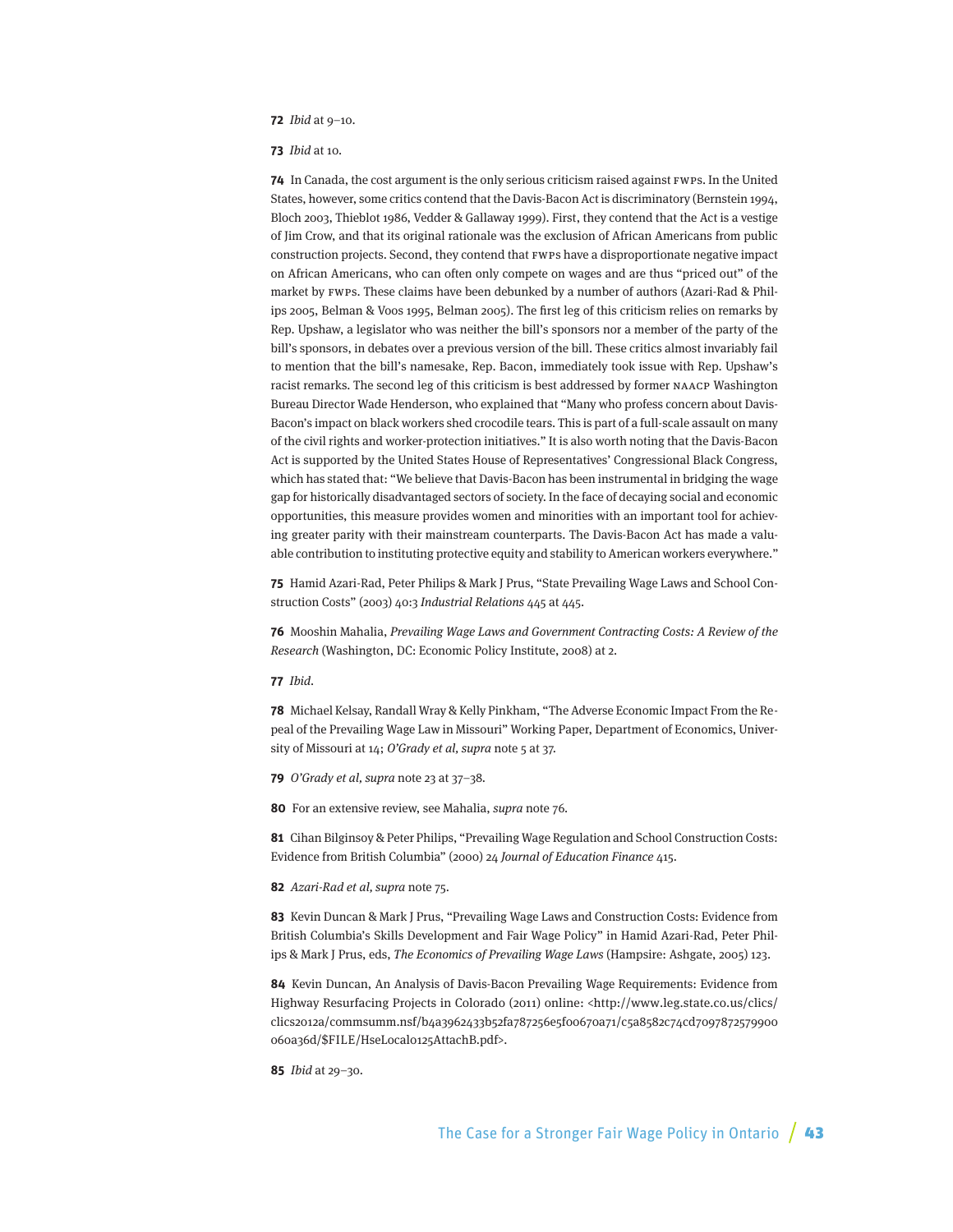Jaewhan Kim, Chang Kuo-Liang & Peter Philips, "The Effect of Prevailing Wage Regulations on Contractor Bid Participation and Behavior: A Comparison of Palo Alto, California with Four Nearby Prevailing Wage Municipalities" (2012) 51:4 Industrial Relations 874.

Kevin Duncan, Peter Philips & Mark J Prus, "The Effects of Prevailing Wage Regulations on Construction Efficiency in British Columbia" (2009) 5:2 International Journal of Construction Education and Research 63 at 63.

Ibid at 63.

 Jeffrey S Petersen, "Health Care and Pension Benefits for Construction Workers: The Role of Prevailing Wage Laws." Industrial Relations 39 (April 2000) 246 at 246.

Ibid at 248.

Ibid at 257.

Ibid at 257.

Ibid at 258.

Jeffrey S Petersen and Erin M Godtland, "Benefits vs. Wages: How Prevailing Wage Laws Affect the Mix and Magnitude of Compensation to Construction Workers" in Hamid Azari-Rad, Peter Philips & Mark J Prus, eds, The Economics of Prevailing Wage Laws (Hampsire: Ashgate, 2005) 191 at 191.

Ibid at 193–194.

Hamid Azari-Rad, "Prevailing Wage Laws and Injury Rates in Construction" in Hamid Azari-Rad, Peter Philips & Mark J Prus, eds, The Economics of Prevailing Wage Laws (Hampsire: Ashgate, 2005) 169 at 169.

Kelsay et al, supra note 78 at 109.

Cihan Bilginsoy, "Wage Regulation and Training: The Impact of State Prevailing Wage Laws on Apprenticeship" in in Hamid Azari-Rad, Peter Philips & Mark J Prus, eds, The Economics of Prevailing Wage Laws (Hampsire: Ashgate, 2005) 149 at 159.

Ibid at 162.

*Phillips et al, supra* note 3 at 6.

*Kelsay et al, supra* note 78 at 111.

O'Grady et al, supra note 23 at 50.

Kelsay et al, supra note 78 at 111.

Gunderson, supra note 53.

Ibid at 35. According to the study, "A 'notional completion rate' is calculated by taking as the denominator the number of new apprentices registered in 'year X' (e.g., 2000) and as the numerator the number of C of Qs issued to apprenticeship completers in 'year X plus 4' (e.g. 2004) or 'year X plus 5' (e.g. 2005), depending on the expected length of the apprenticeship program."

Ibid at 8.

Ibid at 28.

Ibid at 28.

Ibid at 29.

O'Grady et al, supra note 23 at 8.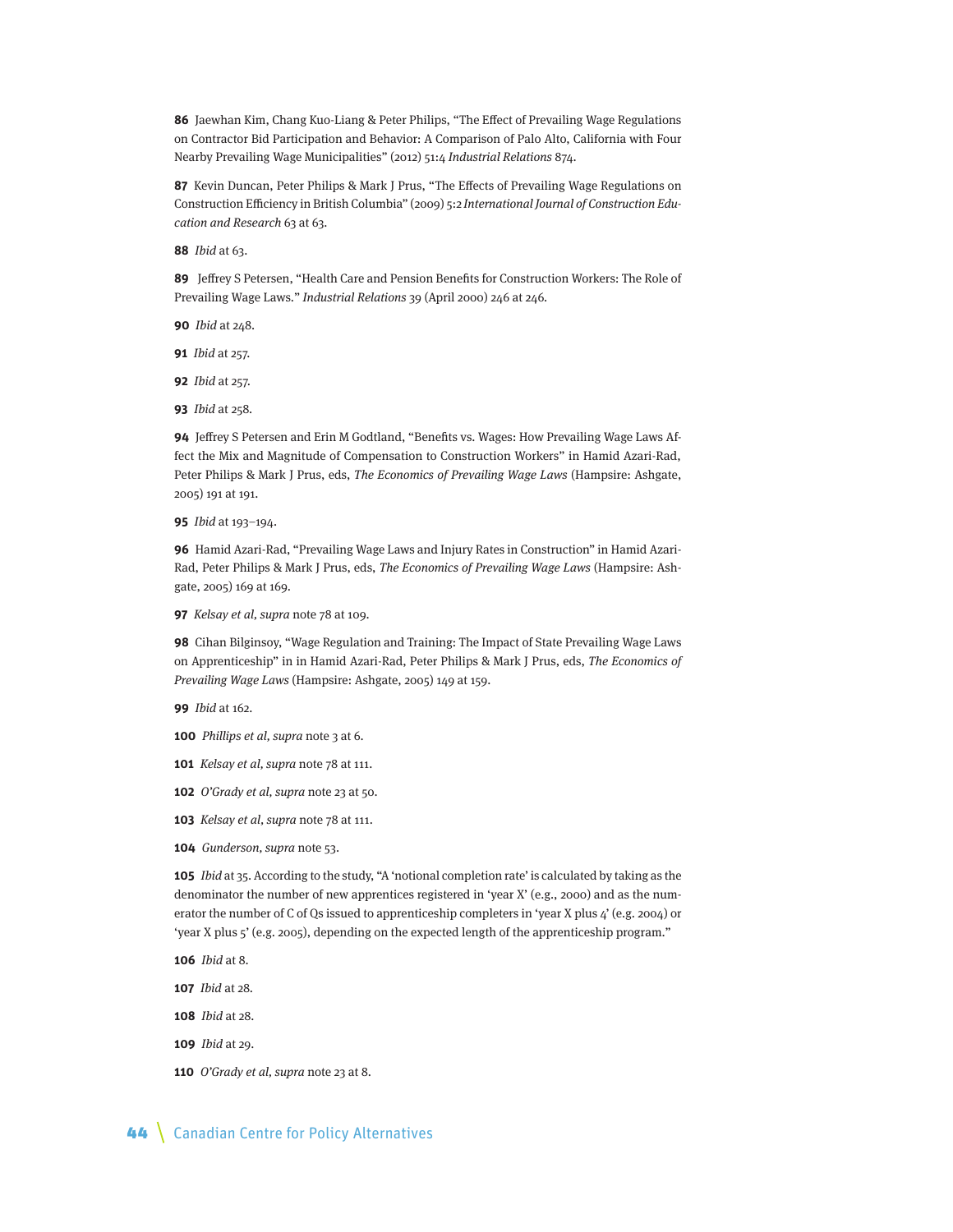**111** Saeed Mirza, Danger Ahead: The Coming Collapse of Canada's Municipal Infrastructure (Ottawa: Federation of Canadian Municipalities, 2007).

**112** Federation of Canadian Municipalities, Canada Infrastructure Report Card, Volume 1: 2012 Municipal Roads and Water Systems, online: Federation of Canadian Municipalities, 2012 <http:// www.canadainfrastructure.ca/downloads/Canadian\_Infrastructure\_Report\_Card\_EN.pdf>.

**113** Infrastructure Canada, The New Building Canada Plan: \$53 billion, including over \$47 billion in new funding, over the next 10 years (22 August 2013) online: Infrastructure Canada <http:// www.infrastructure.gc.ca/plan/plan-eng.html>;

**114** LABORSTA Internet, "8B Rates of occupational injuries, by economic activity" online: International Labour Organization <http://laborsta.ilo.org/STP/guest>.

- **115** *Phillips et al, supra* note 3 at 6.
- **116** Azari-Rad, supra note 96 at 183.
- **117** Ibid.
- **118** O'Grady et al, supra note 23 at 5.
- **119** Azari-Rad, supra note 96 at 170.
- **120** O'Grady et al, supra note 23 at 54.

**121** Ibid at 55. For the electrical trades, unionized and non-unionized contractors had lost-time injury rates of 8.9 per 1000 and 18.5 per 1000, respectively. For the mechanical trades, unionized and non-unionized contractors had lost-time injury rates of 11.1 per 1000 and 24.6 per 1000, respectively.

**122** Ibid at 8.

**123** Ibid at 5–6.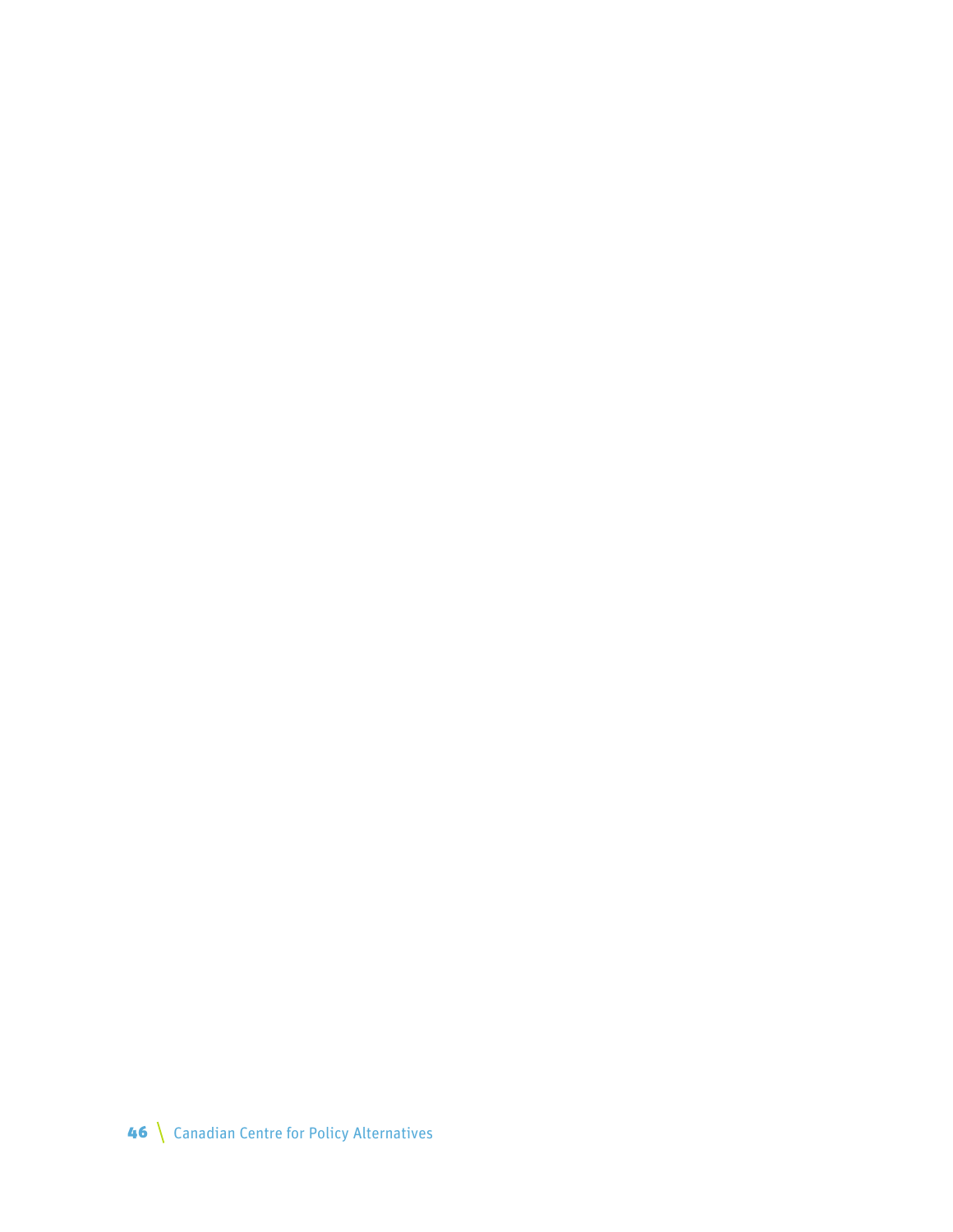The Case for a Stronger Fair Wage Policy in Ontario  $/$  47